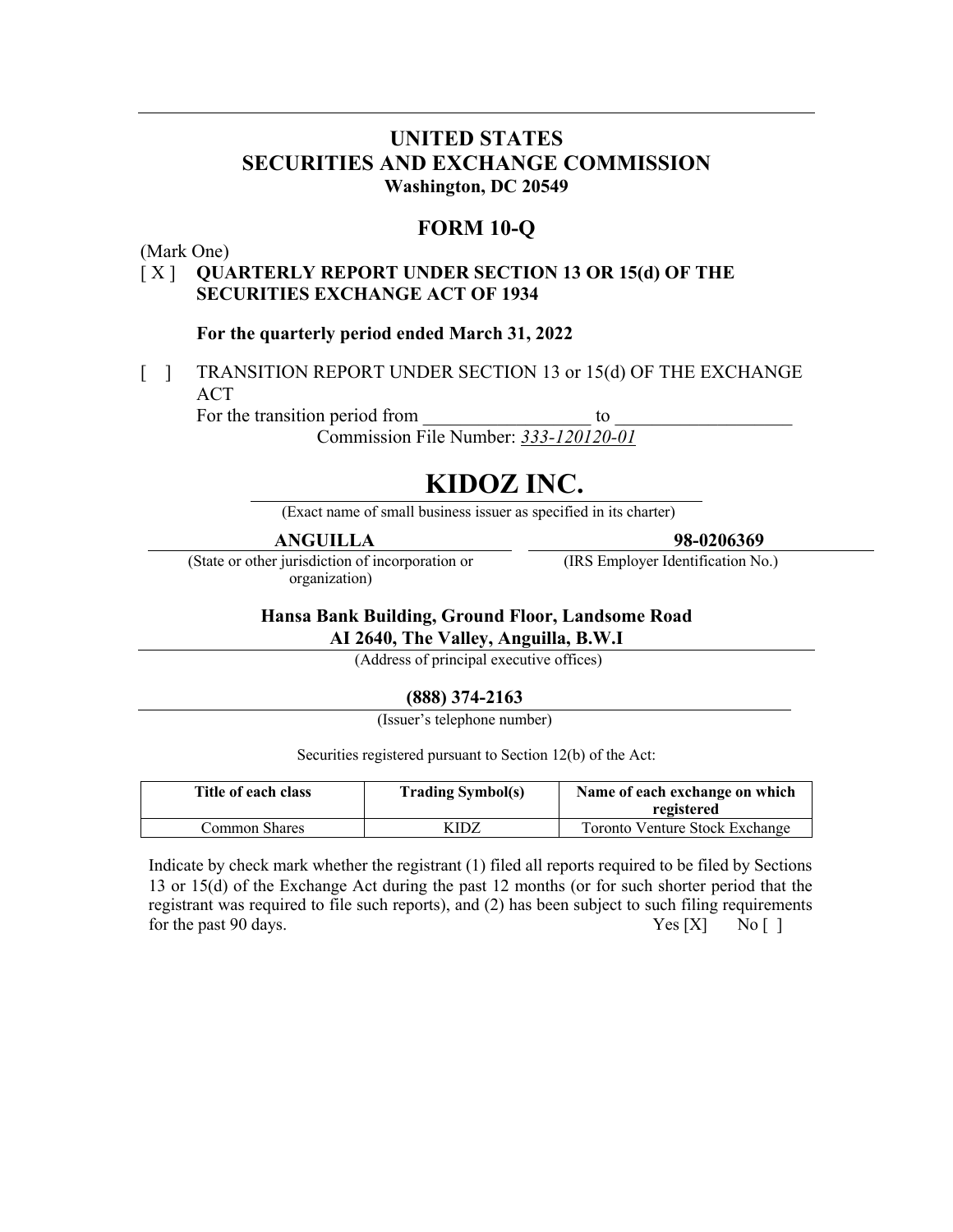Indicate by check mark whether the registrant has submitted electronically every Interactive Data File required to be submitted pursuant to Rule 405 of Regulation S-T (§232.405 of this chapter) during the preceding 12 months (or for such shorter period that the registrant was required to submit such files).  $Yes [X]$  No [ ]

Indicate by check mark whether the registrant is a large accelerated filer, an accelerated filer, a non-accelerated filer, or a smaller reporting company, or an emerging growth company.

| Large accelerated filer $\lceil \cdot \rceil$ | Accelerated filer         |     |
|-----------------------------------------------|---------------------------|-----|
| Non-accelerated filer                         | Smaller reporting company | [X] |
|                                               | Emerging growth company   |     |

If an emerging growth company, indicate by check mark if the registrant has elected not to use the extended transition period for complying with any new or revised financial accounting standards provided pursuant to Section 13(a) of the Exchange Act. Yes  $\lceil \cdot \rceil$  No  $\lceil \cdot \rceil$ 

Indicate by check mark whether the registrant is a shell company (as defined in Rule 12b-2 of the Exchange Act).  $\qquad \qquad \text{Yes} \begin{bmatrix} \end{bmatrix} \qquad \text{No} \begin{bmatrix} X \end{bmatrix}$ 

APPLICABLE ONLY TO CORPORATE ISSUERS The number of outstanding shares of the Issuer's common stock, no par value per share, was 131,424,989 as of May 16, 2022.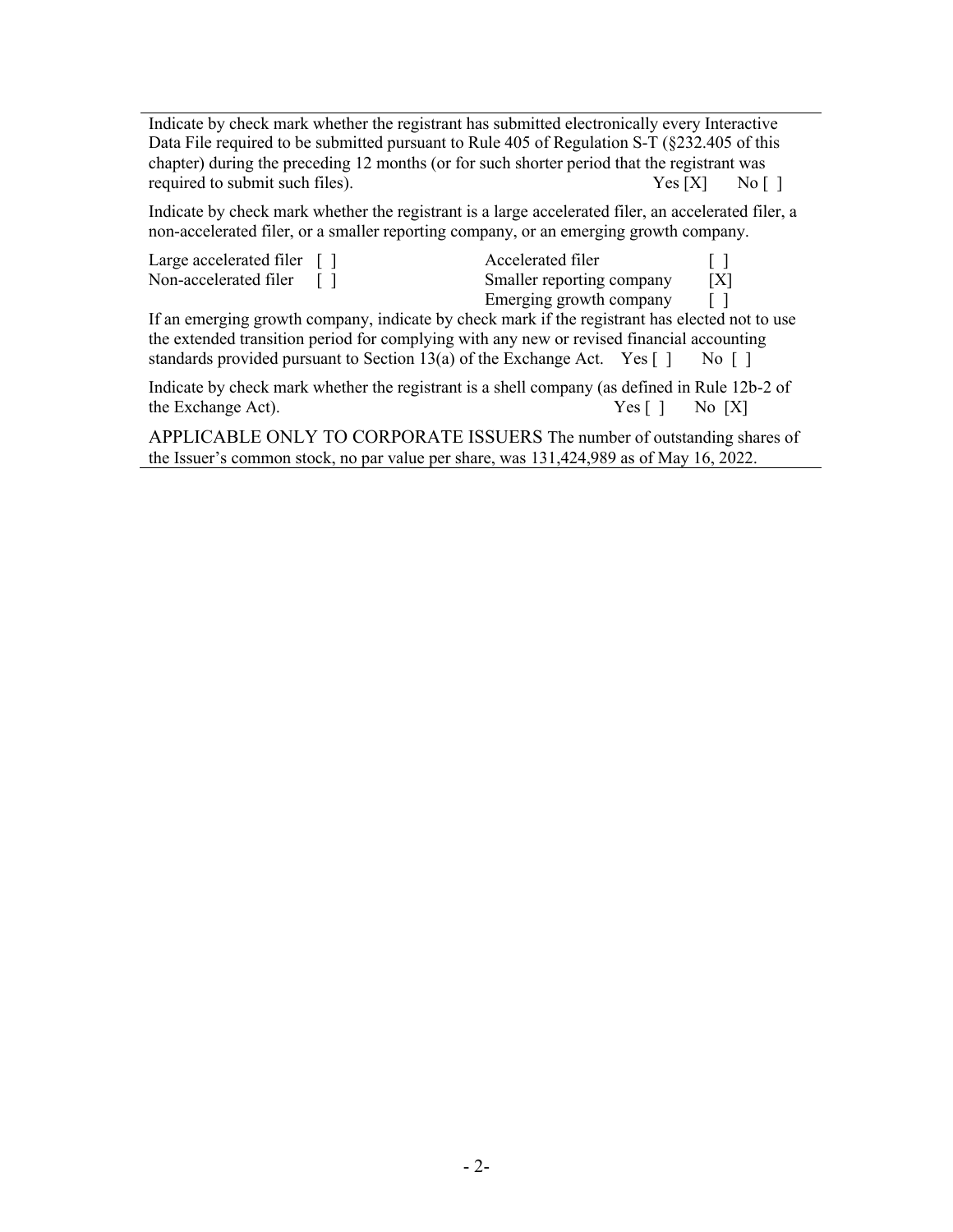## **KIDOZ INC.**

### **QUARTERLY REPORT ON FORM 10-Q FOR THE PERIOD ENDED MARCH 31, 2022**

## **TABLE OF CONTENTS**

## PAGE

| ITEM 1. |                                                                                      |  |
|---------|--------------------------------------------------------------------------------------|--|
|         | Consolidated Balance Sheets.                                                         |  |
|         |                                                                                      |  |
|         |                                                                                      |  |
|         |                                                                                      |  |
|         |                                                                                      |  |
| ITEM 2. | Management's Discussion and Analysis of Financial Condition and Results of           |  |
|         |                                                                                      |  |
| ITEM 4. |                                                                                      |  |
|         |                                                                                      |  |
| ITEM 1. | Legal Proceedings.                                                                   |  |
| ITEM 2. | Unregistered Sales of Equity Securities and Use of Proceeds 34                       |  |
| ITEM 3. |                                                                                      |  |
| ITEM 4. |                                                                                      |  |
| ITEM 5. | Other Information                                                                    |  |
| ITEM 6. |                                                                                      |  |
|         |                                                                                      |  |
|         |                                                                                      |  |
|         |                                                                                      |  |
|         | Certification pursuant to 18 U.S.C. §1350, as adopted pursuant to section 906 of the |  |
|         |                                                                                      |  |
|         |                                                                                      |  |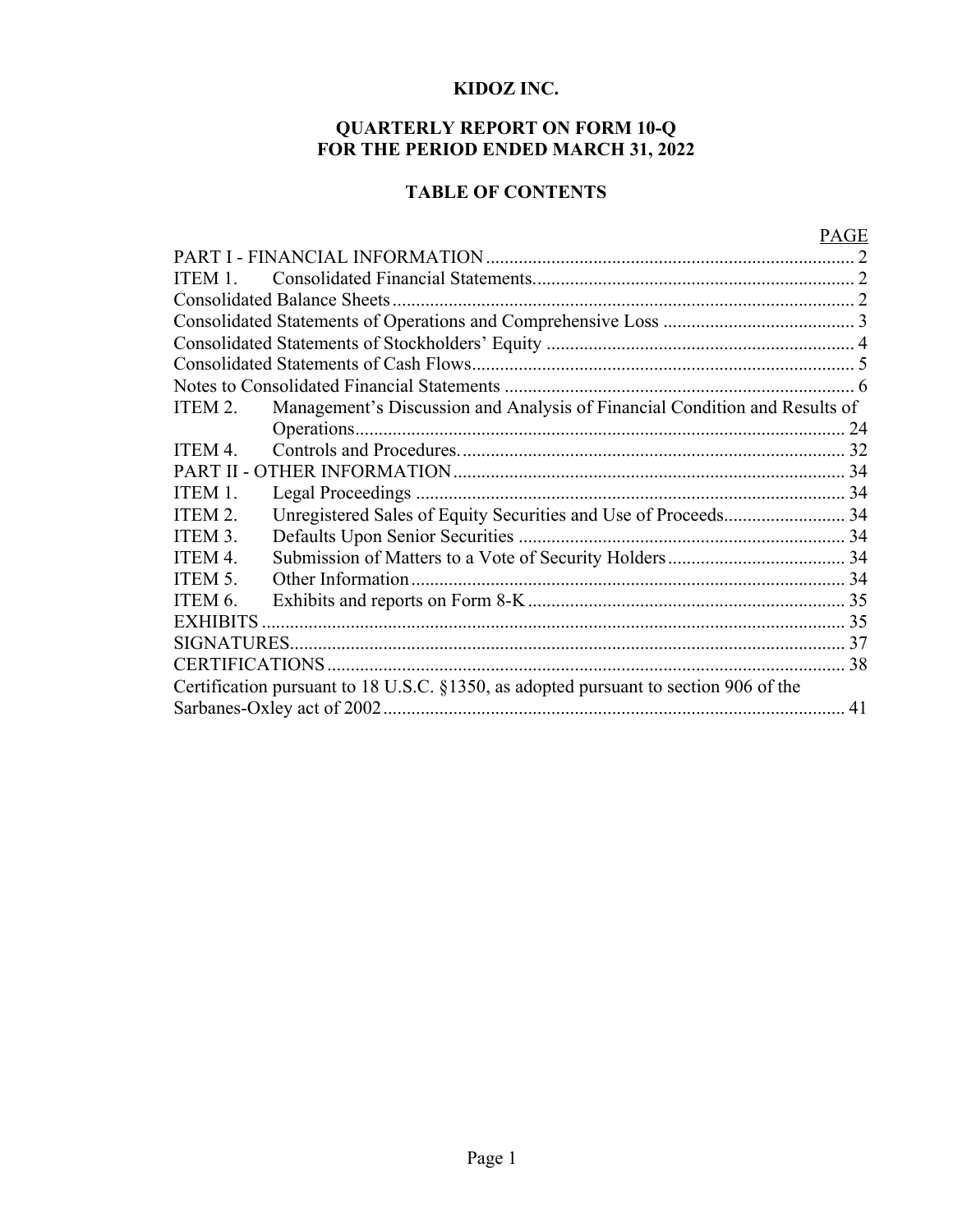## **PART I - FINANCIAL INFORMATION**

## **ITEM 1. Financial Statements.**

## **KIDOZ INC. and subsidiaries**

(Expressed in United States Dollars)

Consolidated Balance Sheets (Unaudited)

| As at                                                       |              | March 31, 2022 |      | December 31, 2021 |
|-------------------------------------------------------------|--------------|----------------|------|-------------------|
| Assets                                                      |              |                |      |                   |
| Current assets:                                             |              |                |      |                   |
| Cash                                                        | \$           | 2,080,470      | \$   | 2,078,607         |
| Accounts receivable, less allowance for doubtful accounts   |              |                |      |                   |
| \$56,004 (December 31, 2021 - \$56,605) (Note 3)            |              | 3,783,684      |      | 6,627,864         |
| Prepaid expenses                                            |              | 156,882        |      | 105,468           |
| <b>Total Current Assets</b>                                 |              | 6,021,036      |      | 8,811,939         |
|                                                             |              |                |      |                   |
| Equipment (Note 4)                                          |              | 25,288         |      | 20,523            |
| Goodwill (Note 6)                                           |              | 3,301,439      |      | 3,301,439         |
| Intangible assets (Note 5)                                  |              | 1,556,760      |      | 1,694,917         |
| Long term cash equivalent                                   |              | 23,988         |      | 23,624            |
| Operating lease right-of-use assets (Note 12)               |              | 58,061         |      | 65,464            |
| Security deposit                                            |              | 7,743          |      | 7,625             |
| <b>Total Assets</b>                                         | \$           | 10,994,315     | \$   | 13,925,531        |
|                                                             |              |                |      |                   |
| Liabilities and Stockholders' Equity                        |              |                |      |                   |
| Current liabilities:                                        |              |                |      |                   |
| Accounts payable                                            | \$           | 1,153,912      | \$   | 3,693,944         |
| <b>Accrued liabilities</b>                                  |              | 608,841        |      | 471,882           |
| Accounts payable and accrued liabilities - related party    |              |                |      |                   |
| (Note $13$ )                                                |              | 119,384        |      | 53,829            |
| Derivative liability – warrants (Note 2e and 9)             |              | 7,021          |      | 23,365            |
| Operating lease liabilities – current portion (Note 12)     |              | 32,606         |      | 32,068            |
| <b>Total Current Liabilities</b>                            |              | 1,921,764      |      | 4,275,088         |
|                                                             |              |                |      |                   |
| Deferred tax liability                                      |              | 210,499        |      | 210,499           |
| Government CEBA loan (Note 8)                               |              | 47,977         |      | 47,248            |
| Operating lease liabilities – non-current portion (Note 12) |              | 34,422         |      | 41,999            |
| <b>Total Liabilities</b>                                    |              | 2,214,662      |      | 4,574,834         |
|                                                             |              |                |      |                   |
| Commitments (Note 11)                                       |              |                |      |                   |
| Stockholders' Equity (Note 9):                              |              |                |      |                   |
| Common stock, no par value, unlimited shares                |              |                |      |                   |
| authorized, 131,424,989 shares issued and outstanding       |              |                |      |                   |
| (December 31, 2021 - 131, 424, 989)                         |              | 50,124,917     |      | 49,964,919        |
| Accumulated deficit                                         |              | (41,369,844)   |      | (40, 638, 802)    |
| Accumulated other comprehensive income:                     |              |                |      |                   |
|                                                             |              |                |      |                   |
| Foreign currency translation adjustment                     |              | 24,580         |      | 24,580            |
| Total Stockholders' Equity                                  |              | 8,779,653      |      | 9,350,697         |
| Total Liabilities and Stockholders' Equity                  | $\mathbb{S}$ | 10,994,315     | $\$$ | 13,925,531        |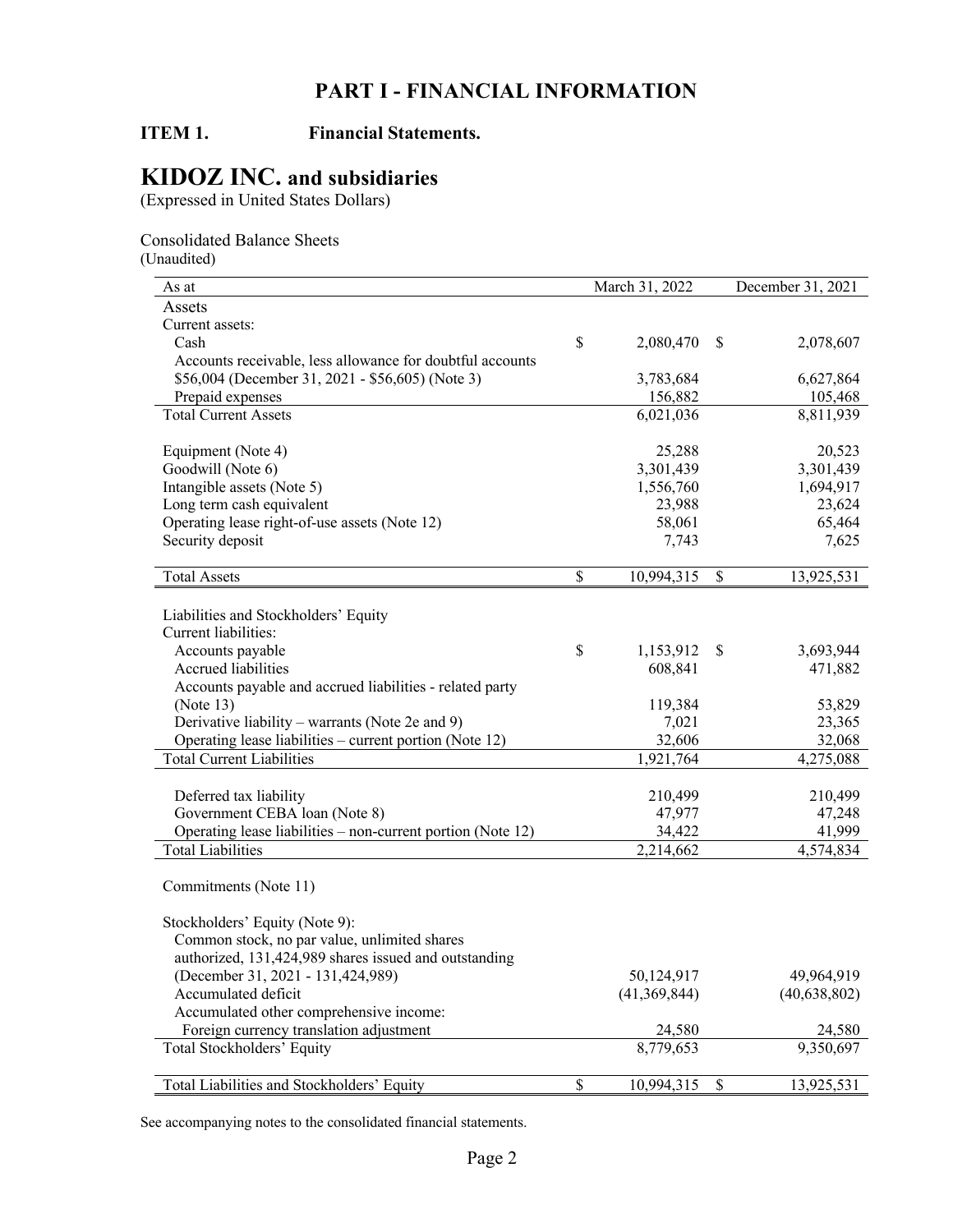(Expressed in United States Dollars)

Consolidated Statements of Operations and Comprehensive Loss For Periods Ended March 31, 2022 and 2021 (Unaudited)

2022 2021 Revenue: Ad tech advertising revenue  $\qquad \qquad$  \$ 2,178,311 \$ 1,504,300 Content revenue 105,663 53,642 Total revenue 2,283,974 1,557,942 Cost of sales: 1,453,079 872,901 Total cost of sales 1,453,079 872,901 Gross profit 685,041 Operating expenses: Amortization of operating lease right-of-use assets (Note 12) 7,403 17,509 Depreciation and amortization (Notes  $4 \& 5$ ) 140,371 141,832 Directors fees (Note 13) 1,000 2,000 General and administrative 215,894 157,695 Salaries, wages, consultants and benefits (Note 13) 278,199 132,242 Selling and marketing (Note 13) 180,014 128,688 Stock awareness program 51,331 Stock-based compensation (Note 9 & 13) 159,998 77,021 Content and software development (Note 7 & 13) 516,639 337,293 Total operating expenses 1,550,849 994,280 Loss before other income (expense) and income taxes (719,954) (309,239) Other income (expense): Foreign exchange loss (27,432) (37,805) Gain on derivative liability – warrants (Note 2e)  $16,344$  -Loss before income taxes (731,042) (347,044) Income tax expense Loss after tax (731,042) (347,044) Other comprehensive income (loss) Comprehensive loss \$ (731,042) \$ (347,044) Basic and diluted loss per common share \$ (0.01) \$ (0.00) Weighted average common shares outstanding, basic 131,424,989 131,124,989 Weighted average common shares outstanding, diluted 131,424,989 131,124,989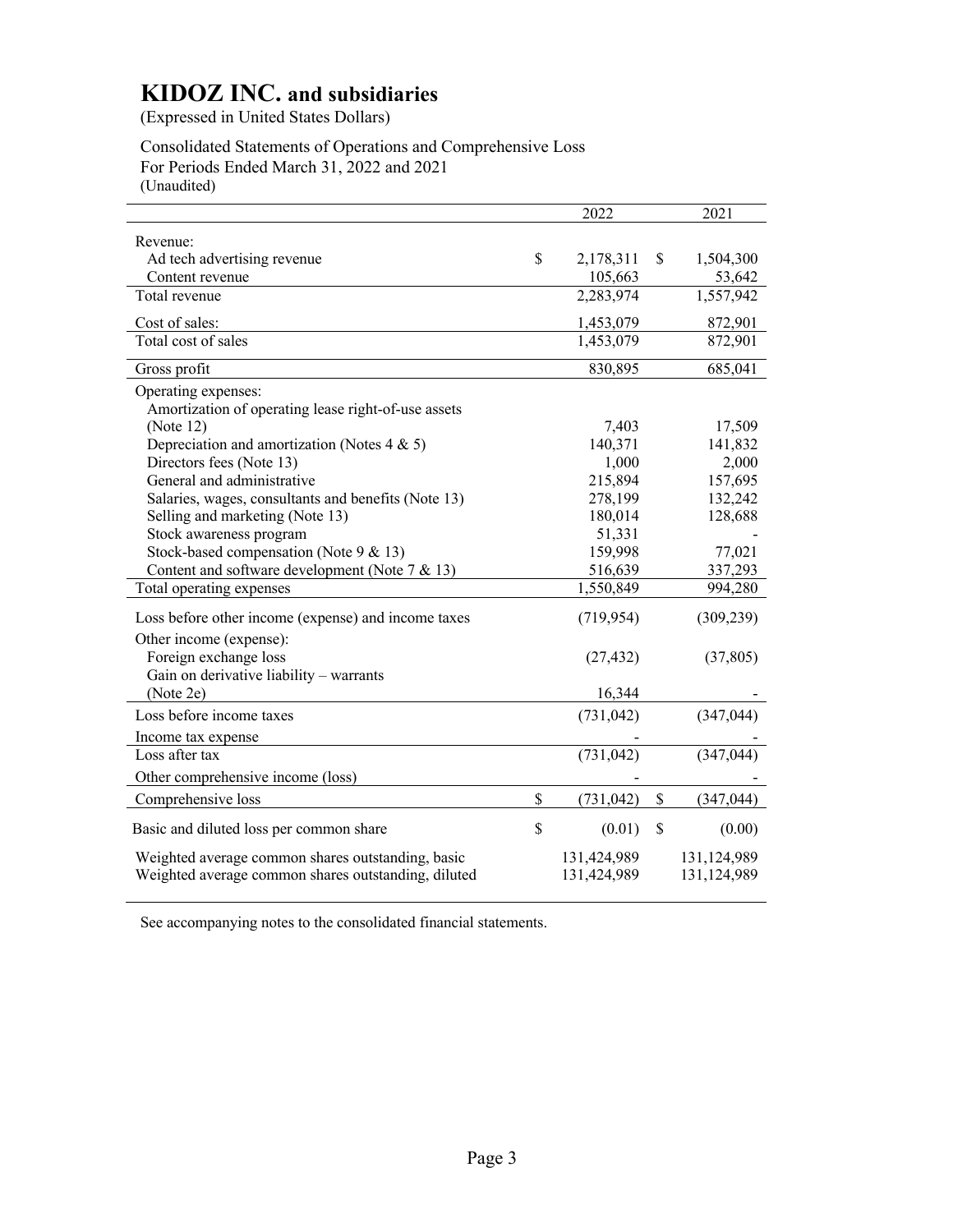(Expressed in United States Dollars)

## **CONSOLIDATED STATEMENTS OF STOCKHOLDERS' EQUITY**

For the periods ended March 31, 2022 and 2021 (Unaudited)

| Three-Month period Ended March 31, 2022 |               |              |                 |                  |               |  |  |  |
|-----------------------------------------|---------------|--------------|-----------------|------------------|---------------|--|--|--|
|                                         |               |              |                 | Accumulated      |               |  |  |  |
|                                         | Other         |              |                 |                  |               |  |  |  |
|                                         |               |              |                 | Comprehensive    |               |  |  |  |
|                                         | Common stock  |              |                 | income           |               |  |  |  |
|                                         |               |              |                 | Foreign currency | Total         |  |  |  |
|                                         |               |              | Accumulated     | translation      | Stockholders' |  |  |  |
|                                         | <b>Shares</b> | Amount       | Deficit         | adiustment       | Equity        |  |  |  |
| Balance, December 31, 2021              | 131,424,989   | \$49,964,919 | (S40, 638, 802) | \$24,580         | \$9,350,697   |  |  |  |
| Stock-based compensation                |               | 159.998      |                 |                  | 159,998       |  |  |  |
| Net loss and comprehensive loss         |               |              | (731, 042)      |                  | (731, 042)    |  |  |  |
| Balance, March 31, 2022                 | 131,424,989   | \$50,124,917 | (S41, 369, 844) | \$24,580         | \$8,779,653   |  |  |  |

|                                 | Three-Month period Ended March 31, 2021 |              |                  |                  |               |  |  |  |
|---------------------------------|-----------------------------------------|--------------|------------------|------------------|---------------|--|--|--|
|                                 |                                         |              |                  | Accumulated      |               |  |  |  |
|                                 | Other                                   |              |                  |                  |               |  |  |  |
|                                 |                                         |              |                  | Comprehensive    |               |  |  |  |
|                                 | income                                  |              |                  |                  |               |  |  |  |
|                                 |                                         |              |                  | Foreign currency | Total         |  |  |  |
|                                 |                                         |              | Accumulated      | translation      | Stockholders' |  |  |  |
|                                 | <b>Shares</b>                           | Amount       | Deficit          | adjustment       | Equity        |  |  |  |
| Balance, December 31, 2020      | 131,124,989                             | \$49,094,096 | (S40, 448, 481)  | \$24,580         | \$8,670,195   |  |  |  |
| Stock-based compensation        |                                         | 77.021       |                  |                  | 77,021        |  |  |  |
| Net loss and comprehensive loss |                                         |              | (347.044)        |                  | (347, 044)    |  |  |  |
| Balance, March 31, 2021         | 131.124.989                             | \$49,171,117 | $(\$40,795,525)$ | \$24,580         | \$8,400,172   |  |  |  |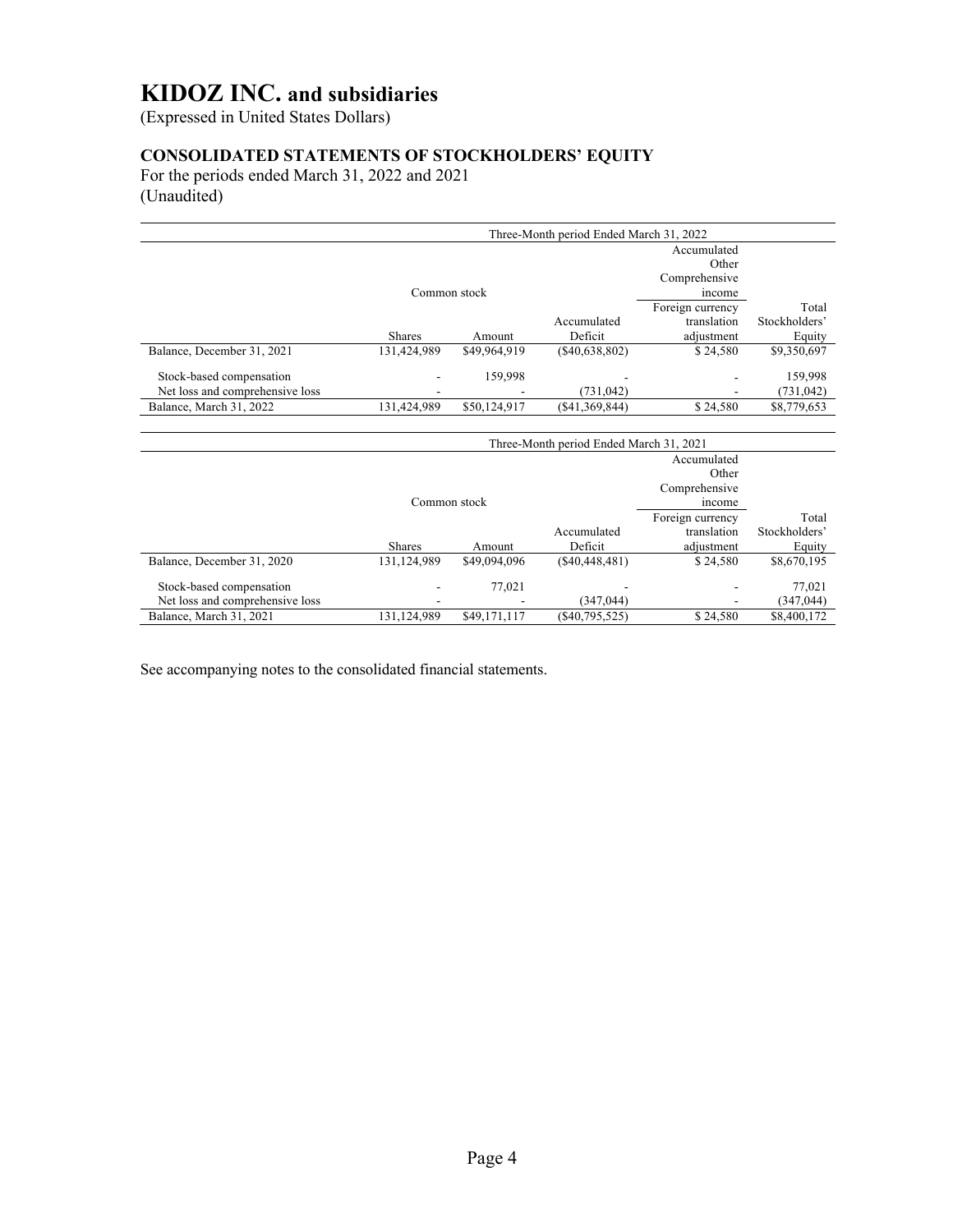(Expressed in United States Dollars)

## Consolidated Statements of Cash Flows

For the Three month periods ended March 31, 2022 and 2021 (Unaudited)

|                                                                 | 2022             | 2021             |
|-----------------------------------------------------------------|------------------|------------------|
| Cash flows from operating activities:                           |                  |                  |
| Net loss                                                        | \$<br>(731, 042) | \$<br>(347, 044) |
| Adjustments to reconcile net loss to net cash used in operating |                  |                  |
| activities:                                                     |                  |                  |
| Depreciation and amortization                                   | 140,371          | 141,832          |
| Amortization of operating lease right-of-use assets             | 7,403            | 17,509           |
| Gain on derivative liability - warrants                         | (16, 344)        |                  |
| Stock-based compensation                                        | 159,998          | 77,021           |
| Unrealized foreign exchange loss                                | 247              | 96               |
| Changes in operating assets and liabilities:                    |                  |                  |
| Accounts receivable                                             | 2,844,180        | 1,544,528        |
| Prepaid expenses                                                | (51, 414)        | (46, 663)        |
| Accounts payable and accrued liabilities                        | (2,337,518)      | (994, 219)       |
| Net cash provided by operating activities                       | 15,881           | 393,060          |
| Cash flows from investing activities:                           |                  |                  |
| Acquisition of equipment                                        | (6,979)          | (2,265)          |
| Net cash used in investing activities                           | (6,979)          | (2,265)          |
| Cash flows from financing activities:                           |                  |                  |
| Proceeds of short-term loan                                     |                  | 200,000          |
| Repayment of short-term loan                                    |                  | (200,000)        |
| Payments on operating lease liabilities                         | (7,039)          | (5,248)          |
| Government CEBA loan                                            |                  |                  |
| Net cash used in financing activities                           | (7,039)          | (5,248)          |
| Change in cash                                                  | 1,863            | 385,547          |
|                                                                 |                  |                  |
| Cash, beginning of period                                       | 2,078,607        | 1,226,045        |
| Cash, end of period                                             | \$<br>2,080,470  | \$<br>1,611,592  |
| Supplementary information:                                      |                  |                  |
| Interest paid                                                   | \$               | \$<br>987        |
| Income taxes paid                                               | \$               | \$               |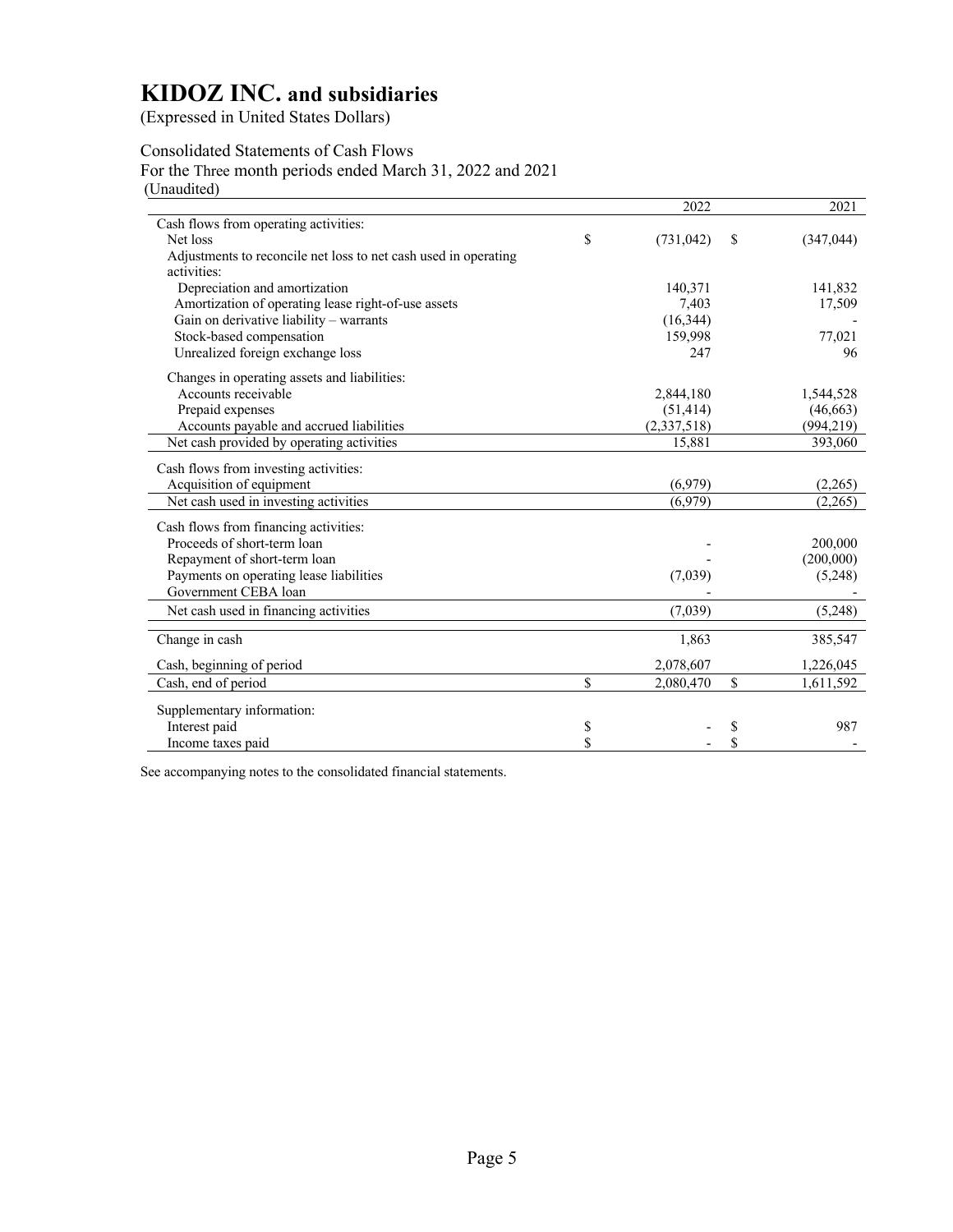(Expressed in United States Dollars)

Notes to Consolidated Financial Statements Three Months ended March 31, 2022 and 2021 (Unaudited)

### **1. Basis of Presentation:**

The accompanying unaudited interim consolidated financial statements have been prepared by Kidoz Inc. ("the Company") in conformity with accounting principles generally accepted in the United States of America ("US GAAP") applicable to interim financial information and with the rules and regulations of the United States Securities and Exchange Commission. Accordingly, certain information and footnote disclosures normally included in consolidated financial statements prepared in accordance with generally accepted accounting principles have been condensed, or omitted, pursuant to such rules and regulations. In the opinion of management, the unaudited interim consolidated financial statements include all adjustments necessary for the fair presentation of the results of the interim periods presented. All adjustments are of a normal recurring nature, except as otherwise noted below. These unaudited interim consolidated financial statements should be read in conjunction with the Company's audited consolidated financial statements and notes thereto for the year ended December 31, 2021, included in the Company's Annual Report on Form 10-K, filed March 30, 2022, with the Securities and Exchange Commission and the TSX Venture Exchange. The results of operations for the interim periods are not necessarily indicative of the results of operations for any other interim period or for a full fiscal year.

### **Continuing operations**

These unaudited interim consolidated financial statements have been prepared assuming the realization of assets and the settlement of liabilities in the normal course of operations. The Company expects to continue to achieve profitable operations to generate sufficient cash flows to fund continued operations for the next 12 months, or, in the absence of adequate cash flows from operations, obtaining additional financing.

Management continues to review operations in order to identify additional strategies designed to generate cash flow, improve the Company's financial position, and enable the timely discharge of the Company's obligations.

In March 2020 the World Health Organization declared coronavirus COVID-19 a global pandemic. This contagious disease outbreak, which has continued to spread, and any related adverse public health developments, has adversely affected workforces, economies, and financial markets globally, has led to an economic downturn. It has also disrupted the normal operations of many businesses, including the Company's. In early March 2020, the Company's employees commenced working from home and commenced social distancing. This outbreak has affected spending, thereby affecting demand for the Company's product and the Company's business and results of operations. It is not possible for the Company to predict the duration or magnitude of the outbreak and at this time its full effects on the Company's business, its future results of operations, or ability to raise funds.

### **2. Summary of significant accounting policies:**

(a) Basis of presentation:

These unaudited interim consolidated financial statements have been prepared in accordance with accounting principles generally accepted in the United States of America ("US GAAP") applicable to annual financial information and with the rules and regulations of the United States Securities and Exchange Commission. The financial statements include the accounts of the Company's subsidiaries: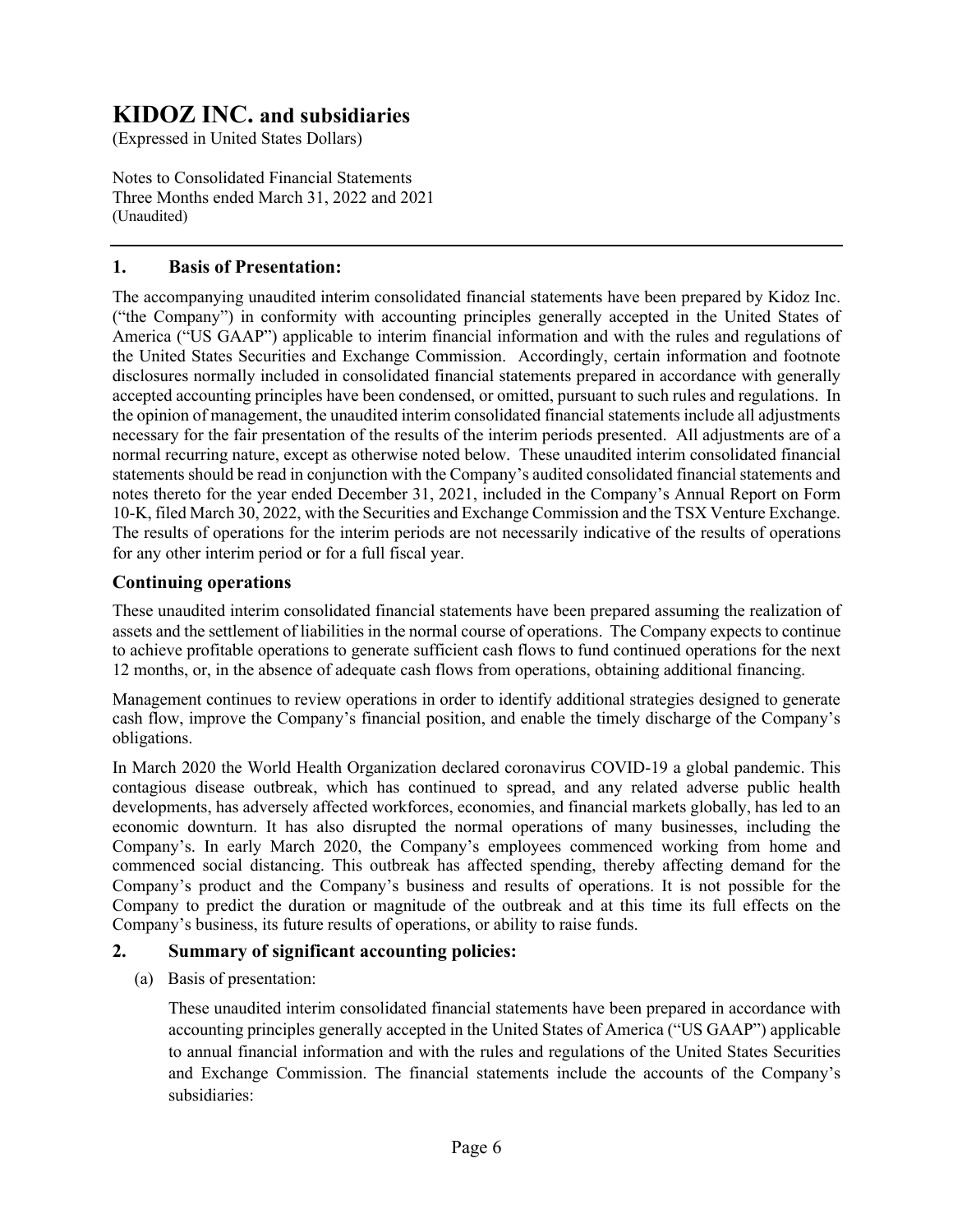(Expressed in United States Dollars)

Notes to Consolidated Financial Statements Three Months ended March 31, 2022 and 2021 (Unaudited)

## **2. Summary of significant accounting policies: (Continued)**

(a) Basis of presentation: (Continued)

| Company                     | <b>Registered</b>        | % Owned |
|-----------------------------|--------------------------|---------|
| Shoal Media (Canada) Inc.   | British Columbia, Canada | 100%    |
| Coral Reef Marketing Inc.   | Anguilla                 | 100%    |
| Kidoz Ltd.                  | <b>Israel</b>            | 100%    |
| Rooplay Media Ltd.          | British Columbia, Canada | 100%    |
| Rooplay Media Kenya Limited | Kenya                    | 100%    |
| Shoal Media Inc.            | Anguilla                 | 100%    |
| Shoal Games (UK) Plc        | United Kingdom           | 99%     |
| Shoal Media (UK) Ltd.       | United Kingdom           | 100%    |

In addition, there are the following dormant subsidiaries: Bingo.com (Antigua) Inc., Bingo.com (Wyoming) Inc., and Bingo Acquisition Corp.

All inter-company balances and transactions have been eliminated in the unaudited interim consolidated financial statements.

(b) Use of estimates:

The preparation of unaudited interim consolidated financial statements in conformity with US GAAP, requires management to make estimates and assumptions that affect the reported amounts of assets and liabilities and the disclosure of contingent assets and liabilities at the date of the financial statements and recognized revenues and expenses for the reporting periods.

Significant areas requiring the use of estimates include the collectability of accounts receivable, the valuation of stock-based compensation, the valuation of deferred tax assets and liabilities, the useful lives of intangible assets, and the derivative liability – warrants valuation. Actual results may differ significantly from these estimates.

(c) Revenue recognition:

In accordance with ASC 606, Revenue from Contracts with Customers, revenue is recognized when a customer obtains control of promised services. The amount of revenue recognized reflects the consideration to which the Company expects to be entitled to receive in exchange for these services.

We derive substantially all of our revenue from the sale of Ad tech advertising revenue.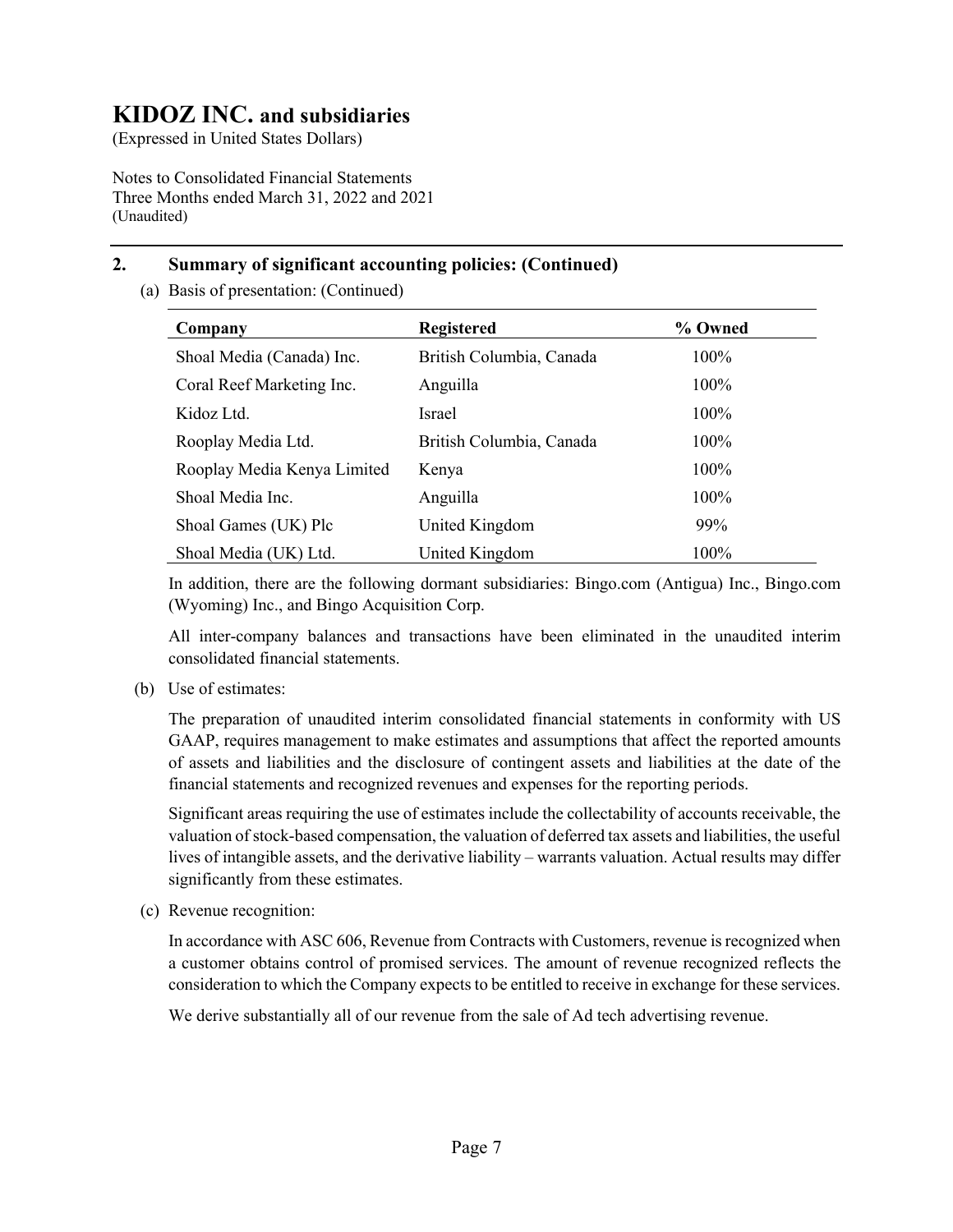(Expressed in United States Dollars)

Notes to Consolidated Financial Statements Three Months ended March 31, 2022 and 2021 (Unaudited)

### **2. Summary of significant accounting policies (Continued):**

(c) Revenue recognition: (Continued)

### **To achieve this core principle, the Company applied the following five steps:**

1) Identify the contract with a customer

A contract with a customer exists when (i) the Company enters into an enforceable contract with a customer that defines each party's rights regarding the services to be transferred, whose impression count will form the basis of the revenue and identifies the payment terms related to these services, (ii) the contract has commercial substance and, (iii) the Company determines that collection of substantially all consideration for services that are transferred is probable based on the customer's intent and ability to pay the promised consideration. The Company applies judgment in determining the customer's ability and intention to pay, which is based on a variety of factors including the customer's historical payment experience or, in the case of a new customer, published credit and financial information pertaining to the customer.

2) Identify the performance obligations in the contract

Performance obligations promised in a contract are identified based on the services that will be transferred to the customer that are both capable of being distinct, whereby the customer can benefit from the service either on its own or together with other resources that are readily available from third parties or from the Company, and are distinct in the context of the contract, whereby the transfer of the services is separately identifiable from other promises in the contract. To the extent a contract includes multiple promised services, the Company must apply judgment to determine whether promised services are capable of being distinct and distinct in the context of the contract. If these criteria are not met the promised services are accounted for as a combined performance obligation.

3) Determine the transaction price

The transaction price is determined based on the consideration to which the Company will be entitled in exchange for transferring services to the customer. None of the Company's contracts contain financing or variable consideration components.

4) Allocate the transaction price to performance obligations in the contract

If the contract contains a single performance obligation, the entire transaction price is allocated to the single performance obligation. Contracts that contain multiple performance obligations require an allocation of the transaction price to each performance obligation based on a relative standalone selling price basis. The Company determines standalone selling price based on the price at which the performance obligation is sold separately. If the standalone selling price is not observable through past transactions, the Company estimates the standalone selling price taking into account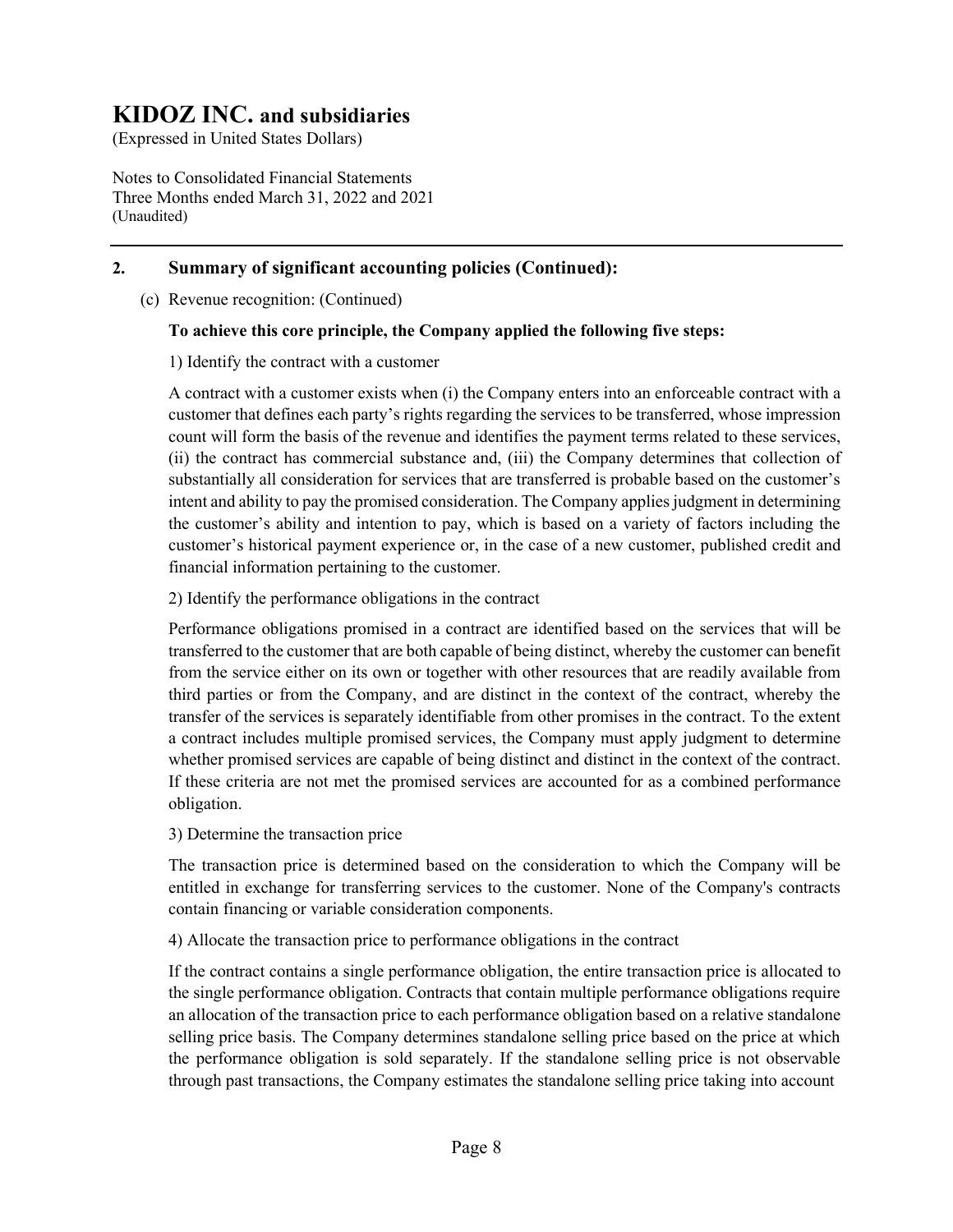(Expressed in United States Dollars)

Notes to Consolidated Financial Statements Three Months ended March 31, 2022 and 2021 (Unaudited)

### **2. Summary of significant accounting policies (Continued):**

(c) Revenue recognition: (Continued)

available information such as market conditions and internally approved pricing guidelines related to the performance obligations.

5) Recognize revenue when or as the Company satisfies a performance obligation

The Company satisfies performance obligations at a point in time as discussed in further detail under "Disaggregation of Revenue" below. Revenue is recognized at the time the related performance obligation is satisfied by transferring a promised service to a customer.

#### **Disaggregation of Revenue**

All of the Company's performance obligations, and associated revenue, are generally transferred to customers at a point in time. The Company has the following revenue streams:

1) Ad tech advertising revenue - The Company generally offers these services under a customer contract Cost-per-Impression (CPM), Cost-Per-Install or CPI arrangements, Cost per completed video view or CPC and/or Cost-Per-Action or CPA arrangements with third-party advertisers and developers, as well as advertising aggregators, generally in the form of insertion orders that specify the type of arrangement (as detailed above) at particular set budget amounts/restraints. These advertiser customer contracts are generally short term in nature at less than one year as the budget amounts are typically spent in full within this time period. These agreements typically include the delivery of Ad tech advertising through partner networks, defined as publishers / developers, to home screens of devices and agree on whose results will be relied on from a revenue point of view.

The Company has concluded that the delivery of the Ad tech advertising is delivered at a point in time and, as such, has concluded these deliveries are a single performance obligation. The Company invoices fees which are generally variable based on the arrangement, which would typically include the number of impressions delivered at a specified price per application. For impressions delivered, revenue is recognized in the month in which the Company delivers the application to the end consumer or the month when the campaign ends.

2) Content revenue – The Company recognizes content revenue on the following forms of revenue:

a) Carriers and OEMs - The Company generally offers these services under a customer contract per tablet device license fee model with OEMs. Monthly or quarterly license fees are based on the OEM agreement with the number of devices the Kidoz Kid Mode is installed upon.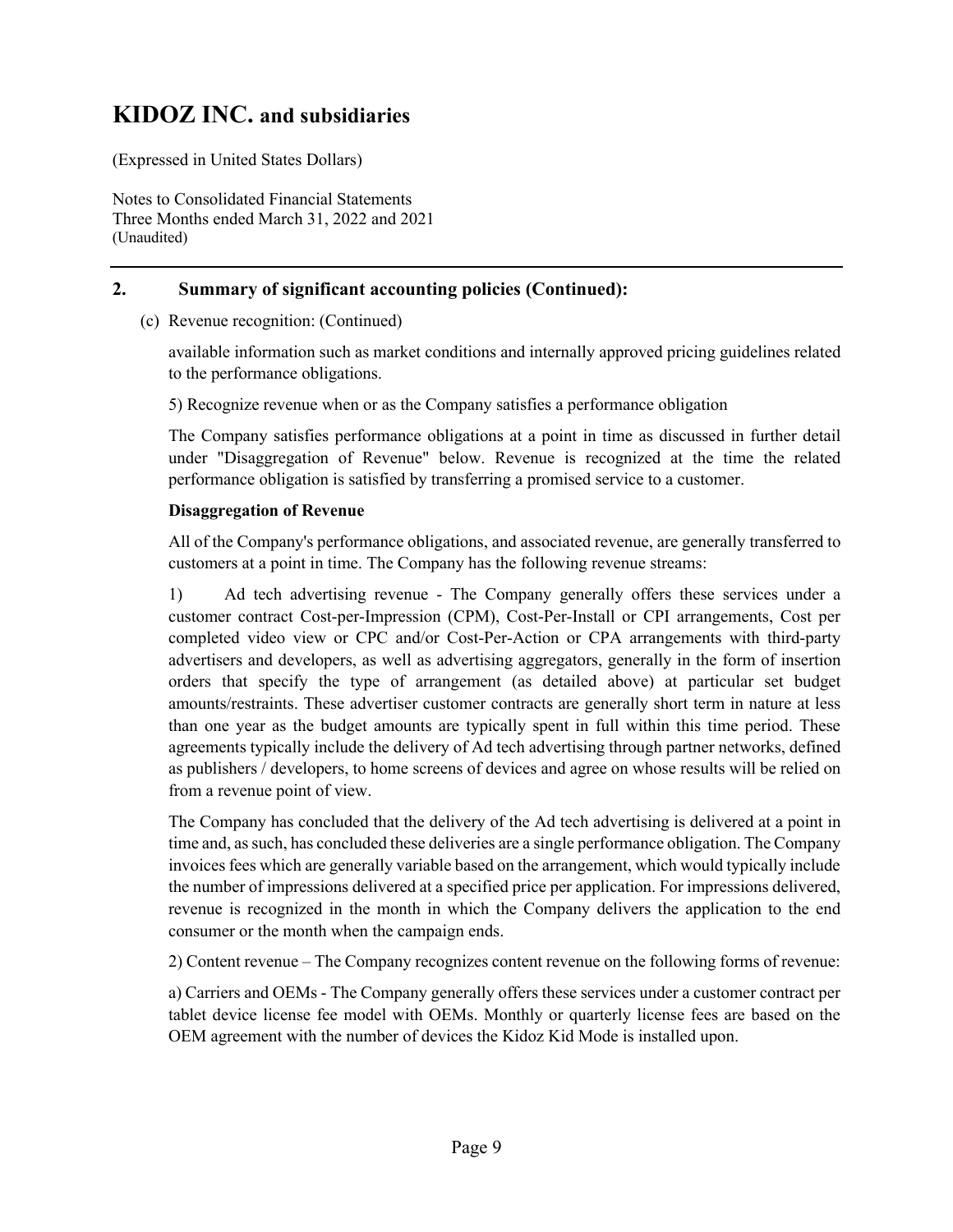(Expressed in United States Dollars)

Notes to Consolidated Financial Statements Three Months ended March 31, 2022 and 2021 (Unaudited)

### **2. Summary of significant accounting policies (Continued):**

(c) Revenue recognition: (Continued)

b) The Company generates revenue through subscriptions or premium sales of Rooplay, (www.rooplay.com) the cloud-based EduGame system for kids to learn and play within its games on smartphones and tablet devices, such as Apple's iPhone and iPad, and mobile devices utilizing Google's Android operating system. Users can download the Company's games through Digital Storefronts and decide to subscribe to the multiple of educational and fun games in the Rooplay, cloud-based EduGame system or make a premium per purchase of particular games. The revenue is recognized net of platform fees.

c) Rooplay licensing - The Company licenses its branded educational games under a monthly cost per game agreement license fee model. Monthly license fees are based on the number of games licensed.

d) In App purchases - The Company generates revenue through in-application purchases ("in-app purchases") within its games; (i.e. Trophy Bingo (www.trophybingo.com)) on smartphones and tablet devices, such as Apple's iPhone and iPad, and mobile devices utilizing Google's Android operating system. Users can download the Company's free-to-play games through Android, Amazon, iOS and Facebook Messenger (this was discontinued in fiscal 2021) and pay to acquire virtual currency which can be redeemed in the game for power plays. The initial download of the mobile game from the Digital Storefront does not create a contract under ASC 606 because of the lack of commercial substance; however, the separate election by the player to make an inapplication purchase satisfies the criterion thus creating a contract under ASC 606.

The Company has identified the following performance obligations in these contracts:

i. Ongoing game related services such as hosting of game play, storage of customer content, when and if available content updates, maintaining the virtual currency management engine, tracking gameplay statistics, matchmaking as it relates to multiple player gameplay, etc.

ii. Obligation to the paying player to continue displaying and providing access to the virtual items within the game.

Neither of these obligations are considered distinct since the actual mobile game and the related ongoing services are both required to purchase and benefit from the related virtual items. As such, the Company's performance obligations represent a single combined performance obligation which is to make the game and the ongoing game related services available to the players. The revenue is recognized net of platform fees.

(d) Software development costs:

The Company expensed all software development costs as incurred for the period ended March 31, 2022 and 2021. As at March 31, 2022 and December 31, 2021, all capitalized software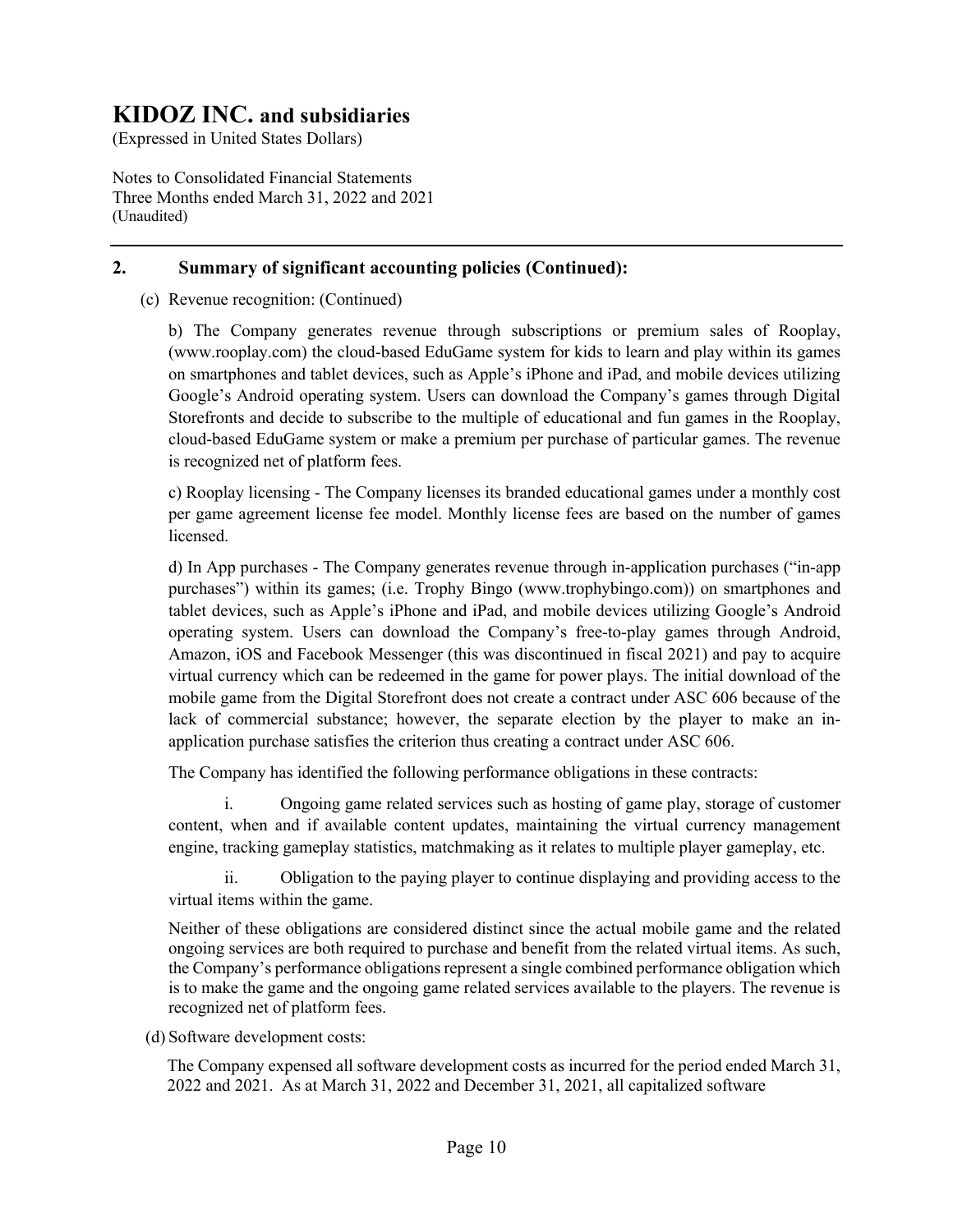(Expressed in United States Dollars)

Notes to Consolidated Financial Statements Three Months ended March 31, 2022 and 2021 (Unaudited)

## **2. Summary of significant accounting policies (Continued):**

(d) Software development costs: (Continued)

development costs have been fully amortized and the Company has no capitalized software development costs.

Total software development costs were \$11,076,240 as at March 31, 2022 (December 31, 2021 - \$10,559,601).

(e) Derivative liability – warrants

The Company's warrants have an exercise price in Canadian dollars whilst the Company's functional currency is US Dollars. Therefore, in accordance with ASU 815 – Derivatives and Hedging, the warrants have a derivative liability value. This liability value has no effect on the cashflow of the Company and does not represent a cash payment of any kind.

(f) Impairment of long-lived assets and long-lived assets to be disposed of:

If such assets are considered to be impaired, the impairment to be recognized is measured by the amount by which the carrying amount of the assets exceeds the fair value of the assets. Assets to be disposed of are reported at the lower of the carrying amount and the fair value less costs to sell.

Intangible assets are recorded at cost less accumulated amortization. Amortization is provided for annually on the straight-line method over the following periods:

|                       | Amortization period |
|-----------------------|---------------------|
| Ad Tech technology    | 5 years             |
| Kidoz OS technology   | 3 years             |
| Customer relationship | 8 years             |

(g) Goodwill:

The Company accounts for goodwill in accordance with the provisions of ASC 350, Intangibles-Goodwill and Others. Goodwill is the excess of the purchase price over the fair value of identifiable assets acquired, less liabilities assumed, in a business combination. The Company reviews goodwill for impairment. Goodwill is not amortized but is evaluated for impairment at least annually or whenever events or changes in circumstances indicate that it is more likely than not that the carrying amount may not be recoverable.

The goodwill impairment test is used to identify both the existence of impairment and the amount of impairment loss, and compares the fair value of a reporting unit with its carrying amount and is based on discounted future cash flows, based on market multiples applied to free cash flow. The determination of the fair value of our reporting units requires management to make significant estimates and assumptions including the selection of control premiums, discount rates, terminal growth rates, forecasts of revenue and expense growth rates, income tax rates, changes in working capital, depreciation, amortization and capital expenditures. Changes in assumptions concerning future financial results, exogenous market conditions, or other underlying assumptions could have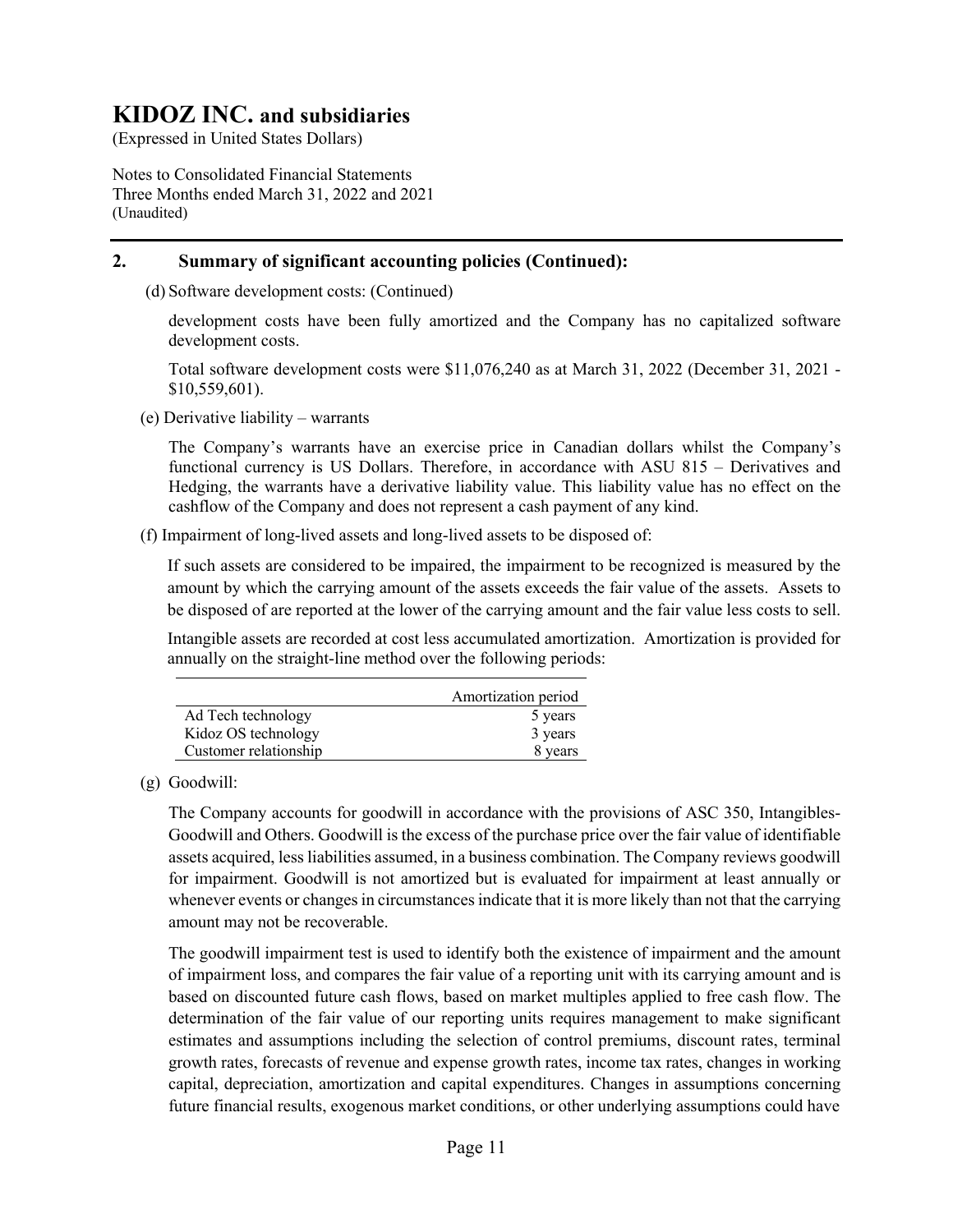(Expressed in United States Dollars)

Notes to Consolidated Financial Statements Three Months ended March 31, 2022 and 2021 (Unaudited)

### **2. Summary of significant accounting policies (Continued):**

(g) Goodwill: (Continued)

a significant impact on either the fair value of the reporting unit or the amount of the goodwill impairment charge. If the carrying value of the reporting unit exceeds its fair value, an impairment loss is recognized in an amount equal to that excess, limited to the total amount of goodwill allocated to that reporting unit.

During the year ended December 31, 2021, the Company determined there was no impairment of the goodwill.

(h) New accounting pronouncements and changes in accounting policy:

The Company has evaluated all of the recently issued, but not yet effective, accounting standards that have been issued or proposed by the Financial Accounting Standards Board or other standardssetting bodies through the filing date of these unaudited consolidated financial statements and does not believe the future adoption of any such pronouncements will have a material impact on its consolidated financial statements.

(i) Financial instruments and fair value measurements:

(i) Fair values:

Fair value is the exchange price that would be received for an asset or paid to transfer a liability (an exit price) in the principal or most advantageous market for the asset or liability in an orderly transaction between market participants on measurement date. The Company classifies assets and liabilities recorded at fair value under the fair value hierarchy based upon the observability of inputs used in valuation techniques. Observable inputs (highest level) reflect market data obtained from independent sources, while unobservable inputs (lowest level) reflect internally developed market assumptions. The fair value measurements are classified under the following hierarchy:

Level 1—Observable inputs that reflect quoted market prices (unadjusted) for identical assets and liabilities in active markets;

Level 2—Observable inputs, other than quoted market prices, that are either directly or indirectly observable in the marketplace for identical or similar assets and liabilities, quoted prices in markets that are not active, or other inputs that are observable or can be corroborated by observable market data for substantially the full term of the assets and liabilities; and

Level 3—Unobservable inputs that are supported by little or no market activity that are significant to the fair value of assets or liabilities.

When available, we use quoted market prices to determine fair value, and we classify such measurements within Level 1. In some cases where market prices are not available, we make use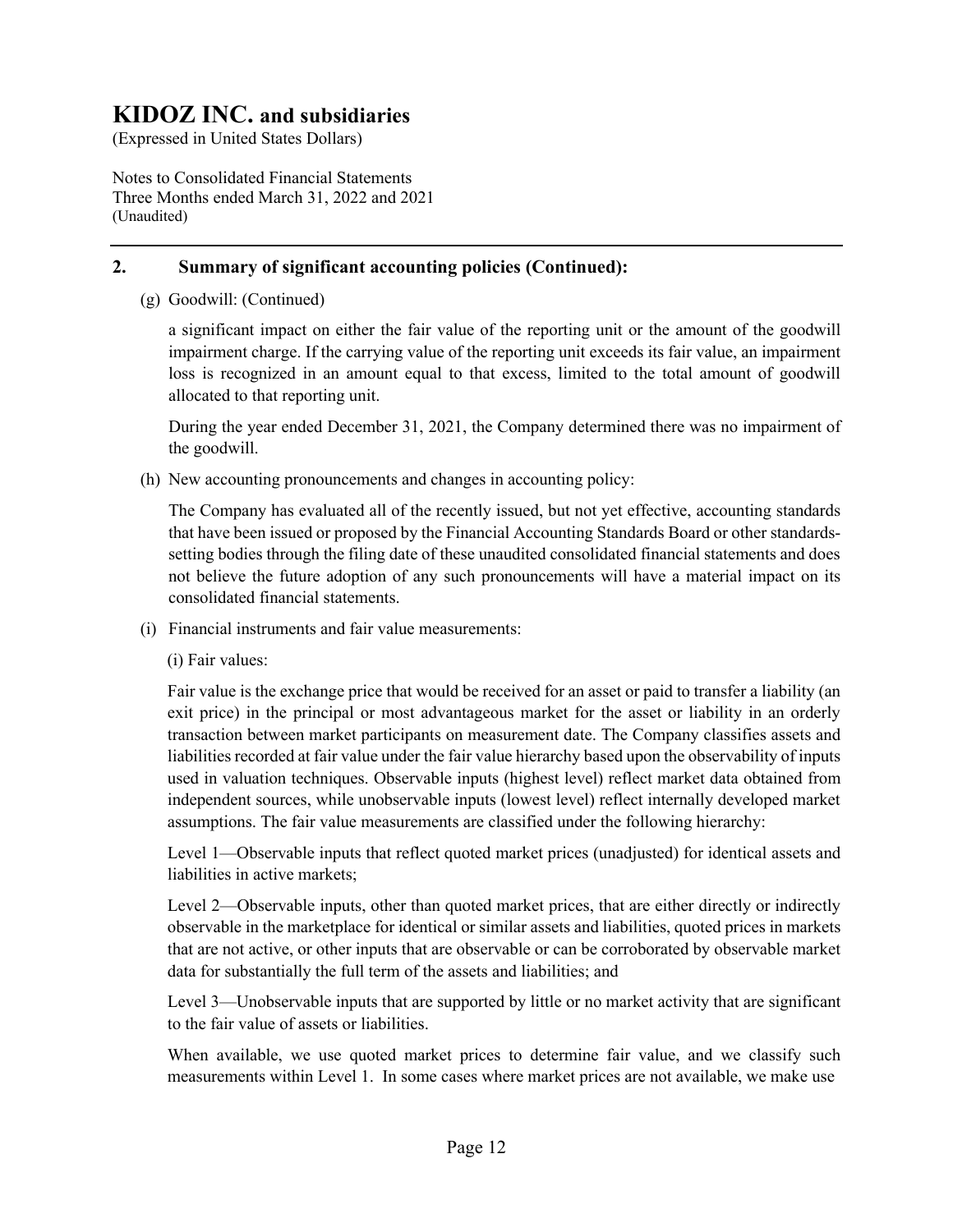(Expressed in United States Dollars)

Notes to Consolidated Financial Statements Three Months ended March 31, 2022 and 2021 (Unaudited)

### **2. Summary of significant accounting policies (Continued):**

(i) Financial instruments and fair value measurements: (Continued)

of observable market-based inputs to calculate fair value, in which case the measurements are classified within Level 2. If quoted or observable market prices are not available, fair value is based upon valuations in which one or more significant inputs are unobservable, including internally developed models that use, where possible, current market-based parameters such as interest rates, yield curves and currency rates. These measurements are classified within Level 3.

Fair value measurements are classified according to the lowest level input or value-driver that is significant to the valuation. A measurement may therefore be classified within Level 3 even though there may be significant inputs that are readily observable.

Fair value measurement includes the consideration of nonperformance risk. Nonperformance risk refers to the risk that an obligation (either by a counterparty) will not be fulfilled. For financial assets traded in an active market (Level 1 and certain Level 2), the nonperformance risk is included in the market price. For certain other financial assets and liabilities (certain Level 2 and Level 3), our fair value calculations have been adjusted accordingly.

The fair value of accounts receivable, accounts payable, accrued liabilities, and accounts payable and accrued liabilities - related party approximate their financial statement carrying amounts due to the short-term maturities of these instruments and are therefore carried at their historical cost basis.

The government CEBA loan is classified as a financial liability and its fair value was determined using the effective interest rate method, and is carried at amortized cost.

Fair values determined by Level 3 inputs are unobservable data points for the asset or liability, and included situations where there is little, if any, market activity for the asset. The Company's cash and long-term cash equivalents were measured using Level 1 inputs. Stock-based compensation and derivative liability – warrants were measured using Level 2 inputs. Goodwill impairment was measured using Level 3 inputs.

(ii) Foreign currency risk:

The Company operates internationally, which gives rise to the risk that cash flows may be adversely impacted by exchange rate fluctuations. The Company has not entered into any forward exchange contracts or other derivative instrument to hedge against foreign exchange risk.

### **3. Accounts receivable:**

|                         | March 31, 2022 | December 31, 2021 |
|-------------------------|----------------|-------------------|
| Accounts receivable     | 3.839.688      | 6.684.469         |
| Expected credit losses  | (56,004)       | (56,605)          |
| Net accounts receivable | 3.783.684      | 6.627.864         |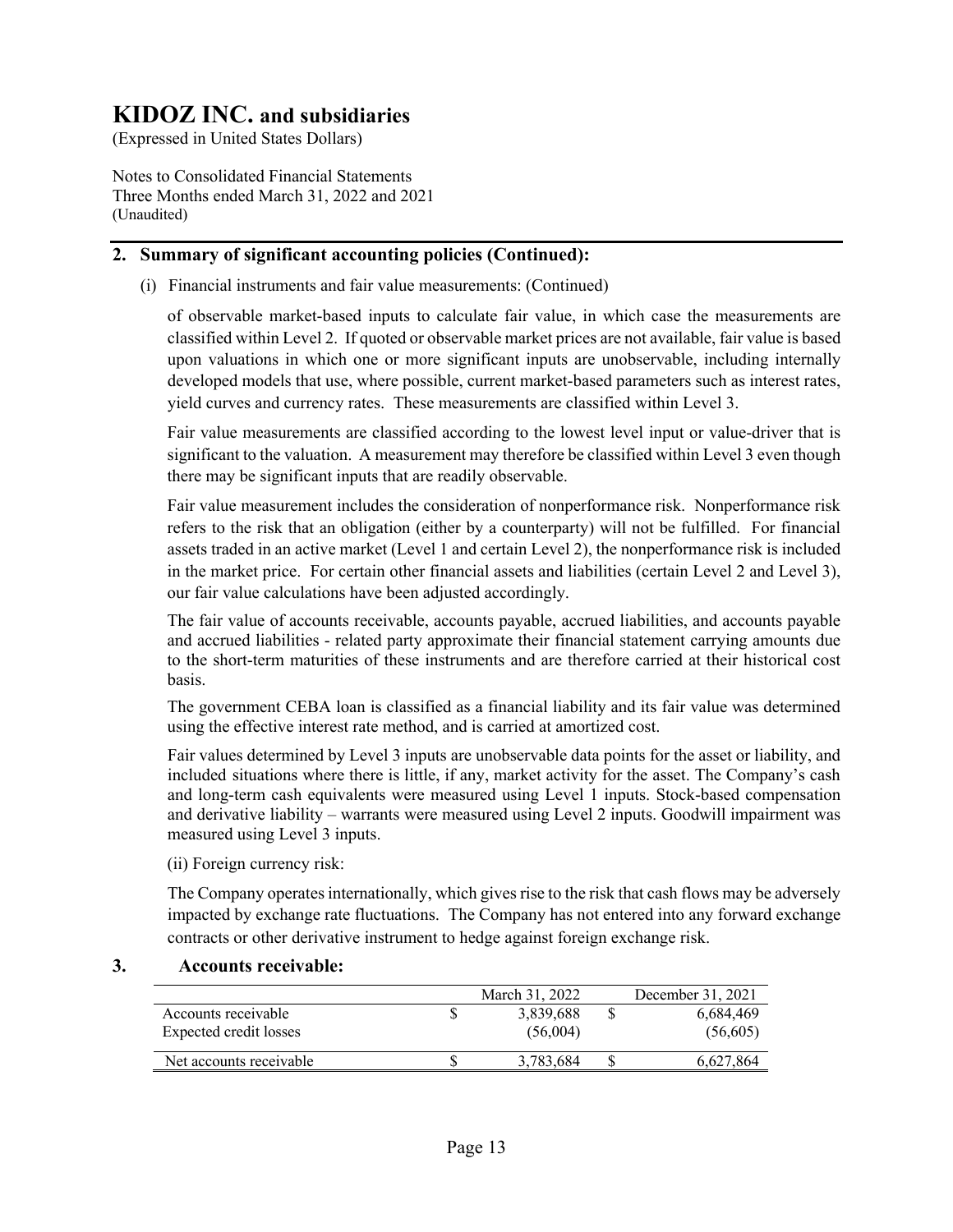(Expressed in United States Dollars)

Notes to Consolidated Financial Statements Three Months ended March 31, 2022 and 2021 (Unaudited)

### **3. Accounts receivable: (Continued)**

The Company had bank accounts with the National Bank of Anguilla. During the year ended December 31, 2016, the National Bank of Anguilla filed for chapter 11 protection. The Company expensed the balance on account of \$27,666 in fiscal 2016 as a doubtful debt. Additionally, the Company has a doubtful debt provision of \$28,338 for existing accounts receivable.

### **4. Equipment:**

| March 31, 2022                                    |              | Cost                         |        | Accumulated<br>depreciation |         | Net book<br>Value         |
|---------------------------------------------------|--------------|------------------------------|--------|-----------------------------|---------|---------------------------|
| Equipment and computers<br>Furniture and fixtures | \$<br>Φ<br>Φ | 159,946<br>16,517<br>176,463 | S<br>S | 141,521<br>9,654<br>151,175 | \$<br>S | 18,425<br>6,863<br>25,288 |
|                                                   |              |                              |        |                             |         |                           |
| December 31, 2021                                 |              | Cost                         |        | Accumulated<br>depreciation |         | Net book<br>Value         |
| Equipment and computers                           | S            | 152,967                      | S      | 139,590                     | \$      | 13,377                    |
| Furniture and fixtures                            |              | 16,517                       |        | 9,371                       |         | 7,146                     |
|                                                   | Φ            | 169,484                      | S      | 148.961                     | \$      | 20,523                    |

Depreciation expense was \$2,214 (March 31, 2021 - \$2,814) for the quarter ended March 31, 2022.

### **5. Intangible assets:**

|                       |    |           |    | Accumulated  |    | Net book  |
|-----------------------|----|-----------|----|--------------|----|-----------|
| March 31, 2022        |    | Cost      |    | depreciation |    | Value     |
| Ad Tech technology    | \$ | 1,877,415 | \$ | 1,157,739    | S  | 719,676   |
| Kidoz OS technology   |    | 31,006    |    | 31,006       |    |           |
| Customer relationship |    | 1,362,035 |    | 524,951      |    | 837,084   |
|                       |    | 3,270,456 | \$ | 1,713,696    | \$ | 1,556,760 |
|                       |    |           |    |              |    |           |
|                       |    |           |    | Accumulated  |    | Net book  |
| December 31, 2021     |    | Cost      |    | amortization |    | Value     |
| Ad Tech technology    | \$ | 1,877,415 | \$ | 1,063,869    | \$ | 813,546   |
| Kidoz OS technology   |    | 31,006    |    | 29,283       |    | 1,723     |
| Customer relationship |    | 1,362,035 |    | 482,387      |    | 879,648   |
|                       | Φ  | 3,270,456 | S  | 1,575,539    | S  | 1,694,917 |

Amortization expense was \$138,157 (March 31, 2021 - \$139,018) for the quarter ended March 31, 2022.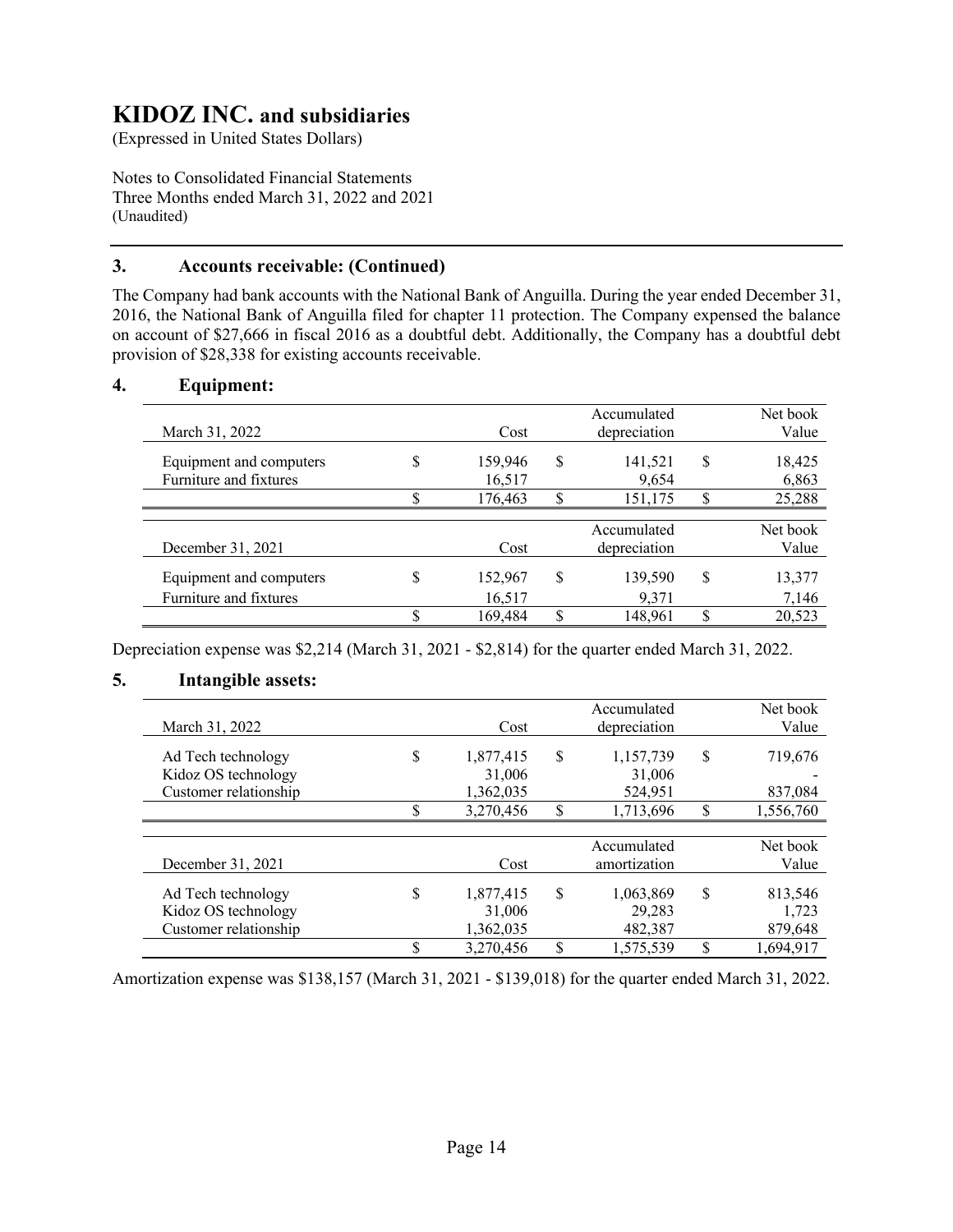(Expressed in United States Dollars)

Notes to Consolidated Financial Statements Three Months ended March 31, 2022 and 2021 (Unaudited)

### **6. Goodwill:**

The changes in the carrying amount of goodwill for the period ended March 31, 2022, and the year ended December 31, 2021 were as follows:

|                                          | March 31, 2022 | December 31, 2021 |
|------------------------------------------|----------------|-------------------|
| Goodwill, balance at beginning of period | 3.301.439      | 3,301,439         |
| Impairment of goodwill                   | -              |                   |
| Goodwill, balance at end of period       | 3,301,439      | 3,301,439         |

The Company's annual goodwill impairment analysis performed during the fourth quarter of fiscal 2021 included a quantitative analysis of Kidoz Ltd. reporting unit (consisting of intangible assets (Note 5) and goodwill). The reporting unit has a carrying amount of \$4,647,700 (December 31, 2021 - \$4,785,857) as at March 31, 2022. The Company performed a discounted cash flow analysis for Kidoz Ltd. for the year ended December 31, 2021. These discounted cash flow models included management assumptions for expected sales growth, margin expansion, operational leverage, capital expenditures, and overall operational forecasts. The Company classified these significant inputs and assumptions as Level 3 fair value measurements. Based on the annual impairment test described above there was no additional impairment determined for fiscal 2021 or 2020.

### **7. Content and software development assets:**

Since the year ended December 31, 2014, the Company has been developing software technology and content for our business. This software technology and content includes the the continued development of the KIDOZ Safe Ad Network, the KIDOZ Kid-Mode Operating System, and the KIDOZ publisher SDK, development of Trophy Bingo, a social bingo game, the license, the development of the Rooplay platform and the development of the Rooplay Originals games.

During the period ended March 31, 2022, the Company has expensed the development costs of all its technology as incurred and has expensed the following software development costs.

|                                 | March 31, 2022 | March 31, 2021 |
|---------------------------------|----------------|----------------|
| Opening total development costs | 10.559.601     | 8,880,753      |
| Development during the period   | 516,639        | 337,293        |
| Closing total development costs | 11,076,240     | 9,218,046      |

### **8. Government CEBA loan:**

During the year ended December 31, 2020, the Company was granted a loan of \$47,089 (CAD\$60,000) under the Canada Emergency Business Account (CEBA) loan program for small businesses. The CEBA loan program is one of the many incentives the Canadian Government put in place in response to COVID-19. The loan is interest free and as at March 31, 2022, a quarter of the loan \$15,999 (CAD\$20,000) is eligible for complete forgiveness if \$31,978 (CAD\$40,000) is fully repaid on or before December 31, 2023. If the loan cannot be repaid by December 31, 2023, it can be converted into a 3-year term loan charging an interest rate of 5%.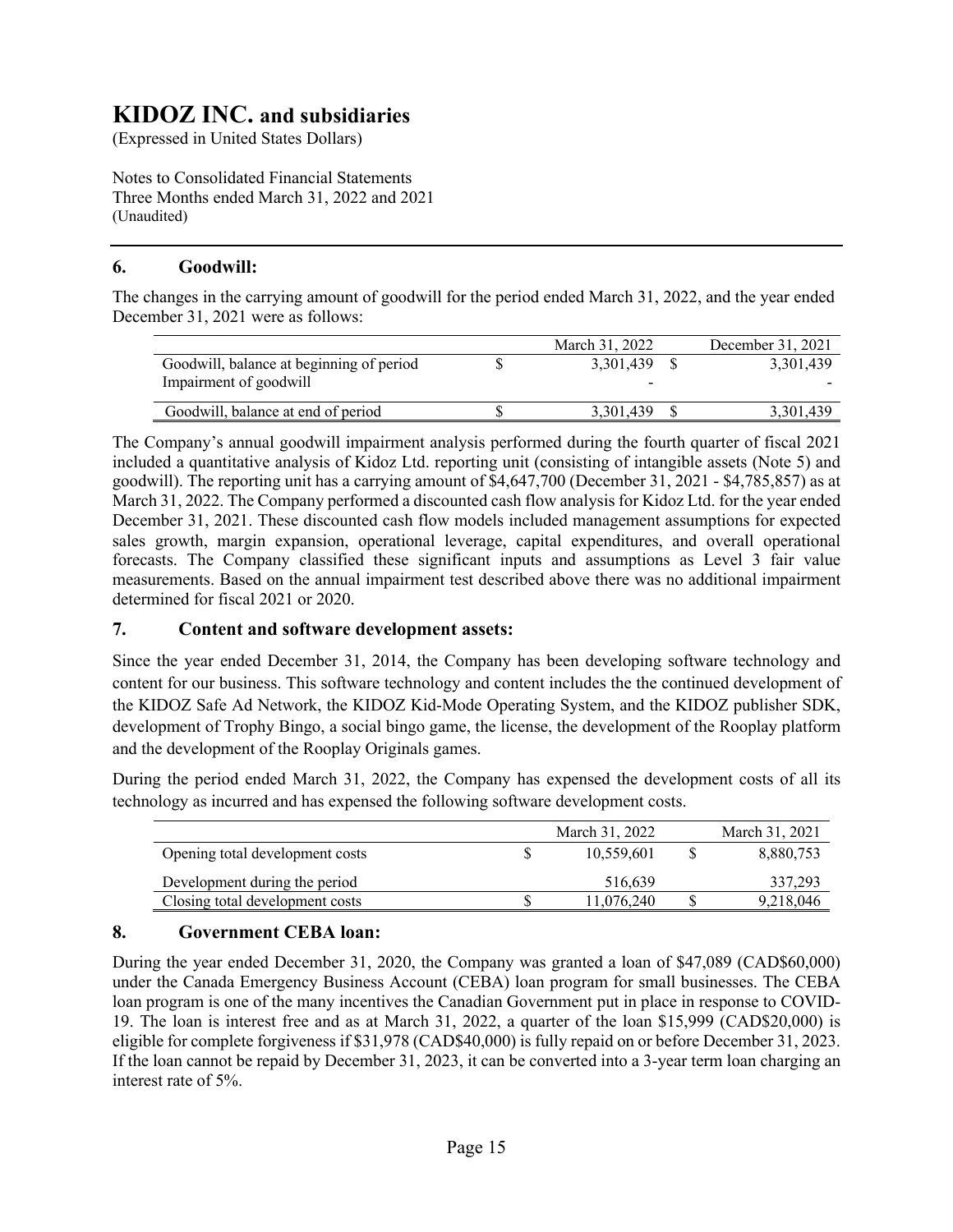(Expressed in United States Dollars)

Notes to Consolidated Financial Statements Three Months ended March 31, 2022 and 2021 (Unaudited)

## **8. Government CEBA loan:**

During the quarter ended March 31, 2021, the Company drew \$200,000 from its line of credit with the Leumi Bank. The loan was repaid in full during the quarter ended March 31, 2021 with interest costs of \$987.

### **9. Stockholders' equity:**

The holders of common stock are entitled to one vote for each share held. There are no restrictions that limit the Company's ability to pay dividends on its common stock. The Company has not declared any dividends since incorporation. The Company's common stock has no par value per common stock.

(a) Common stock issuances:

There were no stock issuances during the quarter ended March 31, 2022.

During the quarter ended June 30, 2021, the Company engaged Research Capital Corporation ("RCC") as a financial and capital markets advisor. As part of the compensation for its services, RCC will receive a monthly fee of \$5,200 (CAD\$6,500) for its trading advisory services for a minimum of 6 months with extension by mutual agreement and a financial advisory fee to be satisfied by the issuance of 230,000 common shares of the Company valued at \$179,293. In addition, the Company granted 230,000 common share purchase warrants to RCC. Each warrant will entitle the holder thereof to purchase one common share in the capital of the Company at an exercise price of \$0.77 (CAD\$0.98) at any time up to 24 months following the date of issuance. During the quarter ended June 30, 2021, the Company issued the shares and granted the warrants.

During the quarter ended June 30, 2021, the holder of 70,000 stock options exercised their options for 70,000 shares for \$31,264 at an average exercise price of \$0.45 (CAD\$0.54) per share.

### (b) Warrants

A summary of warrant activity for the quarter ended March 31, 2022 are as follows:

|                                | Number of    |                          |               |
|--------------------------------|--------------|--------------------------|---------------|
|                                | options      | Exercise price           | Expiry date   |
| Outstanding, December 31, 2020 | S.<br>$\sim$ |                          |               |
| Granted                        | 230,000      | CAD\$0.98                | April 3, 2023 |
| Outstanding December 31, 2021  | 230,000      | CAD\$0.98                |               |
| Granted                        |              | $\overline{\phantom{m}}$ |               |
| Outstanding March 31, 2022     | 230,000      | CAD\$0.98                |               |

A fair value of the derivative liability of \$83,572 was been estimated on the date of the subscription using the Binomial Lattice pricing model. Since the warrant was issued there was a gain on derivative liability - warrants of \$76,551 (\$60,207 recognized in fiscal 2021) and the derivative liability – warrants value reduced to \$7,021 with the following assumptions: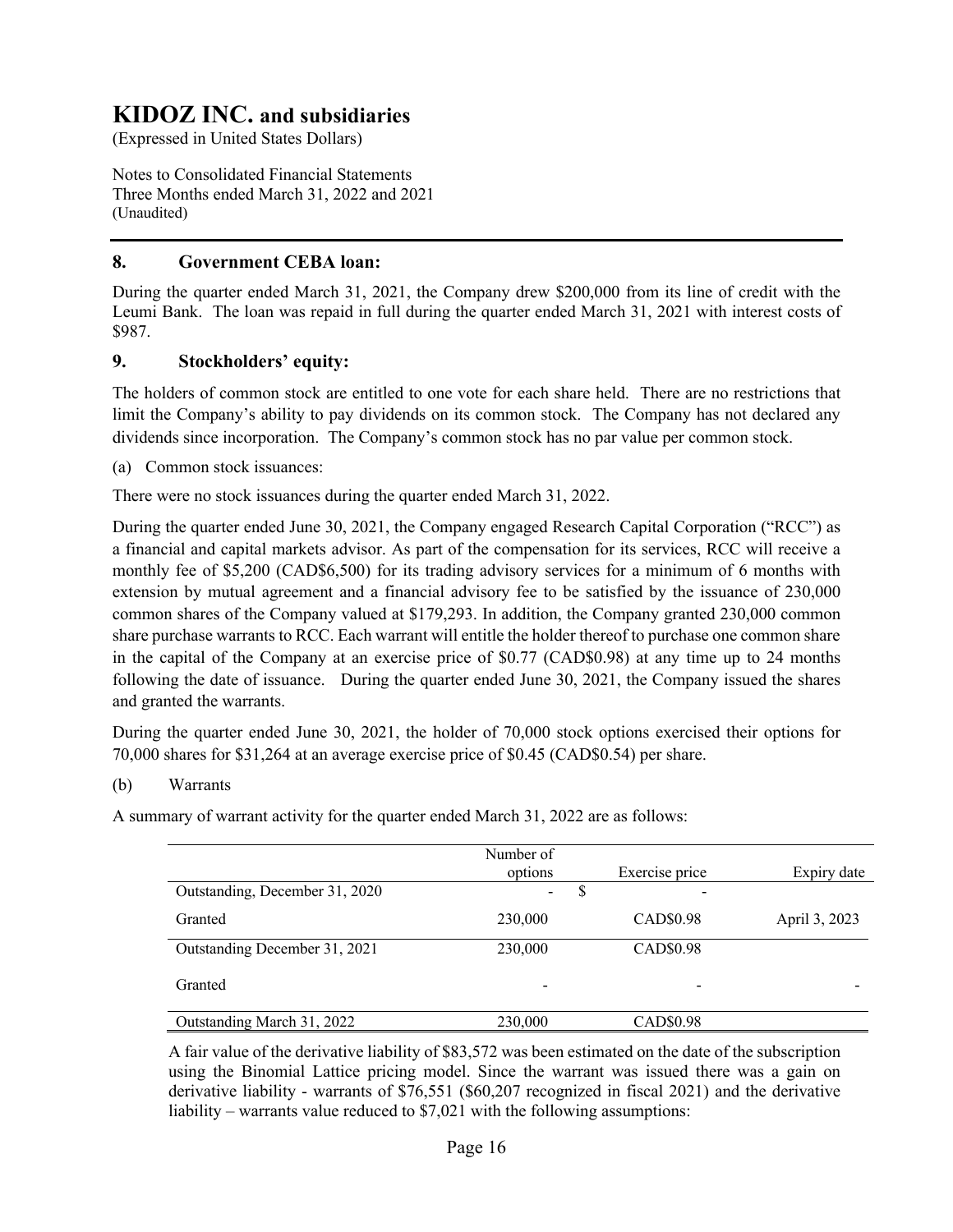(Expressed in United States Dollars)

Notes to Consolidated Financial Statements Three Months ended March 31, 2022 and 2021 (Unaudited)

## **9. Stockholders' equity: (Continued)**

(b) Warrants: (Continued)

|                                 | March 31, 2022 | December 31, 2021 |
|---------------------------------|----------------|-------------------|
| Exercise price                  | CAD\$0.98      | CAD\$0.98         |
| Stock price                     | CAD\$0.48      | CAD\$0.59         |
| Expected term                   | 1 years        | $1.25$ years      |
| Expected dividend yield         |                |                   |
| Expected stock price volatility | 69.93%         | 88.33%            |
| Risk-free interest rate         | 2.37%          | 1.18%             |
|                                 |                |                   |

(c) Stock option plans:

### **2015 stock option plan**

In the year ended December 31, 2015, the shareholders approved the 2015 stock option plan and the 1999, 2001 and the 2005 plans were discontinued. The 2015 stock option plan is intended to provide incentive to employees, directors, advisors and consultants of the Company to encourage proprietary interest in the Company, to encourage such employees to remain in the employ of the Company or such directors, advisors and consultants to remain in the service of the Company, and to attract new employees, directors, advisors and consultants with outstanding qualifications. The maximum number of shares issuable under the Plan shall not exceed 10% of the number of Shares of the Company issued and outstanding as of each Award Date unless shareholder approval is obtained in advance. The Board of Directors determines the terms of the options granted, including the number of options granted, the exercise price and their vesting schedule. The maximum term possible is 10 years. Under the amended 2015 plan we have reserved 10% of the number of Shares of the Company issued and outstanding as of each Award Date.

During the quarter ended March 31, 2022, the Company granted 2,550,000 options at CAD\$0.50 (\$0.40)

During the quarter ended September 30, 2021, the Company granted 300,000 options at CAD\$0.66 (\$0.52) During the quarter ended June 30, 2021, the Company granted 1,300,000 options at CAD\$1.02 (\$0.80) During the quarter ended March 31, 2021, the Company granted 1,075,000 options at CAD\$0.50 (\$0.39)

|                                | Number of   | Weighted average |
|--------------------------------|-------------|------------------|
|                                | options     | exercise price   |
| Outstanding December 31, 2020  | 5,875,750   | \$<br>0.39       |
| Granted                        | 2,675,000   | 0.60             |
| Exercised                      | (70,000)    | (0.45)           |
| Expired                        | (570,000)   | (0.43)           |
| Cancelled                      | (1,040,600) | (0.42)           |
| Outstanding, December 31, 2021 | 6,870,150   | \$<br>0.48       |
| Granted                        | 2,550,000   | 0.40             |
| Cancelled                      | (210,000)   | (0.56)           |
| Outstanding March 31, 2022     | 9,210,150   | \$<br>0.46       |

The aggregate intrinsic value for options as of March 31, 2022 was \$48,706 (December 31, 2021 - \$334,897).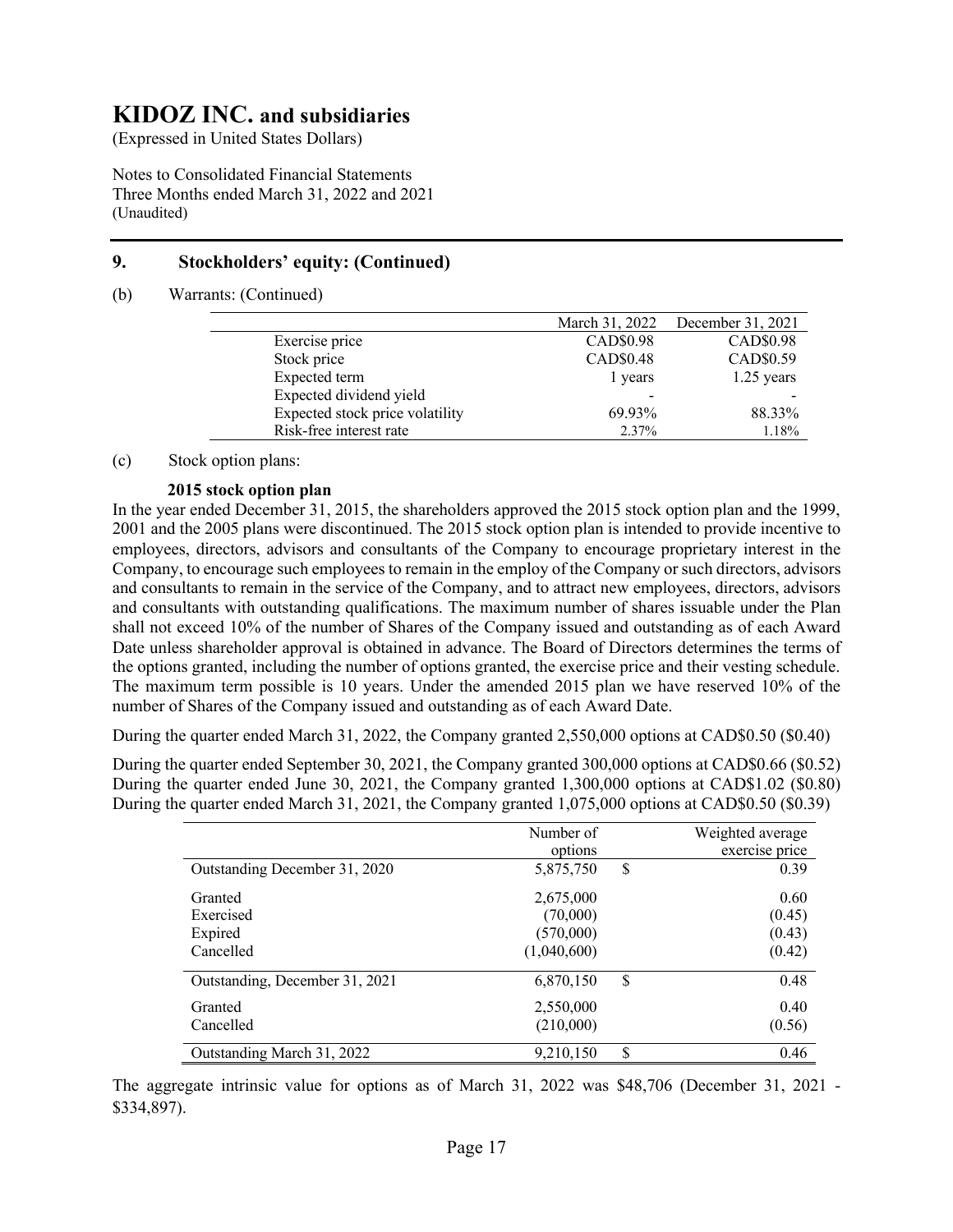(Expressed in United States Dollars)

Notes to Consolidated Financial Statements Three Months ended March 31, 2022 and 2021 (Unaudited)

### **9. Stockholders' equity: (Continued)**

(c) Stock option plans: (Continued)

The following table summarizes information concerning outstanding and exercisable stock options at March 31, 2022:

| Exercise         | Number      | Number      |                  |
|------------------|-------------|-------------|------------------|
| prices per share | outstanding | exercisable | Expiry date      |
| CAD\$0.45        | 2,030,400   | 525,360     | June 30, 2025    |
| CAD\$0.50        | 859,600     | 277,400     | February 1, 2026 |
| CAD\$0.50        | 2,520,000   | 100,800     | February 1, 2027 |
| CAD\$0.54        | 506,150     | 506,150     | November 8, 2022 |
| CAD\$0.54        | 713,000     | 713,000     | June 4, 2023     |
| CAD\$0.66        | 200,000     | 32,000      | July 12, 2026    |
| <b>US\$0.50</b>  | 1,275,000   | 1,275,000   | June 4, 2023     |
| CAD\$1.02        | 1,106,000   | 248,000     | April 6, 2026    |
|                  | 9,210,150   | 3,677,710   |                  |

During the quarter ended March 31, 2022, the Company recorded stock-based compensation of \$159,998 on the options granted and vested (March 31, 2021 – \$77,021) and as per the Black-Scholes option-pricing model, with a weighted average fair value per option grant of \$0.34 (March 31, 2021 - \$0.28).

### **10. Fair value measurement:**

The following table sets forth the fair value of the Company's financial assets and liabilities measured at fair value on a recurring basis based on the three-tier fair value hierarchy.

|                                        | Level 1     | Level 2     | Level 3 | Total       |
|----------------------------------------|-------------|-------------|---------|-------------|
| As at March 31, 2022                   |             |             |         |             |
| Assets                                 |             |             |         |             |
| Cash                                   | \$2,080,470 | \$-         | $S-$    | \$2,080,470 |
| Long term cash equivalent              | 23,988      |             |         | 23,988      |
| Liabilities                            |             |             |         |             |
| Derivative liability – warrants        |             | (7,021)     |         | (7,021)     |
| Total net assets measured and recorded |             |             |         |             |
| at fair value                          | \$2,104,458 | $(\$7,021)$ | \$-     | \$2,097,437 |
|                                        |             |             |         |             |
|                                        | Level 1     | Level 2     | Level 3 | Total       |
| As at December 31, 2021                |             |             |         |             |
| Assets                                 |             |             |         |             |
| Cash                                   | \$2,078,607 | \$-         | $S-$    | \$2,078,607 |
| Long term cash equivalent              | 23,624      |             |         | 23,624      |
| Liabilities                            |             |             |         |             |
| Derivative liability – warrants        |             | (23,365)    |         | (23,365)    |
| Total assets measured and recorded at  |             |             |         |             |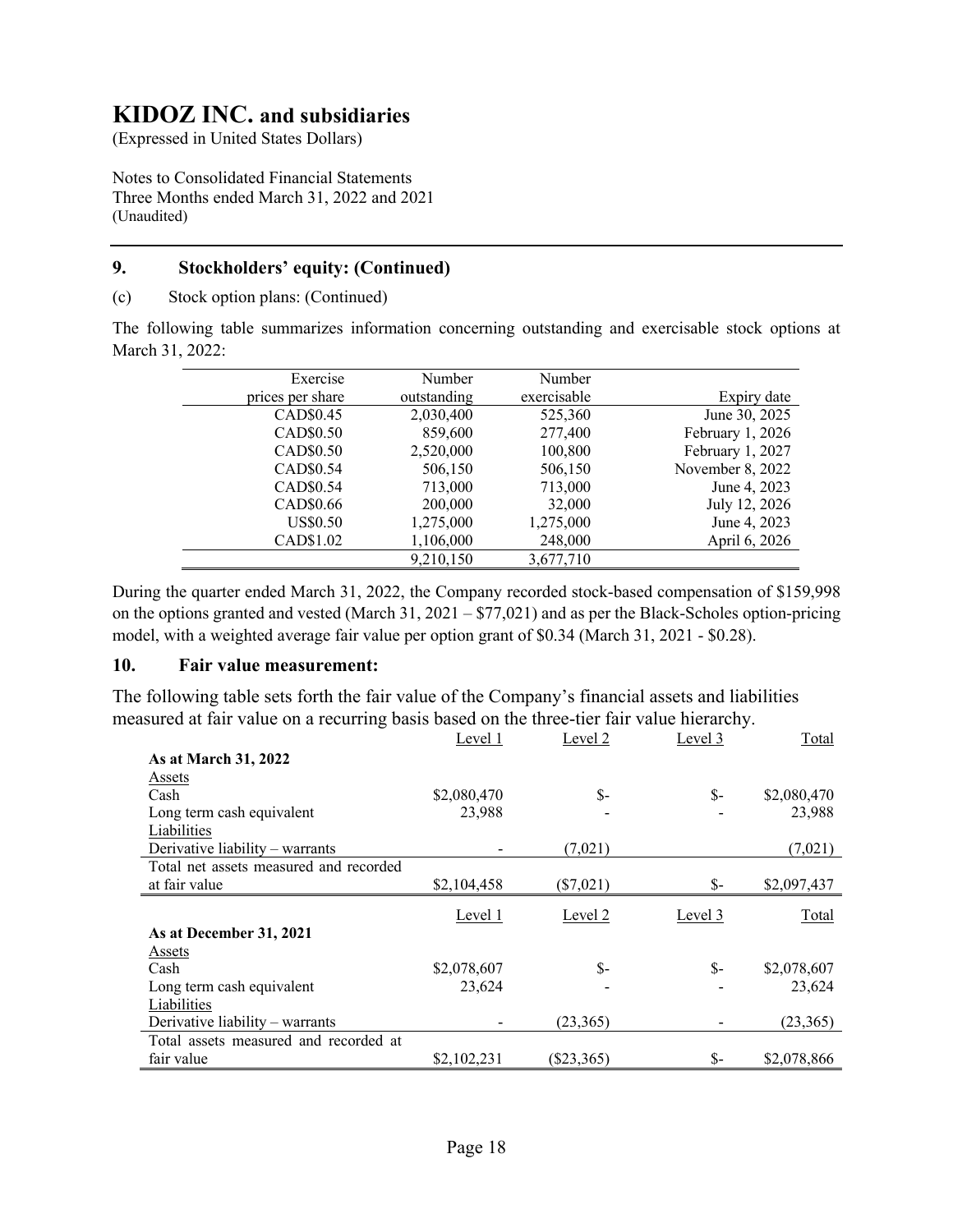(Expressed in United States Dollars)

Notes to Consolidated Financial Statements Three Months ended March 31, 2022 and 2021 (Unaudited)

### **11. Commitments:**

The Company leases office facilities in Vancouver, British Columbia, Canada, The Valley, Anguilla, British West Indies and Netanya, Israel. These office facilities are leased under operating lease agreements.

During the quarter ended March 31, 2019, the Company signed a five year lease for a facility in Vancouver, Canada, commencing April 1, 2019 and ending March 2024. This facility comprises approximately 1,459 square feet. The Company accounts for the lease in accordance with ASU 2016-02 (Topic 842) and has recognized a right-of-use asset and operating lease liability.

The Netanya, Israel operating lease expired on July 14, 2017 but unless 3 month's notice is given it automatically renews for a future 12 months until notice is given. During the year ended December 31, 2021, the lease was extended for a further 12 months. This facility comprises approximately 190 square metres. The renewal of this lease is uncertain, hence the Company has accounted for this lease as a shortterm lease.

The Anguillan operating lease expired on April 1, 2011 but unless 3 month's notice is given it automatically renews for a further 3 months. The Company expects this lease to continue, therefore the Company will account for the lease in accordance with ASU 2016-02 (Topic 842) and will recognize a right-of-use asset and operating lease liability.

The minimum lease payments under these operating leases are approximately as follows:

| 2022 | ጦ | 37,673 |
|------|---|--------|
| 2023 | J | 50,772 |
| 2024 |   | 12,766 |

The Company paid rent expense totaling \$33,935 for the quarter ended March 31, 2022 (March 31, 2021 - \$32,419).

The Company has the following management consulting agreements with related parties.

|                           |                |                   | Annual       |
|---------------------------|----------------|-------------------|--------------|
| Company                   | Person         | Role              | amount       |
|                           |                | Executive         |              |
| T.M. Williams (ROW), Inc. | T. M. Williams | Chairman          | \$160,000    |
| Jayska Consulting Ltd.    | J. M. Williams | Co-CEO            | GBP£60,000   |
| LVA Media Inc.            | J. M. Williams | $Co-CEO$          | \$90,000     |
| <b>Bromley Accounting</b> |                |                   |              |
| Services Ltd.             | H. W. Bromley  | <b>CFO</b>        | CAD\$215,000 |
| Farcast Operations Inc.   | T. H. Williams | <b>VP</b> Product | CAD\$240,000 |

As at March 31, 2022, the Company had a number of renewable license commitments with large brands, including, Mr. Men and Little Miss and Mr. Bean. These agreements have commitments to pay royalties on the revenue from the licenses subject to the minimum guarantee payments. As at March 31, 2022, there were no further minimum guarantee payments commitments.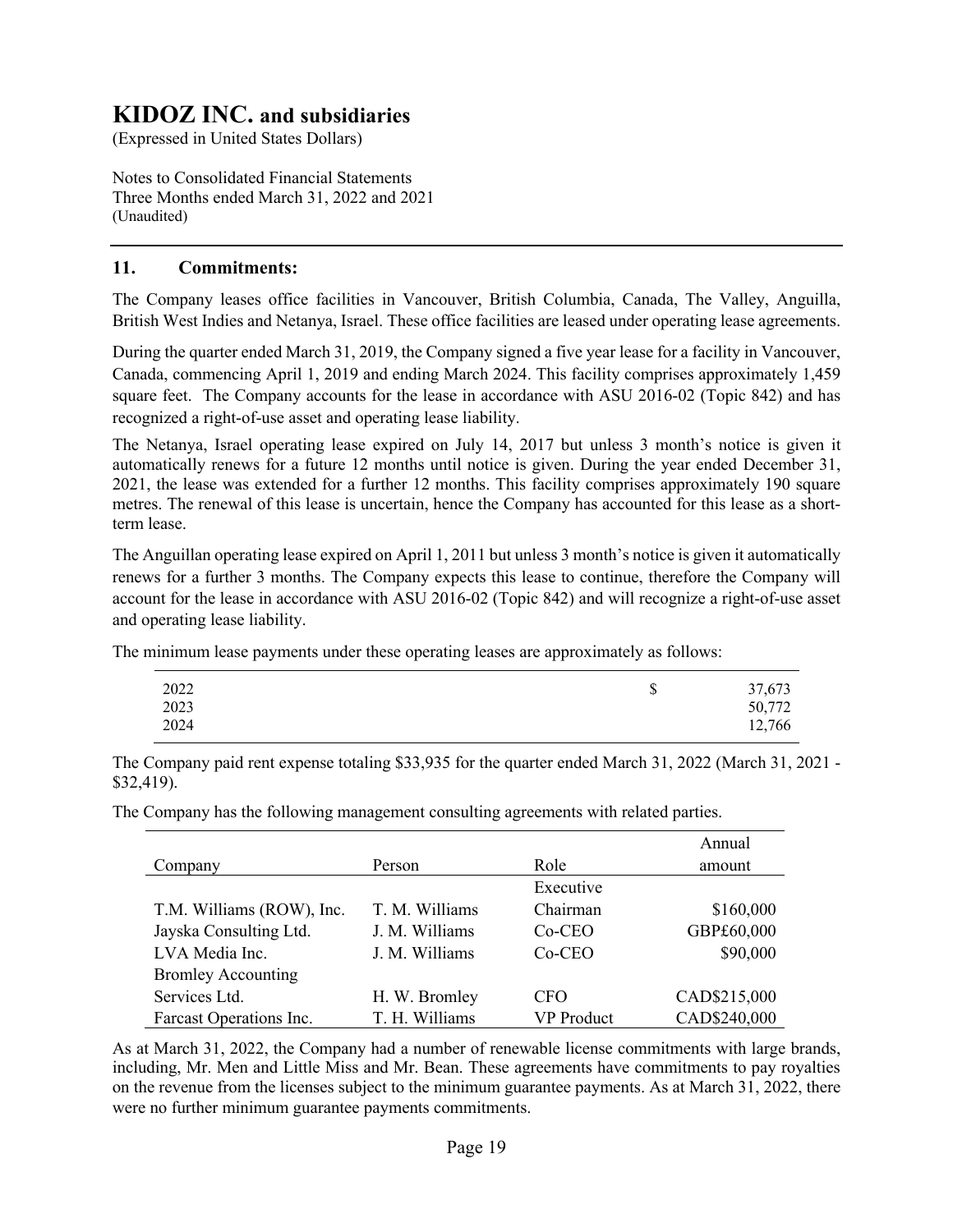(Expressed in United States Dollars)

Notes to Consolidated Financial Statements Three Months ended March 31, 2022 and 2021 (Unaudited)

### **11. Commitments: (Continued)**

The Company expensed the minimum guarantee payments over the life of the agreement and recognized license expense of \$4,067 (March 31, 2021 - \$8,814) for the quarter ended March 31, 2022.

### **12. Right of use assets:**

There is no discount rate implicit in the Anguilla office operating lease agreement, so the Company estimated a 5% discount rate for the incremental borrowing rate for the lease. There is no discount rate implicit in the license agreement, so the Company estimated a 12% discount rate for the incremental borrowing rate for the licenses as of the adoption date, January 1, 2019.

Effective April 1, 2019, we recognized lease assets and liabilities of \$125,474, in relation to the Vancouver office. We estimated a discount rate of 4.12%.

We elected to not separate lease and non-lease components for all of our leases. For leases with a term of 12 months or less, our current offices, we elected the short-term lease exemption, which allowed us to not recognize right-of-use assets or lease liabilities for qualifying leases existing at transition and new leases we may enter into in the future, as there is significant uncertainty on whether the leases will be renewed.

The right-of-use assets are summarized as follows:

|                                                     | March 31, 2022 | December 31, 2021 |
|-----------------------------------------------------|----------------|-------------------|
| Opening balance for the period                      | 65.464         | 106,315           |
| Amortization of operating lease right-of use assets | (7.403)        | (40.851`          |
| Closing balance for the period                      | 58,061         | 65.464            |

| <b>As at March 31, 2022</b>             |    | <b>Operating lease-</b><br><b>Office lease</b> |
|-----------------------------------------|----|------------------------------------------------|
| 2022                                    | \$ | 26,093                                         |
| 2023                                    |    | 35,666                                         |
| 2024                                    |    | 8,239                                          |
| Total lease payments                    | \$ | 69,998                                         |
| Less: Interest                          |    | (2,970)                                        |
| Present value of lease                  |    |                                                |
| liabilities                             | S  | 67,028                                         |
| Amounts recognized on the balance sheet |    |                                                |
| Current lease liabilities               |    | 32,606                                         |
| Long-term lease liabilities             |    | 34,422                                         |
| Total lease payments                    | ¢  | 67.028                                         |

The operating lease as at March 31, 2022, is summarized as follows: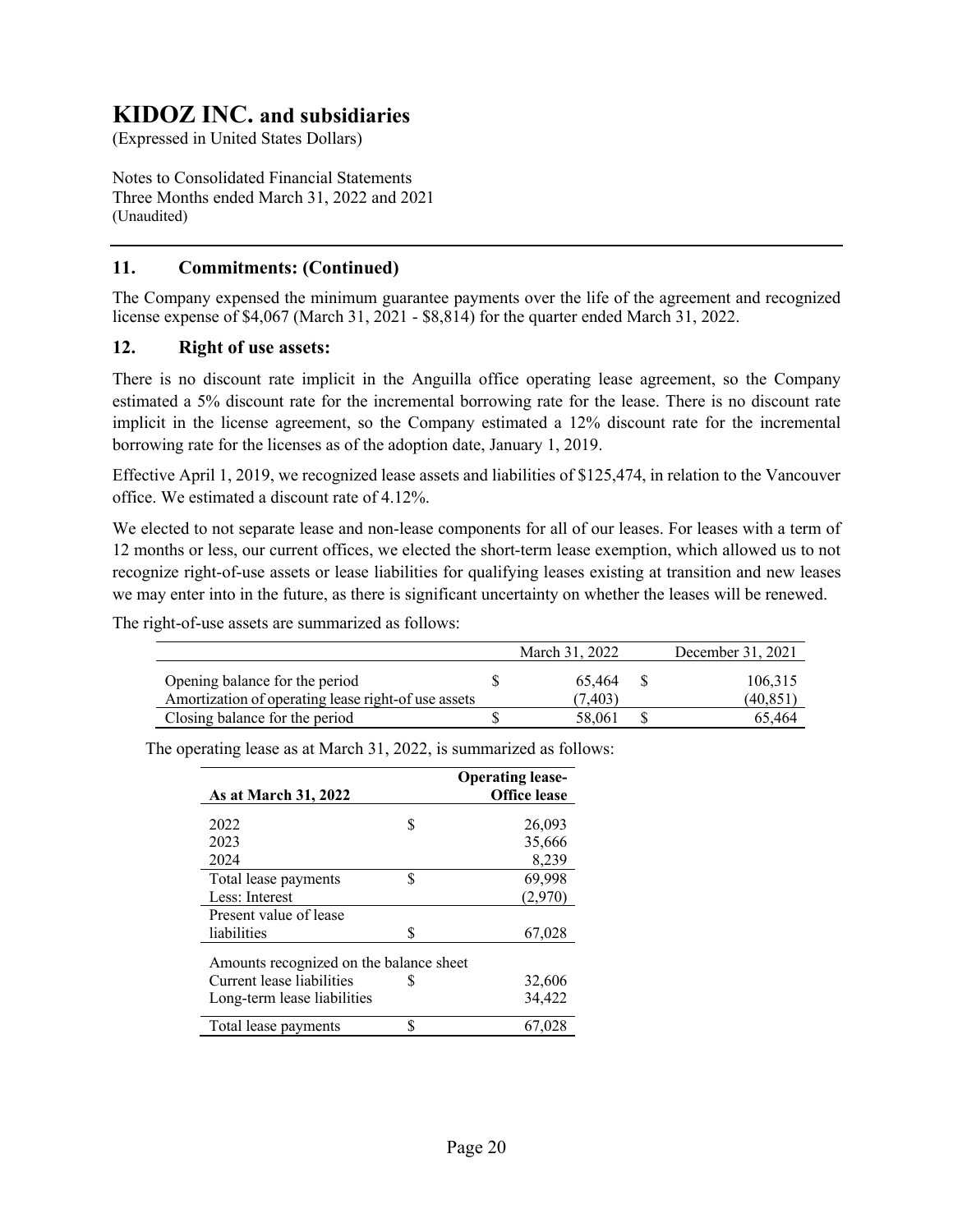(Expressed in United States Dollars)

Notes to Consolidated Financial Statements Three Months ended March 31, 2022 and 2021 (Unaudited)

## **12. Right of use assets: (Continued)**

|                                           | March 31, 2022 | December 31, 2021 |
|-------------------------------------------|----------------|-------------------|
| Opening balance for the period            | 74,067         | 103,918           |
| Payments on operating lease liabilities   | (7,039)        | (29, 851)         |
| Closing balance for the period            | 67,028         | 74,067            |
| Less: current portion                     | (32,606)       | (32,068)          |
| Operating lease liabilities - non-current |                |                   |
| portion as at end of period               | 34,422         | 41,999            |

### **13. Related party transactions:**

For the year ended March 31, 2022, the Company has the following related party transactions:

|                                           | Three Months ended |   | Three Months ended |
|-------------------------------------------|--------------------|---|--------------------|
|                                           | March 31, 2022     |   | March 31, 2021     |
| Directors fees                            | 1,000              | S | 2,000              |
| Salaries, wages, consultants and benefits | 155,911            |   | 133,933            |
| Selling and marketing                     | 30,454             |   | 20,148             |
| Stock-based compensation (Note 9)         | 64,847             |   | 30,311             |
| Content and software development (Note 7) | 59,660             |   | 12,089             |
| Closing balance for the year              | 311,872            |   | 198,481            |

The Company has liabilities of \$119,384 (December 31, 2021 - \$53,829) as at March 31, 2022, to current directors, officers and companies owned by the current directors and officers of the Company for employment, director and consulting fees.

During the quarter ended March 31, 2022, the Company granted 900,000 options with an exercise price of CAD\$0.50 (\$0.39) per share.

During the quarter ended March 31, 2021, the Company granted the 400,000 options with an exercise price of CAD\$0.50 (\$0.39) per share.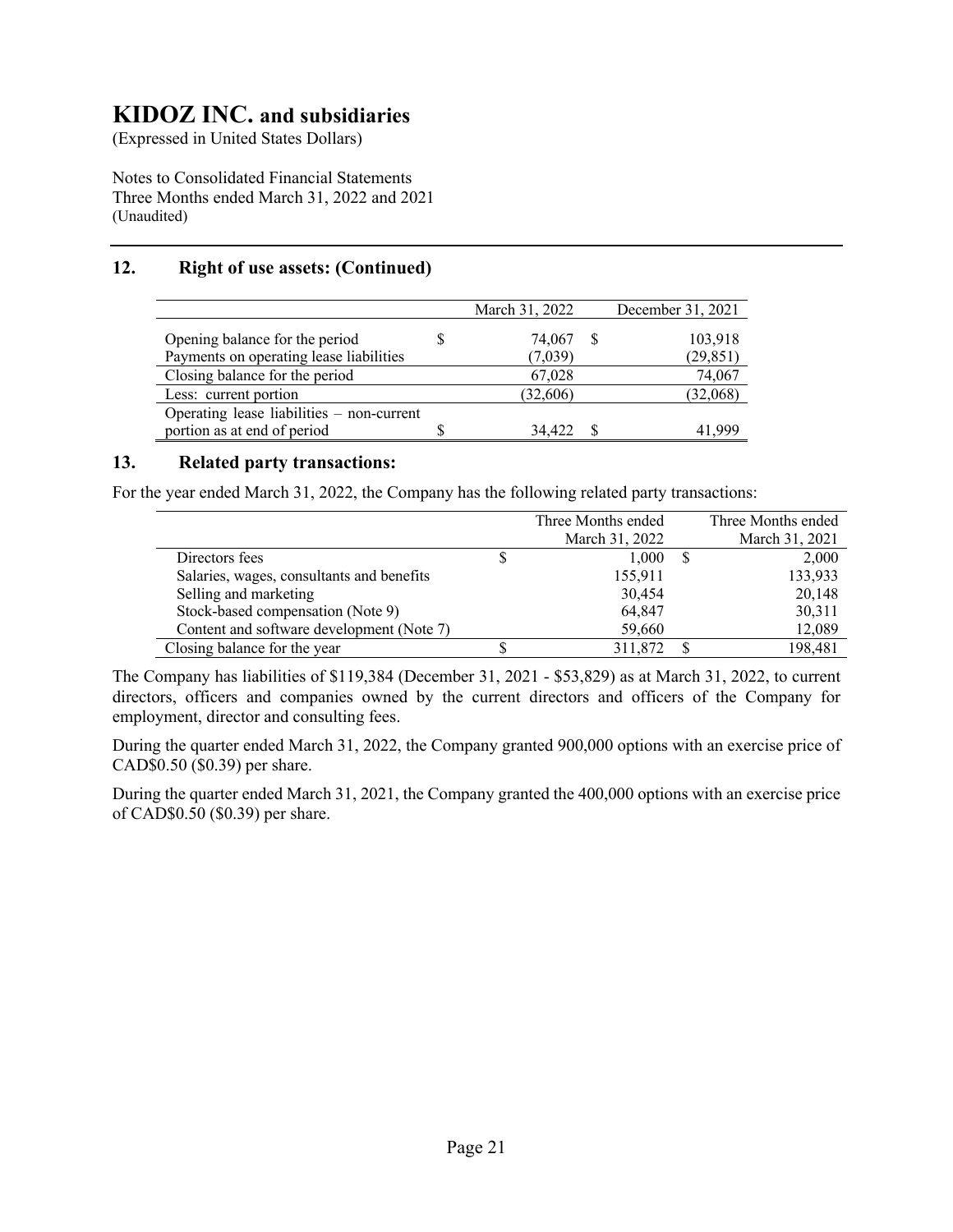(Expressed in United States Dollars)

Notes to Consolidated Financial Statements Three Months ended March 31, 2022 and 2021 (Unaudited)

## **14. Segmented information:**

### Revenue

The Company operates in reportable business segments, the sale of Ad tech advertising and content revenue.

The Company had the following revenue by geographical region.

|                                                | Three Months ended<br>March 31, 2022 |    | Three Months ended<br>March 31, 2021 |
|------------------------------------------------|--------------------------------------|----|--------------------------------------|
| Ad tech advertising revenue                    |                                      |    |                                      |
| Western Europe                                 | \$<br>640,093                        | S  | 187,173                              |
| Central, Eastern and Southern Europe           | 54,018                               |    | 29,626                               |
| North America                                  | 1,051,508                            |    | 1,219,730                            |
| Other                                          | 432,692                              |    | 67,771                               |
| Total ad tech advertising revenue              | \$<br>2,178,311                      | \$ | 1,504,300                            |
| Content revenue                                |                                      |    |                                      |
| Western Europe                                 | \$<br>22,513                         | \$ | 21,839                               |
| Central, Eastern and Southern Europe           | 187                                  |    | 562                                  |
| North America                                  | 27,284                               |    | 18,464                               |
| Other                                          | 55,679                               |    | 12,777                               |
| Total content revenue                          | \$<br>105,663                        | \$ | 53,642                               |
| Total revenue                                  |                                      |    |                                      |
| Western Europe                                 | \$<br>662,606                        | \$ | 209,012                              |
| Central, Eastern and Southern Europe           | 54,205                               |    | 30,188                               |
| North America                                  | 1,078,792                            |    | 1,238,194                            |
| Other                                          | 488,371                              |    | 80,548                               |
| Total revenue                                  | \$<br>2,283,974                      | \$ | 1,557,942                            |
| Equipment                                      |                                      |    |                                      |
| The Company's equipment is located as follows: |                                      |    |                                      |
| Net Book Value                                 | March 31, 2022                       |    | December 31, 2021                    |
| Anguilla                                       | \$<br>83                             | \$ | 91                                   |
| Canada                                         | 9,061                                |    | 8,542                                |

Israel 9,884 11,055 United Kingdom 6,260 835

\$ 25,288 \$ 20,523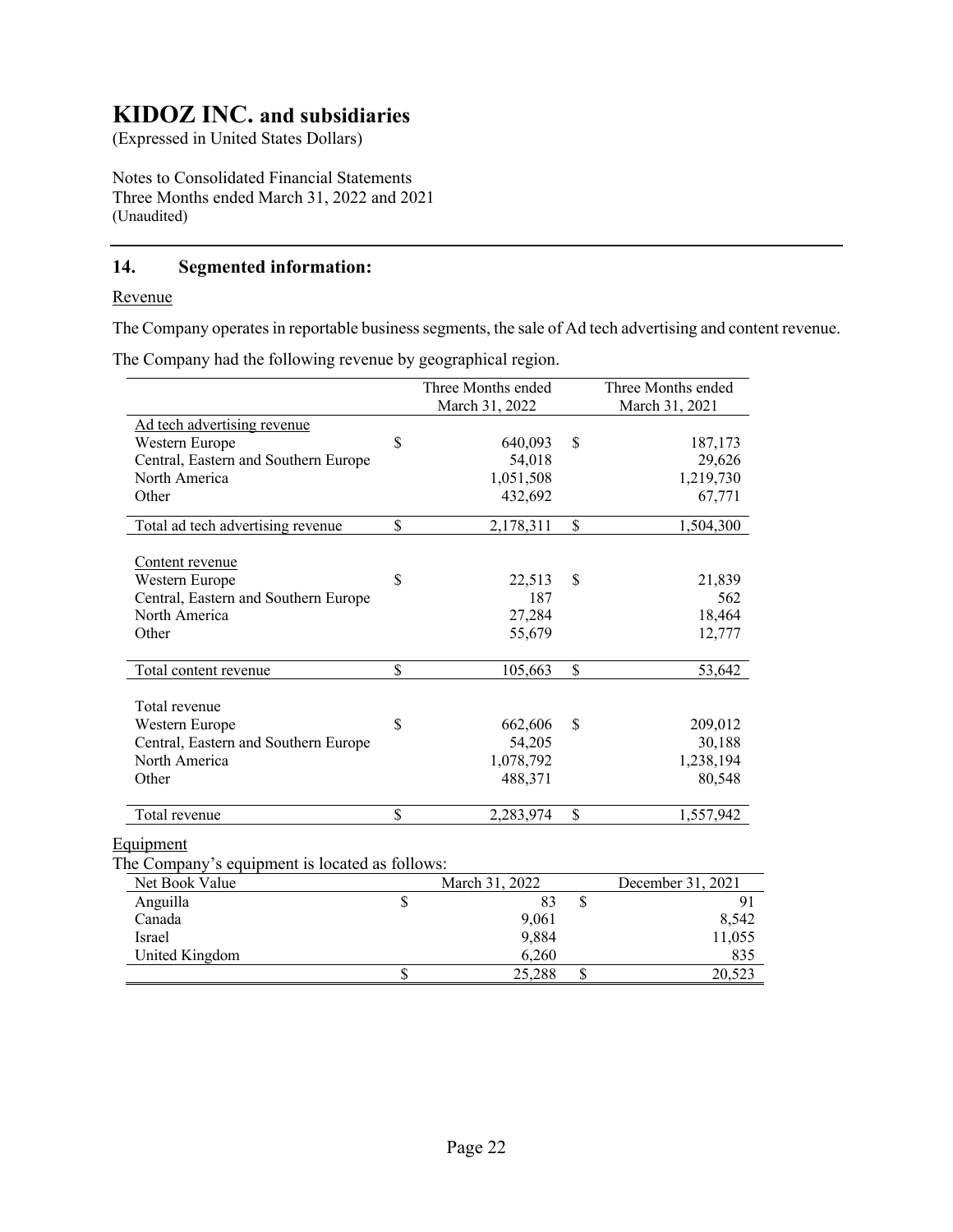(Expressed in United States Dollars)

Notes to Consolidated Financial Statements Three Months ended March 31, 2022 and 2021 (Unaudited)

## **15. Concentrations:**

### Major customers

During the quarter ended March 31, 2022 and 2021, the Company sold Ad tech revenue and content revenue including subscriptions on its site Rooplay, in-app purchases on its social bingo sites, Trophy Bingo and Garfield's Bingo and Rooplay Originals. During the quarter ended March 31, 2022, the Company had one Ad tech customers: \$495,587 (March 31, 2021 – two customers: \$651,402, and \$441,787 respectively) who purchased more than 10% of the total revenue. The Company is reliant on the Google App, iOS App and Amazon App Stores to provide a content platform for Rooplay, Trophy Bingo and Garfield's Bingo to be played thereon and certain advertising agencies for the Ad tech revenue.

### **16. Concentrations of credit risk:**

Financial instruments that potentially subject the Company to concentrations of credit risk consist primarily of cash and accounts receivable. The Company places its cash with high quality financial institutions and limits the amount of credit exposure with any one institution.

The Company currently maintains a substantial portion of its day-to-day operating cash balances at financial institutions. At March 31, 2022, the Company had total cash and cash equivalents balances of \$2,104,458 (December 31, 2021 - \$2,102,231) at financial institutions, where \$1,771,178 (December 31, 2021 - \$1,793,265) is in excess of federally insured limits.

The Company has concentrations of credit risk with respect to accounts receivable, the majority of its account's receivable are concentrated geographically in the United States amongst a small number of customers.

As of March 31, 2022, the Company had one customer, totaling \$1,741,348 who accounted for greater than 10% of the total accounts receivable. As of December 31, 2021, the Company had three customers, totaling \$1,952,040, \$1,165,807, and \$1,054,625 respectively who accounted for greater than 10% of the total accounts receivable.

The Company controls credit risk through monitoring procedures and receiving prepayments of cash for services rendered. The Company performs credit evaluations of its customers but generally does not require collateral to secure accounts receivable.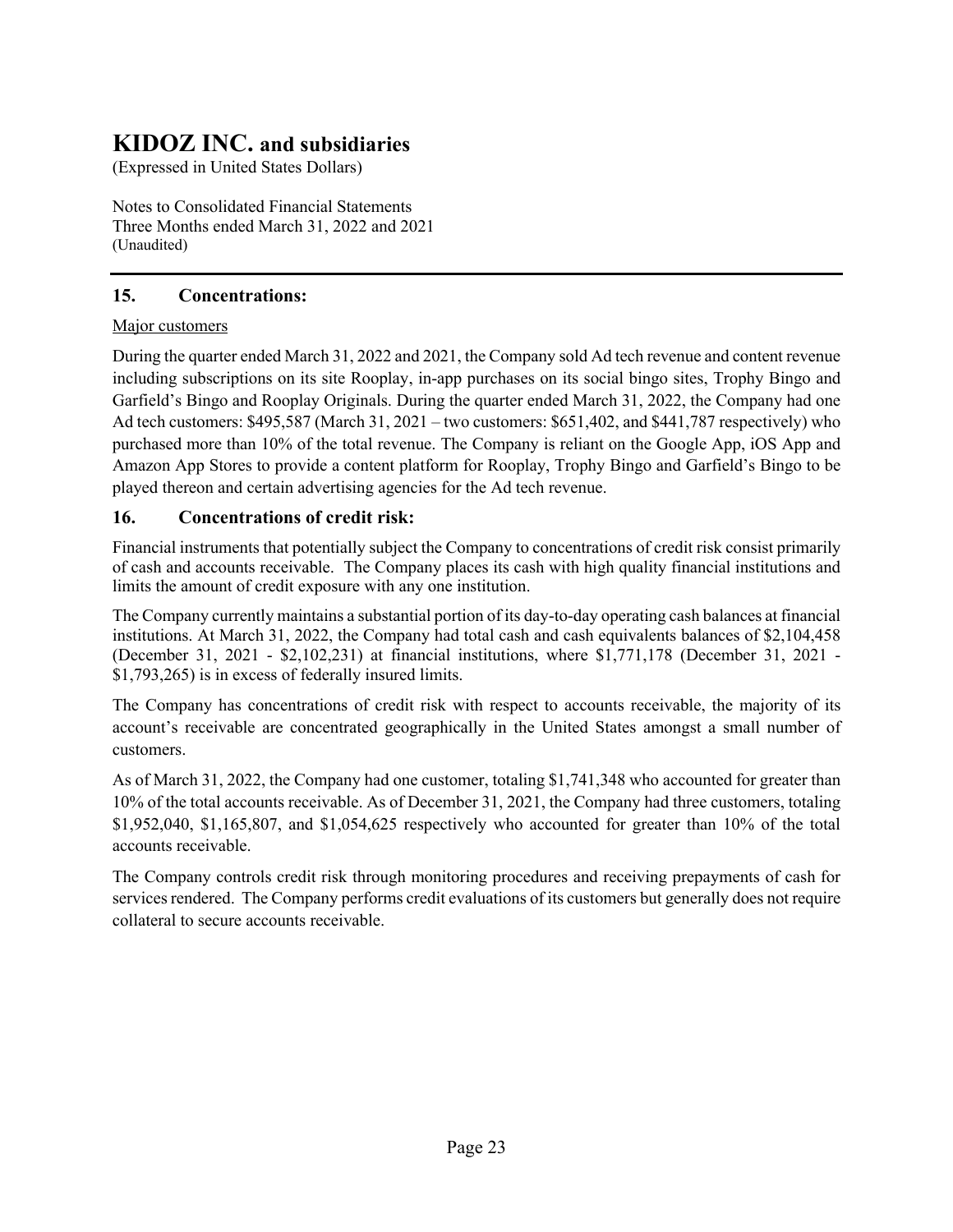### **ITEM 2. Management's Discussion and Analysis of Financial Condition and Results of Operations**

The following Management's Discussion and Analysis or Plan of Operation contains forward-looking statements that involve risks and uncertainties, as described below. Kidoz Inc's (the "Company", "we", or "us") actual results could differ materially from those anticipated in these forward-looking statements. The following discussion should be read in conjunction with the unaudited interim consolidated financial statements and notes thereto included in Part I - Item 1 of this Quarterly Report, and the audited consolidated financial statements and notes thereto and the Management Discussion and Analysis or plan of Operations included in our Annual Report on Form 10-K for the fiscal year ended December 31, 2021.

### **FORWARD LOOKING STATEMENTS**

**All statements contained in this Quarterly Report on Form 10-Q and the documents incorporated herein by reference, as well as statements made in press releases and oral statements that may be made by us or by officers, directors or employees acting on our behalf, that are not statements of historical fact constitute "forward-looking statements" within the meaning of the Private Securities Litigation Reform Act of 1995. Such forwardlooking statements involve known and unknown risks, uncertainties and other factors that could cause our actual results to be materially different from historical results or from any future results expressed or implied by such forward-looking statements. Readers should consider statements that include the terms "believe," "belief," "expect," "plan," "anticipate," "intend" or the like to be uncertain and forward-looking. In addition, all statements, trends, analyses and other information contained in this report relative to trends in net sales, gross margin, anticipated expense levels and liquidity and capital resources, constitute forward-looking statements. Particular attention should be paid to the facts of our limited operating history, the unpredictability of our future revenues, our need for and the availability of capital resources, the evolving nature of our business model, and the risks associated with systems development, management of growth and business expansion. Except as required by law, we undertake no obligation to update any forward-looking statement, whether as a result of new information, future events or otherwise. All cautionary statements made herein should be read as being applicable to all forward-looking statements wherever they appear. Readers should consider the risks more fully described in our Annual Report on Form 10-K for the year ended December 31, 2021, filed with the Toronto Venture Stock Exchange on SEDAR and the Securities and Exchange Commission (the "SEC") and should not place undue reliance on any forward-looking statements.**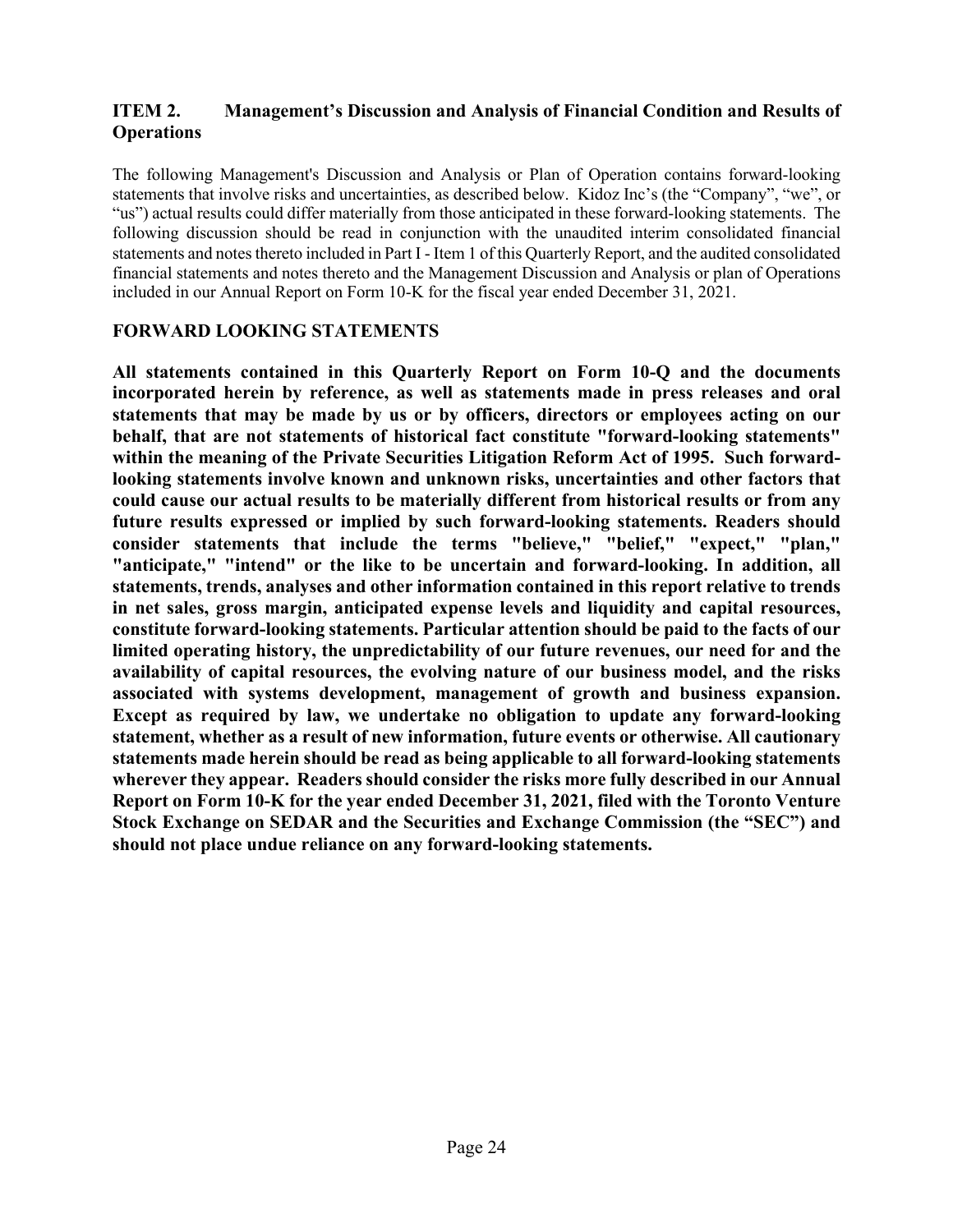## **OVERVIEW**

Kidoz Inc. (TSXV:KIDZ) owns the leading Children's Online Privacy Protection Rule ("COPPA") & General Data Protection Regulation ("GDPR") compliant contextual mobile advertising network that safely reaches hundreds of million kids, teens, and families every month. Google certified and Apple approved, Kidoz provides an essential suite of advertising technology that unites brands, content publishers and families. Trusted by Disney, Hasbro, Lego and more, the Kidoz Contextual Ad Network helps the world's largest brands to safely reach and engage kids across thousands of mobile apps, websites and video channels. The Kidoz network does not use location or Personally Identifiable Information ("PII") data tracking commonly used in digital advertising. Instead, Kidoz has developed advanced contextual targeting tools to enable brands to reach their ideal customers with complete brand safety. A focused AdTech solution provider, the Kidoz SDK and Kidoz Programmatic network have become essential products in the digital advertising ecosystem. Our commitment to advertising privacy and safety has created one of the fastest growing mobile networks in the world.

Kidoz is the market leader in contextual mobile advertising and the segment is only beginning to develop as new rules and stricter regulations are enacted and enforced by Google, Apple, and governments around the world. Kidoz builds and maintains the Kidoz SDK (Software Development Kit) that app developers install into their apps before releasing them into the App Stores. The Kidoz SDK is the core of the advertising technology that enables Kidoz to access advertising impressions available for sale. The Kidoz proprietary advertising system is compliant with COPPA, GDPR-K and other regulations adopted to protect the privacy and security of minors. The Kidoz proprietary advertising technology is installed in thousands of different apps, making it the most popular contextual mobile solution in the market.

Kidoz has established its leadership position through continued investments into research and development. Mobile devices are the primary tool used for all digital activities in everyday life across the entire world. The predominance of mobile is well established and Kidoz is well positioned to benefit from the wide adoption of its technology across thousands of popular apps. As the number of active campaigns live on Kidoz has increased substantially over the past 18 months, Kidoz has recruited hundreds of new apps and developers that focus on a wide range of audience segments. As a result of Kidoz's rapid growth, the Company is now able to expand beyond its core advertising audience of children, and begin to contextually target teens and parents for its brand partners.

Mobile AdTech systems are some of the most integrated and most valuable systems in the world. The scale of users we can reach with the Kidoz network is powerful and it opens many new opportunities for the Company. Extending our media offering beyond children is the first step we are taking as our sales and agency partners are interested in accessing these related segments of our traffic. Kidoz is experiencing a period of rapid growth and we are extending our business model in ways that will fill our huge available inventory with safe and high performing media.

Driving our revenue growth is strong underlying system growth for both users and publishers that are accessing the Kidoz technology. Media budgets continue to shift from linear TV to digital platforms like Kidoz as brands seek to engage their customers where families spend most of their screen time. In addition, regulation at the government level is positively influencing growth of the KIDOZ Safe Ad Network. COPPA in America and GDPR in Europe have forced advertisers and publishers to ensure their data and advertising methodologies are safe. Regulators in America are updating COPPA to further enhance child safety online, and regulators in China, India and other regions are considering similar measures. As Kidoz is compliant, the Company benefits from all child-safe advertising regulation.

Building on our performance in 2021, we plan to continue our successful growth strategies in 2022. Our sales, product, and operational strategies are custom fit to match the favourable regulatory, consumer, and technological trends occurring in the market. The Kidoz programmatic technology is live, growing, and actively filling publisher inventory with campaigns safely sourced from the programmatic marketplace. As Kidoz advances its multiple product offerings, new opportunities arise in the bountiful mobile advertising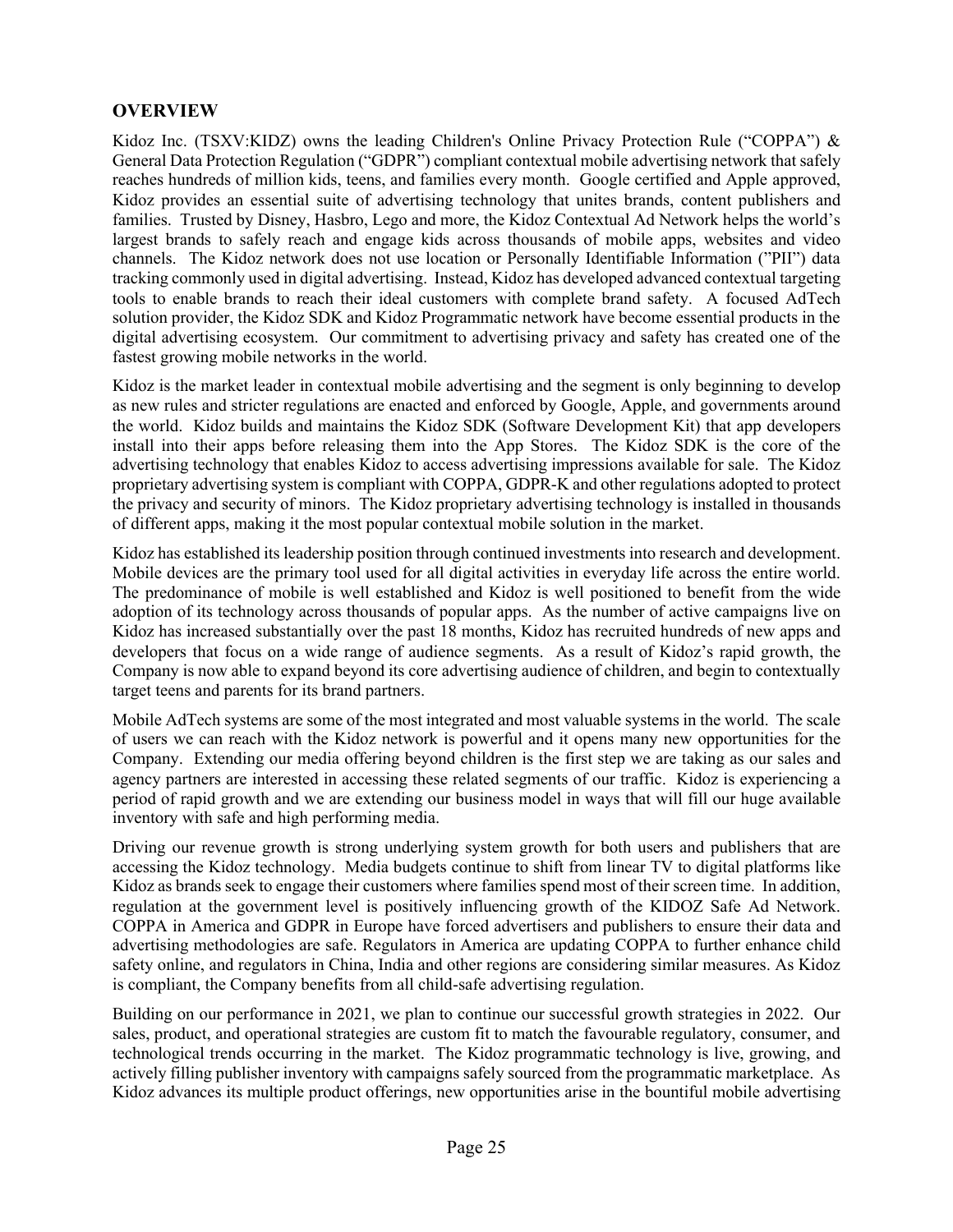ecosystem that is projected by eMarketer to exceed over US\$400 billion by 2023 (eMarketer). It is our intention to explore expanding, either through additional uses of our new technology platforms for the entire mobile advertising market, or via synergistic M&A.

Furthermore, while the focus of the Company is the development and expansion of the Kidoz Safe Ad Network, we are developing our technology to expand into new markets, increase the scope of our market to include teens and families in a safe and secure manner either through new connections to the wider mobile advertising market, including the introduction and operation of our programmatic system, or via synergistic M&A.

Kidoz's mobile products include the Kid Mode Operating System installed on millions of OEM tablets worldwide, Rooplay (www.rooplay.com) the cloud-based EduGame system for kids to learn and play, Garfield's Bingo (www.garfieldsbingo.com) live on Android, and iOS; and Trophy Bingo (www.trophybingo.com), live across mobile platforms.

References in this document to "the Company," "we," "us," and "our" refer to Kidoz Inc.

Our executive offices are located at Hansa Bank Building, Ground Floor, Landsome Road, The Valley, AI 2640, The Valley, Anguilla, B.W.I. Our telephone number is (888) 374-2163.

## **CRITICAL ACCOUNTING POLICIES**

Our discussion and analysis of our financial condition and results of operations are based upon our financial statements, which except for lack of all detailed note disclosures, have been prepared in conformity with accounting principles generally accepted in the United States. The preparation of these financial statements requires us to make estimates and judgments that affect the reported amounts of assets, liabilities, revenues and expenses, and related disclosure of contingent assets and liabilities. On an ongoing basis, management evaluates these judgments and estimates, including whether there are any uncertainties as to compliance with the revenue recognition criteria described below, and recoverability of long-lived assets, as well as the assessment as to whether there are contingent assets and liabilities that should be recognized or disclosed for the consolidated financial statements to fairly present the information required to be set forth therein. We base our estimates on historical experience and on various other assumptions that are believed to be reasonable under the circumstances, the results of which form the basis for making judgments about the carrying values of assets and liabilities that are not readily apparent from other sources. Actual results may differ from these estimates under different assumptions or conditions.

We consider the following accounting policies to be both those most important to the portrayal of our financial condition and require the most subjective judgment:

- Revenue recognition;
- Software development
- Impairment of long-lived assets
- Goodwill

#### **Revenue Recognition**

In accordance with ASC 606, Revenue from Contracts with Customers, revenue is recognized when a customer obtains control of promised services. The amount of revenue recognized reflects the consideration to which the Company expects to be entitled to receive in exchange for these services.

We derive substantially all of our revenue from the sale of Ad tech advertising revenue.

### **To achieve this core principle, the Company applied the following five steps:**

1) Identify the contract with a customer

A contract with a customer exists when (i) the Company enters into an enforceable contract with a customer that defines each party's rights regarding the services to be transferred, whose impression count will form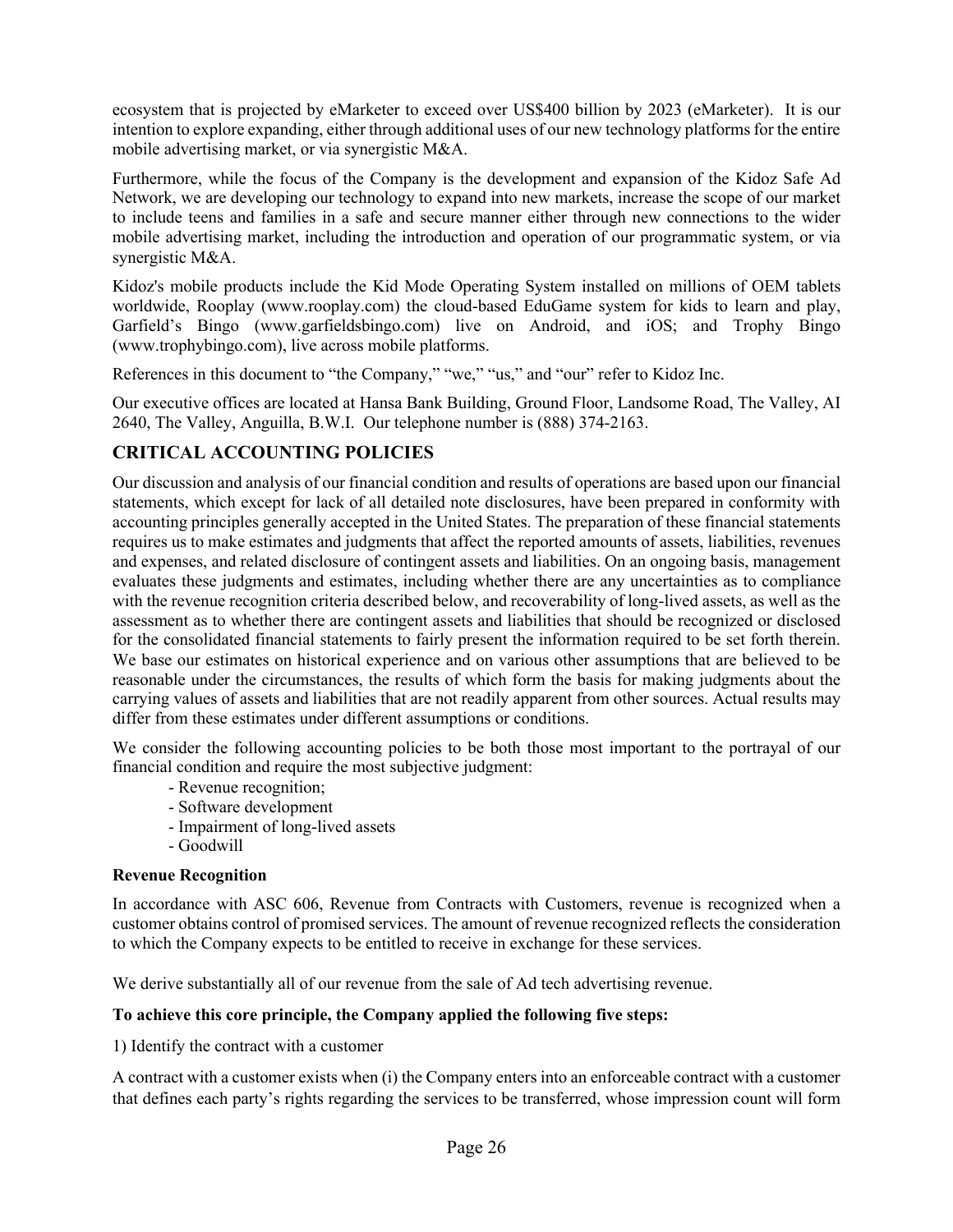the basis of the revenue and identifies the payment terms related to these services, (ii) the contract has commercial substance and, (iii) the Company determines that collection of substantially all consideration for services that are transferred is probable based on the customer's intent and ability to pay the promised consideration. The Company applies judgment in determining the customer's ability and intention to pay, which is based on a variety of factors including the customer's historical payment experience or, in the case of a new customer, published credit and financial information pertaining to the customer.

### 2) Identify the performance obligations in the contract

Performance obligations promised in a contract are identified based on the services that will be transferred to the customer that are both capable of being distinct, whereby the customer can benefit from the service either on its own or together with other resources that are readily available from third parties or from the Company, and are distinct in the context of the contract, whereby the transfer of the services is separately identifiable from other promises in the contract. To the extent a contract includes multiple promised services, the Company must apply judgment to determine whether promised services are capable of being distinct and distinct in the context of the contract. If these criteria are not met the promised services are accounted for as a combined performance obligation.

### 3) Determine the transaction price

The transaction price is determined based on the consideration to which the Company will be entitled in exchange for transferring services to the customer. None of the Company's contracts contain financing or variable consideration components.

### 4) Allocate the transaction price to performance obligations in the contract

If the contract contains a single performance obligation, the entire transaction price is allocated to the single performance obligation. Contracts that contain multiple performance obligations require an allocation of the transaction price to each performance obligation based on a relative standalone selling price basis. The Company determines standalone selling price based on the price at which the performance obligation is sold separately. If the standalone selling price is not observable through past transactions, the Company estimates the standalone selling price taking into account available information such as market conditions and internally approved pricing guidelines related to the performance obligations.

5) Recognize revenue when or as the Company satisfies a performance obligation

The Company satisfies performance obligations at a point in time as discussed in further detail under "Disaggregation of Revenue" below. Revenue is recognized at the time the related performance obligation is satisfied by transferring a promised service to a customer.

### **Disaggregation of Revenue**

All of the Company's performance obligations, and associated revenue, are generally transferred to customers at a point in time. The Company has the following revenue streams:

All of the Company's performance obligations, and associated revenue, are generally transferred to customers at a point in time. The Company has the following revenue streams:

1) Ad tech advertising revenue - The Company generally offers these services under a customer contract Cost-per-Impression (CPM), Cost-Per-Install or CPI arrangements, Cost per completed video view or CPC and/or Cost-Per-Action or CPA arrangements with third-party advertisers and developers, as well as advertising aggregators, generally in the form of insertion orders that specify the type of arrangement (as detailed above) at particular set budget amounts/restraints. These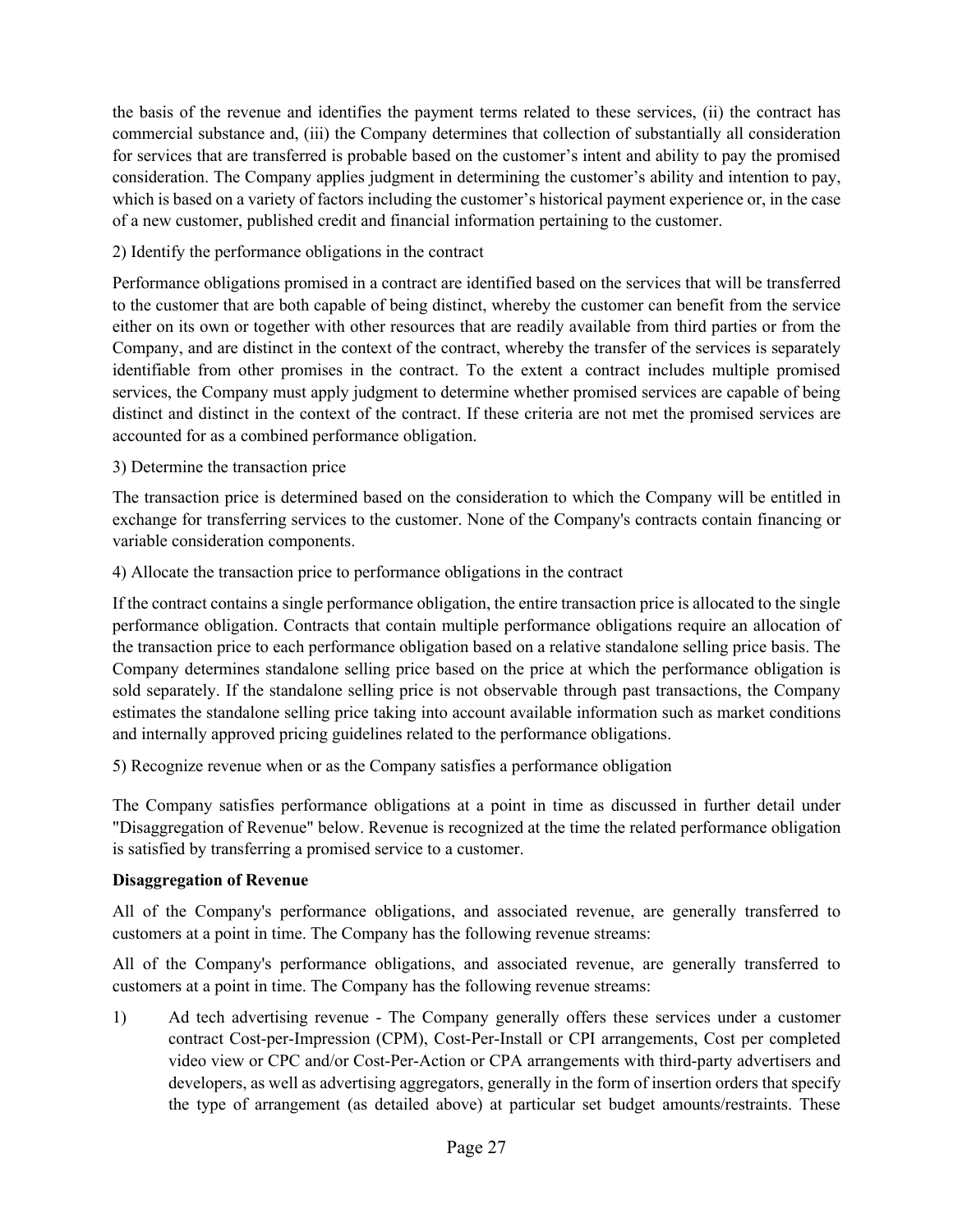advertiser customer contracts are generally short term in nature at less than one year as the budget amounts are typically spent in full within this time period. These agreements typically include the delivery of Ad tech advertising through partner networks, defined as publishers / developers, to home screens of devices and agree on whose results will be relied on from a revenue point of view.

The Company has concluded that the delivery of the Ad tech advertising is delivered at a point in time and, as such, has concluded these deliveries are a single performance obligation. The Company invoices fees which are generally variable based on the arrangement, which would typically include the number of impressions delivered at a specified price per application. For impressions delivered, revenue is recognized in the month in which the Company delivers the application to the end consumer or the month when the campaign ends.

2) Content revenue – The Company recognizes content revenue on the following forms of revenue:

a) Carriers and OEMs - The Company generally offers these services under a customer contract per tablet device license fee model with OEMs. Monthly or quarterly license fees are based on the OEM agreement with the number of devices the Kidoz Kid Mode is installed upon.

b) The Company generates revenue through subscriptions or premium sales of Rooplay, (www.rooplay.com) the cloud-based EduGame system for kids to learn and play within its games on smartphones and tablet devices, such as Apple's iPhone and iPad, and mobile devices utilizing Google's Android operating system. Users can download the Company's games through Digital Storefronts and decide to subscribe to the multiple of educational and fun games in the Rooplay, cloud-based EduGame system or make a premium per purchase of particular games. The revenue is recognized net of platform fees.

c) Rooplay licensing - The Company licenses its branded educational games under a monthly cost per game agreement license fee model. Monthly license fees are based on the number of games licensed.

d) In App purchases - The Company generates revenue through in-application purchases ("in-app purchases") within its games; (i.e. Trophy Bingo (www.trophybingo.com)) on smartphones and tablet devices, such as Apple's iPhone and iPad, and mobile devices utilizing Google's Android operating system. Users can download the Company's free-to-play games through Android, Amazon, iOS and Facebook Messenger (this was discontinued in fiscal 2021) and pay to acquire virtual currency which can be redeemed in the game for power plays. The initial download of the mobile game from the Digital Storefront does not create a contract under ASC 606 because of the lack of commercial substance; however, the separate election by the player to make an inapplication purchase satisfies the criterion thus creating a contract under ASC 606.

The Company has identified the following performance obligations in these contracts:

i. Ongoing game related services such as hosting of game play, storage of customer content, when and if available content updates, maintaining the virtual currency management engine, tracking gameplay statistics, matchmaking as it relates to multiple player gameplay, etc.

ii. Obligation to the paying player to continue displaying and providing access to the virtual items within the game.

Neither of these obligations are considered distinct since the actual mobile game and the related ongoing services are both required to purchase and benefit from the related virtual items. As such,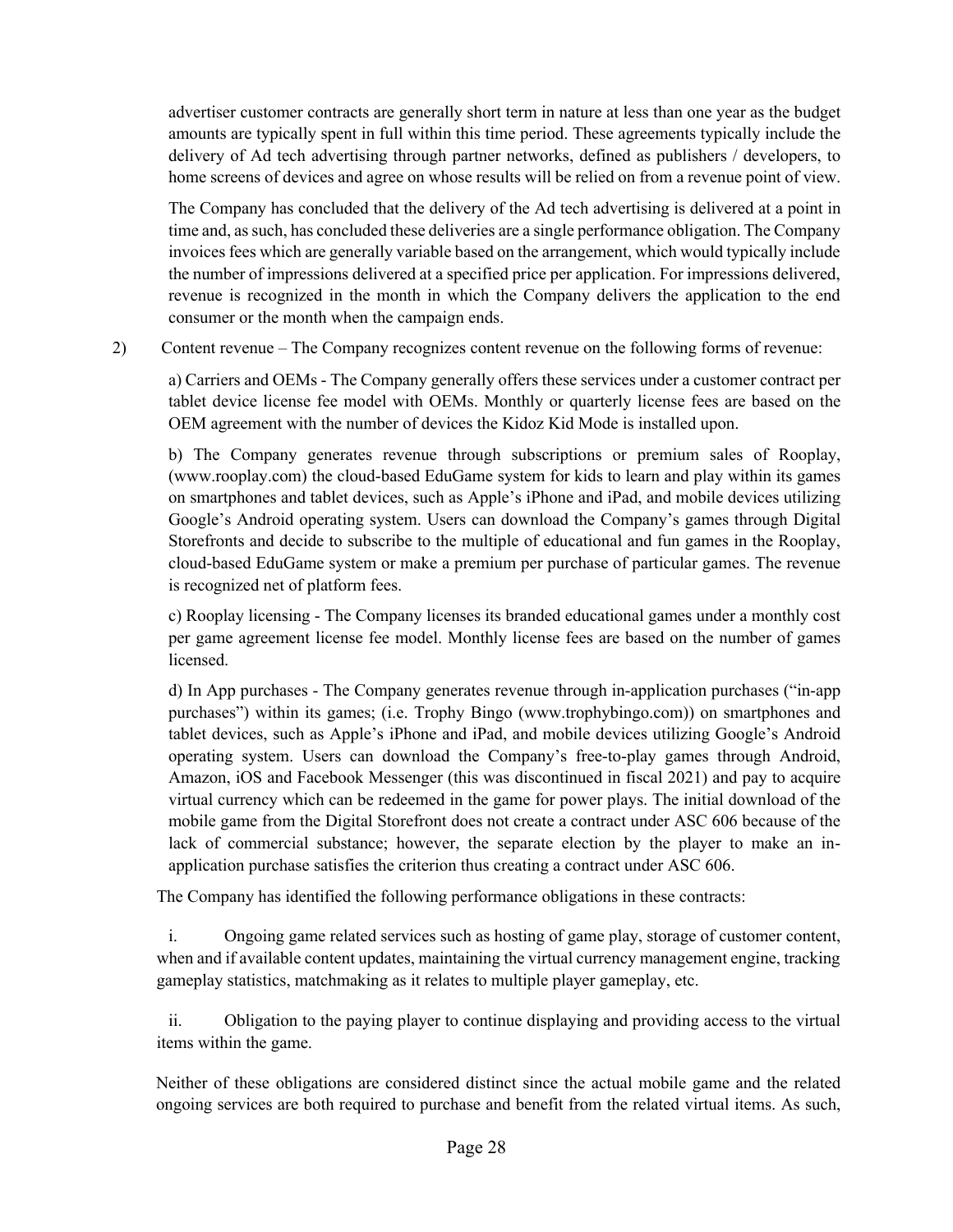the Company's performance obligations represent a single combined performance obligation which is to make the game and the ongoing game related services available to the players. The revenue is recognized net of platform fees.

### **Software Development Costs**

The Company expensed all software development costs as incurred for the period ended March 31, 2022 and 2021. As at March 31, 2022 and 2021, all capitalized software development costs have been fully amortized and the Company has no capitalized software development costs.

Total software development costs were \$11,057,551 as at March 31, 2022 (December 31, 2021 - \$10,559,601).

## **Impairment of Long-lived Assets**

If such assets are considered to be impaired, the impairment to be recognized is measured by the amount by which the carrying amount of the assets exceeds the fair value of the assets. Assets to be disposed of are reported at the lower of the carrying amount and the fair value less costs to sell.

Intangible assets are recorded at cost less accumulated amortization. Amortization is provided for annually on the straight-line method over the following periods:

|                       | Amortization period |
|-----------------------|---------------------|
| Ad Tech technology    | 5 years             |
| Kidoz OS technology   | 3 years             |
| Customer relationship | 8 years             |

### **Goodwill**

The Company accounts for goodwill in accordance with the provisions of ASC 350, Intangibles-Goodwill and Others. Goodwill is the excess of the purchase price over the fair value of identifiable assets acquired, less liabilities assumed, in a business combination. The Company reviews goodwill for impairment. Goodwill is not amortized but is evaluated for impairment at least annually or whenever events or changes in circumstances indicate that it is more likely than not that the carrying amount may not be recoverable.

The goodwill impairment test is used to identify both the existence of impairment and the amount of impairment loss, and compares the fair value of a reporting unit with its carrying amount and is based on discounted future cash flows, based on market multiples applied to free cash flow. The determination of the fair value of our reporting units requires management to make significant estimates and assumptions including the selection of control premiums, discount rates, terminal growth rates, forecasts of revenue and expense growth rates, income tax rates, changes in working capital, depreciation, amortization and capital expenditures. Changes in assumptions concerning future financial results, exogenous market conditions, or other underlying assumptions could have a significant impact on either the fair value of the reporting unit or the amount of the goodwill impairment charge. If the carrying value of the reporting unit exceeds its fair value, an impairment loss is recognized in an amount equal to that excess, limited to the total amount of goodwill allocated to that reporting unit.

During the year ended December 31, 2021, the Company deemed there was no impairment of the goodwill.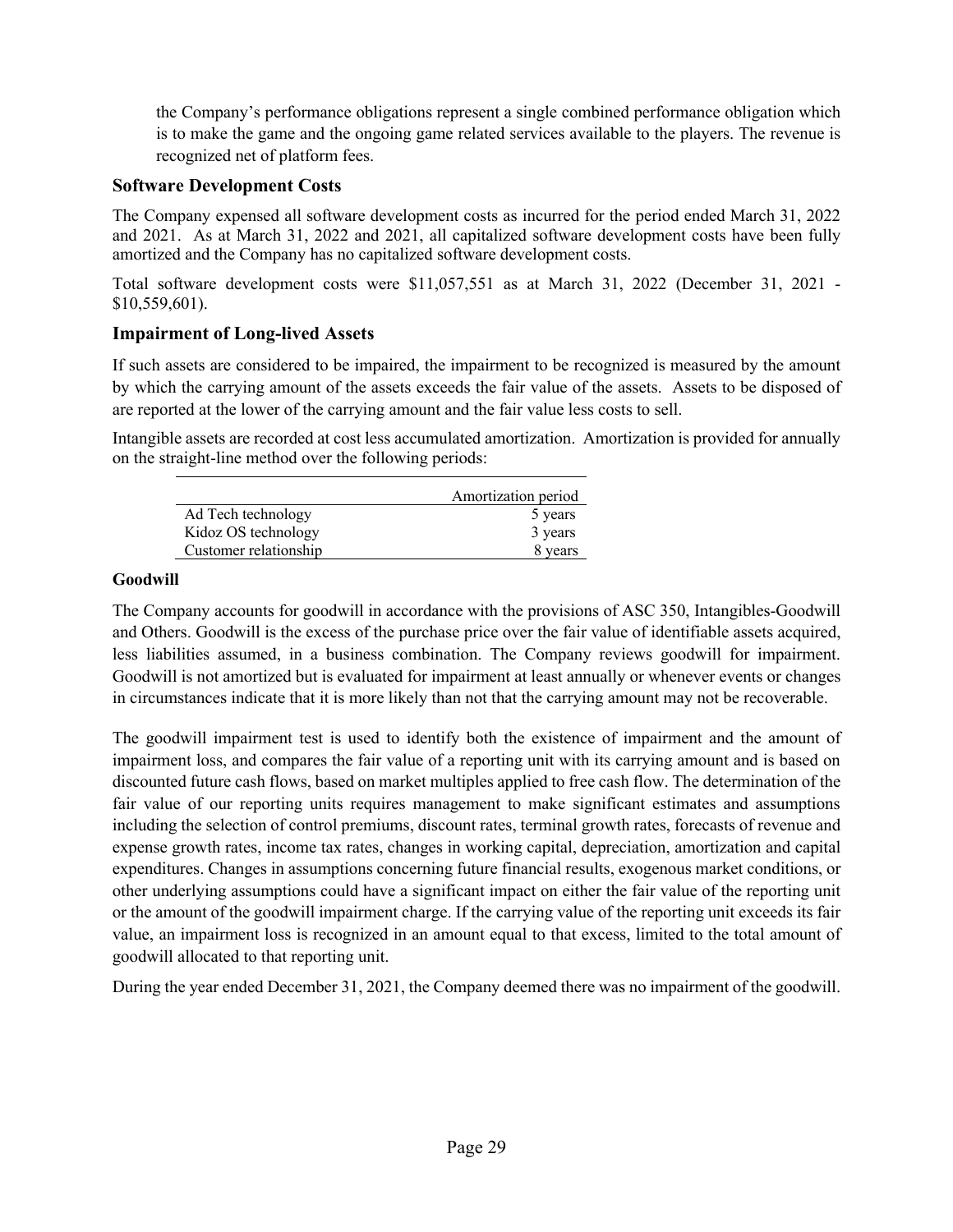## **RESULTS OF OPERATIONS**

### **Revenue**

Total revenue, net of platform fees (to Apple, Google and Amazon) and withholding taxes, for the quarter ended March 31, 2022, increased to \$2,283,974, an increase of 47% from revenue of \$1,57,942 for the first quarter of 2021. Ad Tech advertising revenue increased to \$2,178,311 for the quarter ended March 31, 2022, an increase of 45% from ad tech advertising revenue of \$1,504,300 in the first quarter of 2021. Content revenue decreased to \$105,663, for the quarter ended March 31, 2022, an increase of 97% from revenue of \$53,642 in the first quarter of 2021. The increase in total revenue compared to the first quarter of fiscal 2021 is due to the ongoing shift from TV advertising to mobile advertising with the strong demand for kid safe contextual advertising generated and the growth of the Performance business segment. During the quarter ended March 31, 2022, the Company focused on growing this business segment. In order to optimize and scale Performance and learn the requirements of our customers our margins were negatively affected. The knowledge gained will enable us to scale with recovered margins.

#### **Selling and marketing expenses**

Selling and marketing expenses were \$180,014 for the quarter ended March 31, 2022, an increase of 40% over expenses of \$128,688 in the first quarter of fiscal 2021. This increase in sales and marketing expenses in the quarter ended March 31, 2022, compared to the first quarter of fiscal 2021, is due to an increase in sales and marketing staff to manage the growth in the Direct, Programmatic and Performance segments of our AdTech business.

We expect to incur increased sales and marketing expenses in selling the Ad tech advertising and to grow the Ad tech advertising revenue. There can be no assurances that these expenditures will result in increased traffic or significant additional revenue.

### **General and administrative expenses**

General and administrative expenses consist primarily of premises costs for our offices, legal and professional fees, and other general corporate and office expenses. General and administrative expenses increased to \$215,894 for the quarter ended March 31, 2022, an increase of 37% from costs of \$157,695 for the first quarter of fiscal 2021. The increase in general and administrative expenses compared to the first quarter of fiscal 2021 is due an increase in fees paid to our professional advisors.

We expect to continue to incur general and administrative expenses to support the business, and there can be no assurances that we will be able to generate sufficient revenue to cover these expenses.

#### **Stock awareness program**

During the quarter ended June 30, 2021 the Company commenced a corporate stock awareness program. The Company engaged Research Capital Corporation, Agora Internet Relations Corp., Stockhouse Publishing Ltd. and Proactive for financial and capital markets advisory services and to assist with general market outreach to increase investor awareness as the Company continues to achieve important milestones and grow its investor base.

The Company incurred stock awareness expenses of \$51,331 during the quarter ended March 31, 2022.

#### **Salaries, wages, consultants and benefits**

Salaries, wages, consultants, and benefits increased to \$278,199 for the quarter ended March 31, 2022, an increase of 110% compared to salaries, wages, consultants, and benefits of \$132,242 in the first quarter of 2021. This increase compared to the first quarter of fiscal 2021 is due to an increase in total staff, plus bonuses for our positive performance in the 2021.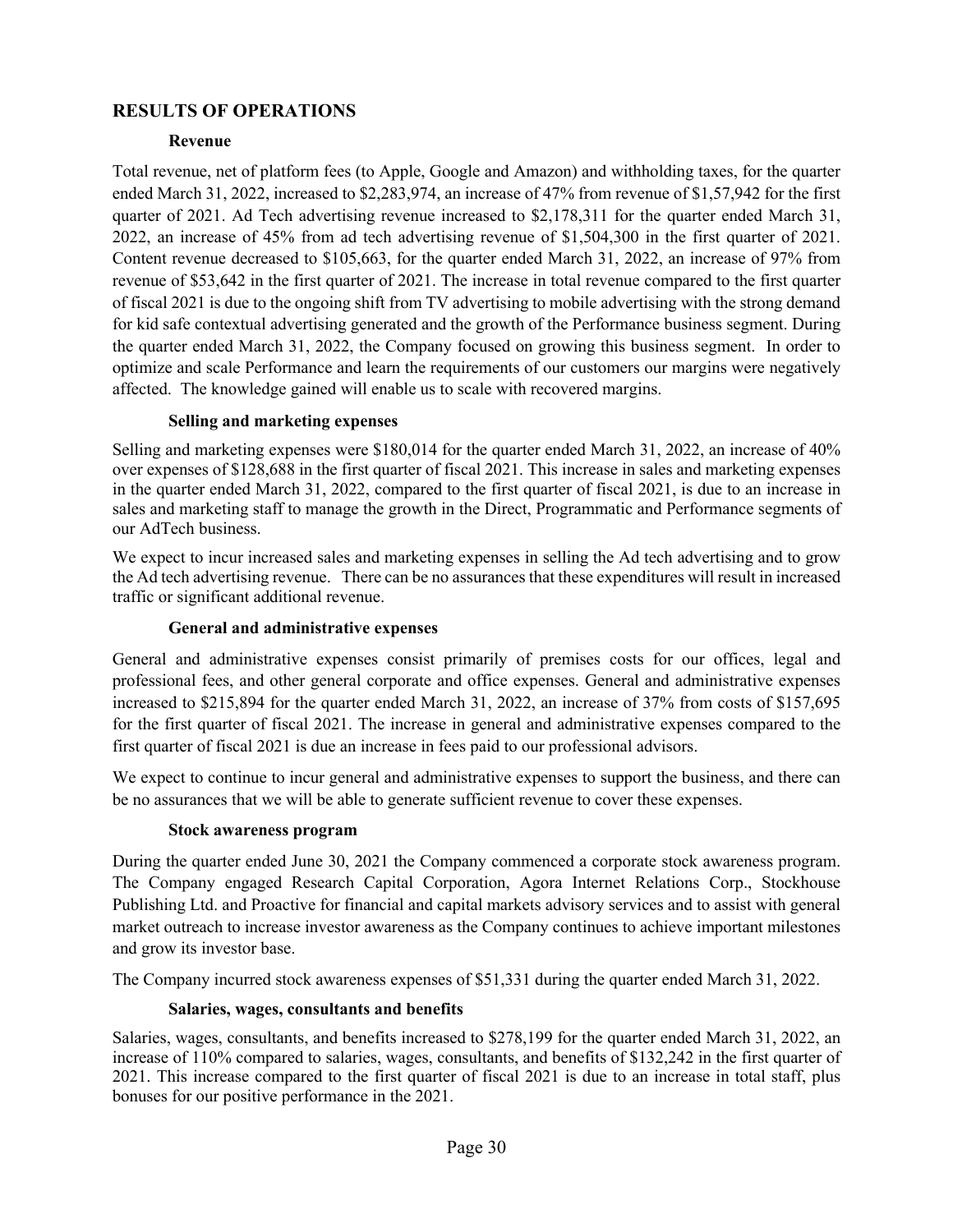#### **Depreciation and amortization**

Intangible assets are amortized using a straight-line method over three to eight years. These intangible assets include customer lists, the technology for Kidoz OS and the software development kits (SDK) for our advertising platform. These intangible assets are as result of the acquisition of Kidoz Ltd. The amortization for the quarter ended March 31, 2022, was \$138,157compared to amortization of \$139,018 in the first quarter of 2021. The technology for Kidoz OS is now fully amortized.

Equipment is depreciated using the declining balance method over the useful lives of the assets, ranging from three to five years. Depreciation and amortization decreased to \$2,214, during the quarter ended March 31, 2022, a decrease over costs of \$2,814 during the same quarter in the prior year. This decrease in depreciation and amortization compared to the first quarter of fiscal 2021 is due to the aging of equipment.

#### **Content and software development**

The Company does not capitalize its development costs. The Company expensed \$516,639 in content and software development costs during the quarter ended March 31, 2022, an increase of 53% compared to content and software development costs of \$337,293 expensed during the first quarter of fiscal 2021. The increase in development costs compared to the first quarter of fiscal 2021 is due to hiring additional development staff to increase the development of our base technology.

#### **Stock-based compensation expense**

During the quarter ended March 31, 2022, the Company incurred non-cash stock-based compensation expenses of \$159,998 from the issuance of stock options granted in fiscal 2022 and fiscal 2021, an increase compared to stock-based compensation expense of \$77,021 in the first quarter of fiscal 2021. The increase compared to the first quarter of fiscal 2021 is due to the granting of stock options in fiscal 2022 and 2021. The options are issued to consultants and employees as per the Company's amended 2015 Stock Option Plan.

#### **Net loss and loss per share**

The net loss after taxation for the quarter ended March 31, 2022, amounted to (\$731,042), a loss of (\$0.01) per share, compared to a net loss of (\$347,044) or (\$0.00) per share in the quarter ended March 31. This increase in net loss for the quarter compared to the first quarter of fiscal 2021, is due to the hiring of additional staff, salary increases and the reduced margins and additional costs of establishing and growing the new Programmatic and Performance segments of our business.

Adjusted earnings before interest; depreciation and amortization; stock awareness program; stock-based compensation and impairment of goodwill ("Adjusted EBITDA") for the period ended March 31, 2022, amounted to (\$427,284), a decrease compared to an Adjusted EBITDA of (\$128,191) in the period ended March 31, 2021.

|                                         |   | Three Months ended<br>March 31, 2022 |    | Three Months ended March<br>31, 2021 |
|-----------------------------------------|---|--------------------------------------|----|--------------------------------------|
| Loss after tax                          | S | (731, 042)                           | -8 | (347, 044)                           |
| Less:                                   |   |                                      |    |                                      |
| Depreciation and amortization           |   | 140,371                              |    | 141,832                              |
| Stock awareness program                 |   | 19,733                               |    |                                      |
| Stock-based compensation                |   | 159,998                              |    | 77,021                               |
| Gain on derivative liability – warrants |   | (16, 344)                            |    |                                      |
| Adjusted EBITDA                         |   | (427, 284)                           |    | (128, 191)                           |

Our Adjusted EBITDA is reconciled as follows:

We use Adjusted EBITDA internally to evaluate our performance and make financial and operational decisions that are presented in a manner that adjusts from their equivalent GAAP measures or that supplement the information provided by our GAAP measures. Adjusted EBITDA is defined by us as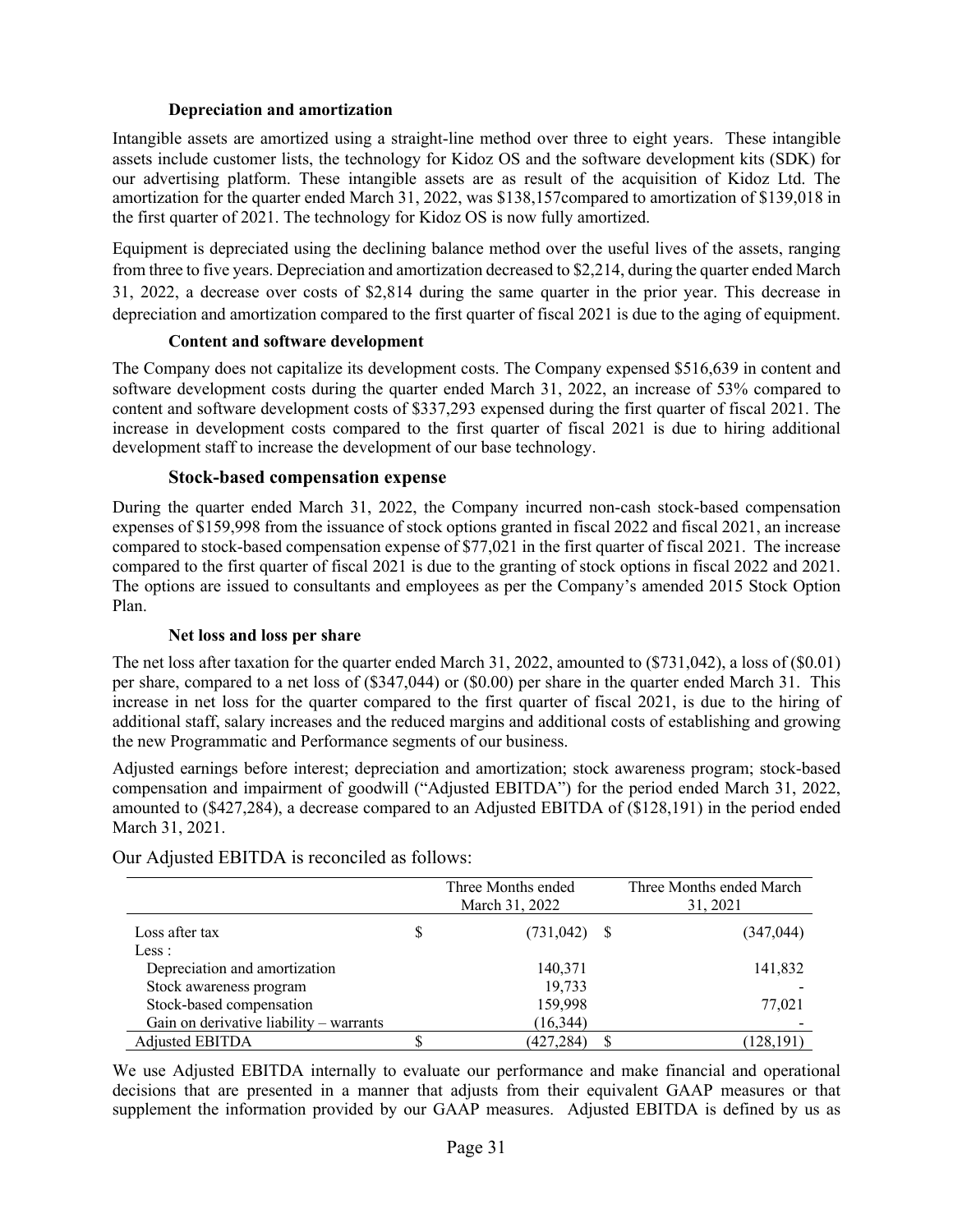EBITDA (net income (loss) plus depreciation expense, amortization expense, interest, stock-based compensation and impairment of goodwill), further adjusted to exclude certain non-cash expenses and other adjustments. We use Adjusted EBITDA because we believe it more clearly highlights business trends that may not otherwise be apparent when relying solely on GAAP financial measures, since Adjusted EBITDA eliminates from our results specific financial items that have less bearing on our core operating performance.

Adjusted EBITDA is not presented in accordance with, or as an alternative to, GAAP financial measures and may be different from non-GAAP measures used by other companies. These non-GAAP measures should not be considered a substitute for, or superior to, financial measures calculated in accordance with generally accepted accounting principles in the United States of America ("GAAP"). We encourage investors to review the GAAP financial measures included in this Quarterly Report, including our unaudited consolidated financial statements, to aid in their analysis and understanding of our performance and in making comparisons.

## **LIQUIDITY AND CAPITAL RESOURCES**

We had cash of \$2,080,470 and working capital of \$4,099,272 at March 31, 2022. This compares to cash of \$2,078,607 and working capital of \$4,536,851 as at December 31, 2021.

During the three months ended March 31, 2022, we provided cash of \$15,881 in operating activities compared to cash provided in operating activities of \$393,060 in the same period in the prior year.

During the three months ended March 31, 2022, we used cash in investing activities of (\$6,979) compared to cash used in investing activities of (\$2,265) in the same period in the prior year.

Net cash used in financing activities was (\$7,039) in the three months ended March 31, 2022. This compares to cash used in financing activities of (\$5,248) in the same period in the prior year.

Our future capital requirements will depend on a number of factors, including costs associated with the further development of the Ad tech advertising business, the further development of the content platform including, Rooplay; Rooplay Originals; and Trophy Bingo; the cost of marketing and player acquisition costs for Rooplay; Rooplay Originals; and Trophy Bingo, the development of new products, the acquisition of new companies and the success of Rooplay; Rooplay Originals; and Trophy Bingo.

## **ITEM 4 Controls and Procedures**

### **(a) Evaluation of disclosure controls and procedures.**

As required by Rule 13a-15 under the Securities Exchange Act of 1934, as amended (the "Exchange Act"), the Company carried out an evaluation under the supervision and with the participation of the Company's management, including the Co-Chief Executive Officers and the Chief Financial Officer, of the effectiveness of the Company's disclosure controls and procedures as of March 31, 2022. In designing and evaluating the Company's disclosure controls and procedures, the Company and its management recognize that there are inherent limitations to the effectiveness of any system of disclosure controls and procedures, including the possibility of human error and the circumvention or overriding of the controls and procedures. Accordingly, even effective disclosure controls and procedures can only provide reasonable assurance of achieving their desired control objectives. Additionally, in evaluating and implementing possible controls and procedures, the Company's management was required to apply its reasonable judgment. Furthermore, in the course of this evaluation, management considered certain internal control areas, in which we have made and are continuing to make changes to improve and enhance controls. Based upon the required evaluation, the Chief Executive Officer and the Chief Financial Officer concluded that as of March 31, 2022, the Company's disclosure controls and procedures were effective (at the "reasonable assurance" level mentioned above) to ensure that information required to be disclosed by the Company in the reports it files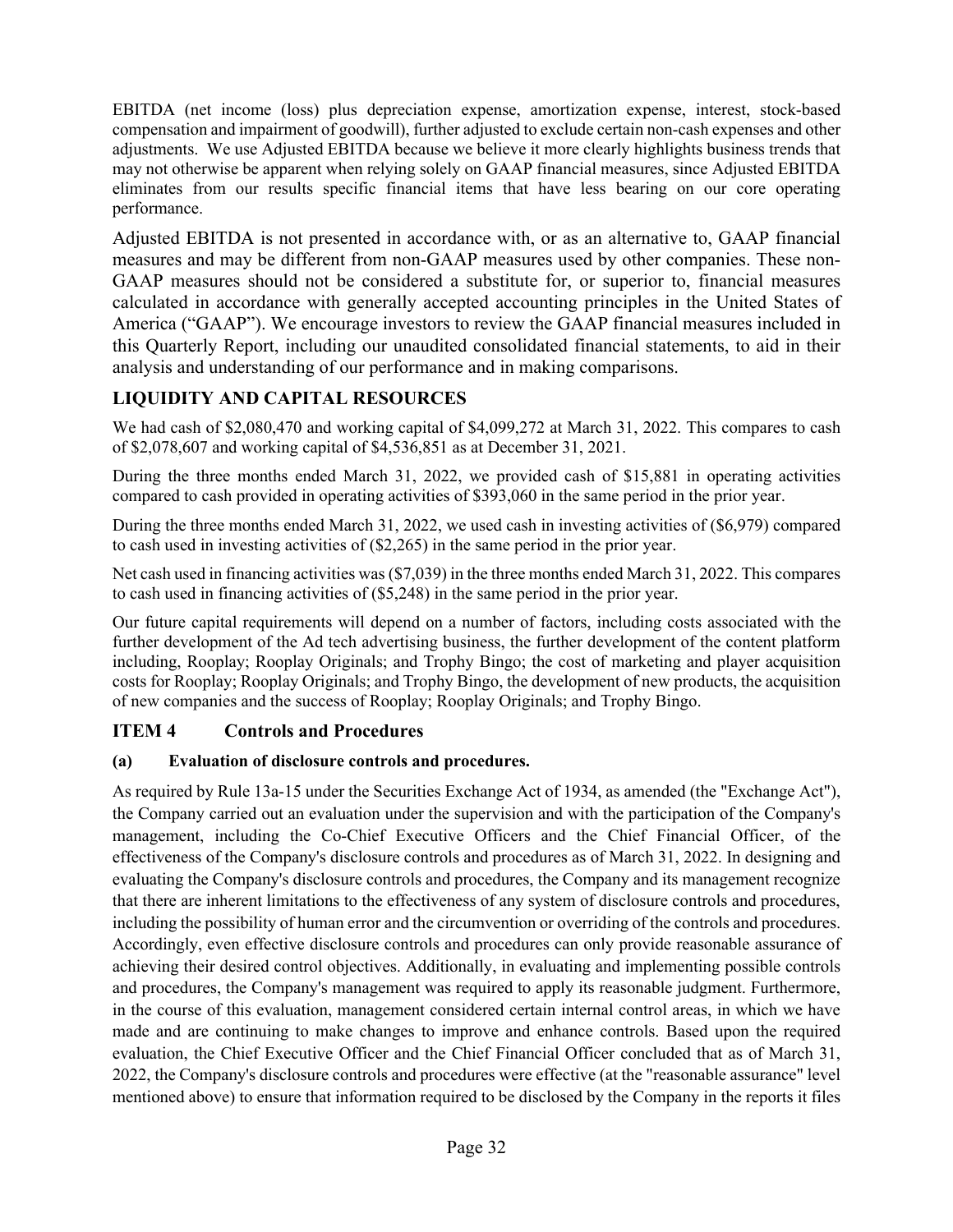or submits under the Exchange Act is recorded, processed, summarized and reported within the time periods specified in the Securities and Exchange Commission's rules and forms.

From time-to-time, the Company and its management have conducted and will continue to conduct further reviews and, from time to time put in place additional documentation, of the Company's disclosure controls and procedures, as well as its internal control over financial reporting. The Company may from time to time make changes aimed at enhancing their effectiveness, as well as changes aimed at ensuring that the Company's systems evolve with, and meet the needs of, the Company's business. These changes may include changes necessary or desirable to address recommendations of the Company's management, its counsel and/or its independent auditors, including any recommendations of its independent auditors arising out of their audits and reviews of the Company's financial statements. These changes may include changes to the Company's own systems, as well as to the systems of businesses that the Company has acquired or that the Company may acquire in the future and will, if made, be intended to enhance the effectiveness of the Company's controls and procedures. The Company is also continually striving to improve its management and operational efficiency and the Company expects that its efforts in that regard will from time to time directly or indirectly affect the Company's disclosure controls and procedures, as well as the Company's internal control over financial reporting.

#### **(b) Changes in internal controls.**

There were no significant changes in the Company's internal controls or other factors that could significantly affect the Company's internal controls subsequent to the date of their evaluation.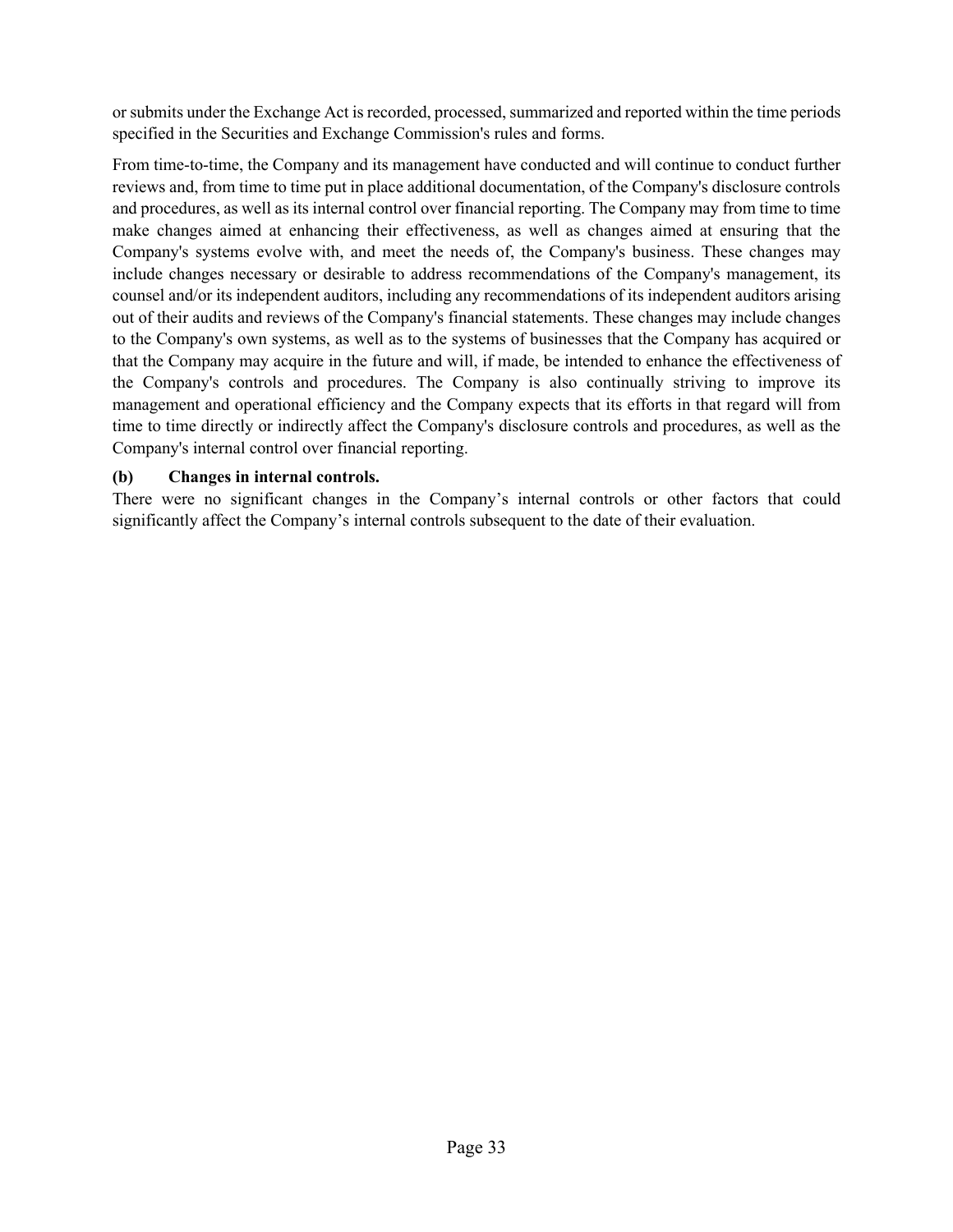## **PART II - OTHER INFORMATION**

### **ITEM 1. Legal Proceedings**

We are not currently a party to any legal proceeding and was not a party to any other legal proceeding during the quarter ended March 31, 2022. We are currently not aware of any other legal proceedings proposed to be initiated against the Company. However, from time to time, we may become subject to claims and litigation generally associated with any business venture.

### **ITEM 2. Unregistered Sales of Equity Securities and Use of Proceeds**

There were no stock issuances during the quarter ended March 31, 2022.

### **ITEM 3. Defaults Upon Senior Securities**

Not applicable.

### **ITEM 4. Submission of Matters to a Vote of Security Holders**

There were no matters submitted to the shareholders during the period.

### **ITEM 5. Other Information**

None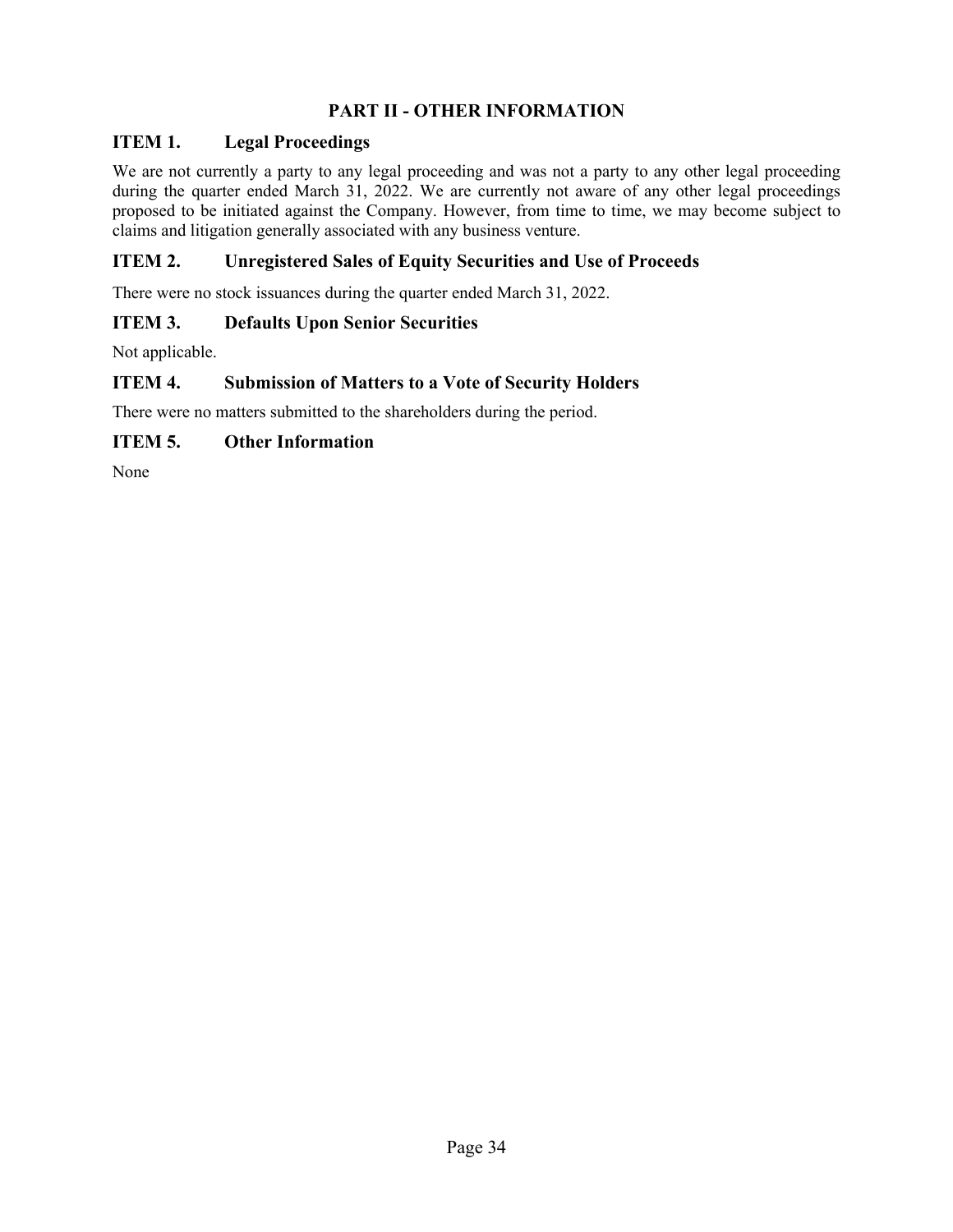### **ITEM 6. Exhibits and reports on Form 8-K Exhibits**

The following instruments are included as exhibits to this Report. Exhibits incorporated by reference are so indicated.

| <b>Exhibit</b><br><b>Number</b> | <b>Description</b>                                                                                                                                                                                              |
|---------------------------------|-----------------------------------------------------------------------------------------------------------------------------------------------------------------------------------------------------------------|
| 4.4                             | Convertible Debenture between the Company and unrelated parties dated July 2, 2002. (b)                                                                                                                         |
| 4.5                             | Common Stock Purchase Warrant between the Company and unrelated parties dated July 2,<br>2002. (b)                                                                                                              |
| 10.2                            | Asset Purchase Agreement by and between Bingo, Inc. and Progressive Lumber, Corp. dated<br>January 18, 1999. (a)                                                                                                |
| 10.24                           | Amended Consulting Agreement dated February 28, 2002, between the Company, T.M.<br>Williams (Row), Ltd., and T.M. Williams. (c)                                                                                 |
| 10.32                           | Code of Business Conduct and Ethics dated December 22, 2006. (d)                                                                                                                                                |
| 10.33                           | Amended Consulting Agreement dated June 16, 2010, between the Company, T.M. Williams<br>(Row), Ltd., and T.M. Williams. (e)                                                                                     |
| 10.37                           | Amended Consulting Agreement dated August 1, 2013, between the Company, T.M.<br>Williams (Row), Ltd., and T.M. Williams. (f)                                                                                    |
| 10.38                           | Consulting Agreement dated January 1, 2014, between the Company, Jayska Consulting<br>Ltd., and J.M. Williams. (f)                                                                                              |
| 10.39                           | Consulting Agreement dated January 1, 2014, between the Company, LVA Media Inc., and<br>J.M. Williams. (f)                                                                                                      |
| 10.41                           | Consulting Agreement dated January 1, 2014, between the Company, Bromley Accounting<br>Services Limited, and H. W. Bromley. (f)                                                                                 |
| 10.42                           | Share Purchase Agreement for the purchase of Kidoz Ltd. (g)                                                                                                                                                     |
| 31.1                            | Certificate of Co-Chief Executive Officer pursuant to the Securities Exchange Act Rules<br>13a-15(e) and 15d -15(e) as adopted pursuant to Section 302 of the Sarbanes-Oxley Act of<br>2002 dated May 16, 2022. |
| 31.2                            | Certificate of Co-Chief Executive Officer pursuant to the Securities Exchange Act Rules<br>13a-15(e) and 15d -15(e) as adopted pursuant to Section 302 of the Sarbanes-Oxley Act of<br>2002 dated May 16, 2022. |
| 31.3                            | Certificate of Chief Financial Officer pursuant to the Securities Exchange Act Rules 13a-<br>15(e) and 15d -15(e) as adopted pursuant to Section 302 of the Sarbanes-Oxley Act of 2002<br>dated May 16, 2022.   |
| 32.1                            | Certification from the Co-Chief Executive Officer of Kidoz Inc. pursuant to 18 U.S.C.<br>Section 1350, as adopted pursuant to Section 906 of the Sarbanes-Oxley Act of 2002 dated<br>May 16, 2022.              |
| 32.2                            | Certification from the Co-Chief Executive Officer of Kidoz Inc. pursuant to 18 U.S.C.<br>Section 1350, as adopted pursuant to Section 906 of the Sarbanes-Oxley Act of 2002 dated<br>May 16, 2022.              |
| 32.3                            | Certification from the Chief Financial Officer of Kidoz Inc. pursuant to 18 U.S.C. Section<br>1350, as adopted pursuant to Section 906 of the Sarbanes-Oxley Act of 2002 dated May 16,<br>2022.                 |
|                                 | (a) Previously filed with the Registrant's registration statement on Form 10 on June 9, 1999.                                                                                                                   |
|                                 | (b) Previously filed with the Company's quarterly report on Form 10-Q for the period ended September 30,                                                                                                        |
|                                 | 2002, on November 14, 2002.                                                                                                                                                                                     |

(c) Previously filed with the Company's quarterly report on Form 10-Q for the period ended September 30, 2002, on August 14, 2002.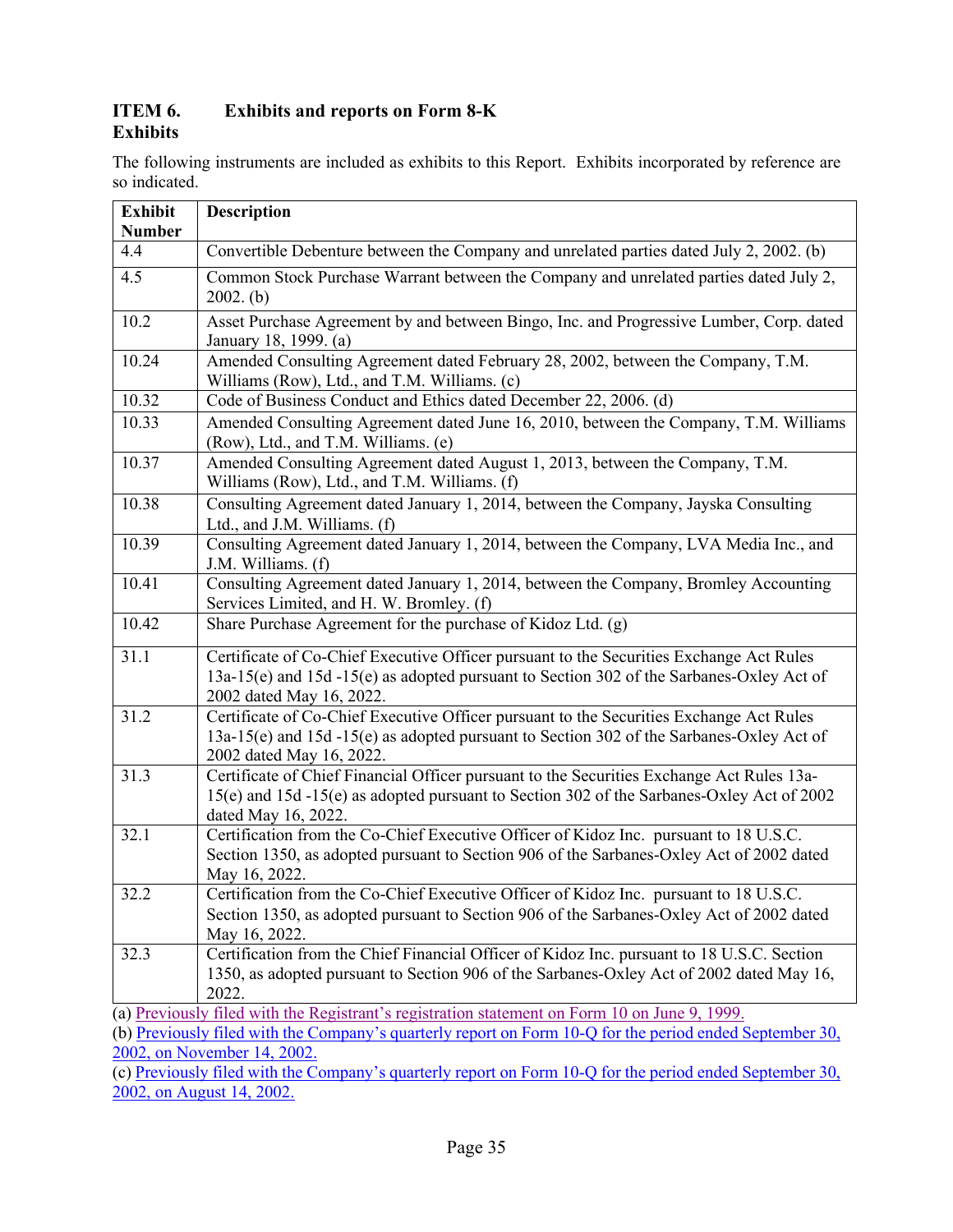- (d) Previously filed with the Company's report on Form 8-K on December 26, 2006.
- (e) Previously filed with the Company's report on Form 8-K on June 17, 2010.
- (f) Previously filed with the Company's report on Form 8-K on March 24, 2014.
- (g) Previously filed with the Company's report on Form 8-K on March 12, 2019.

### **Reports on Form 8-K.**

There were no reports issued during the quarter ended March 31, 2022.

## **Reports Subsequent to the quarter ended March 31, 2022.**

There were no reports subsequent to the quarter ended March 31, 2022.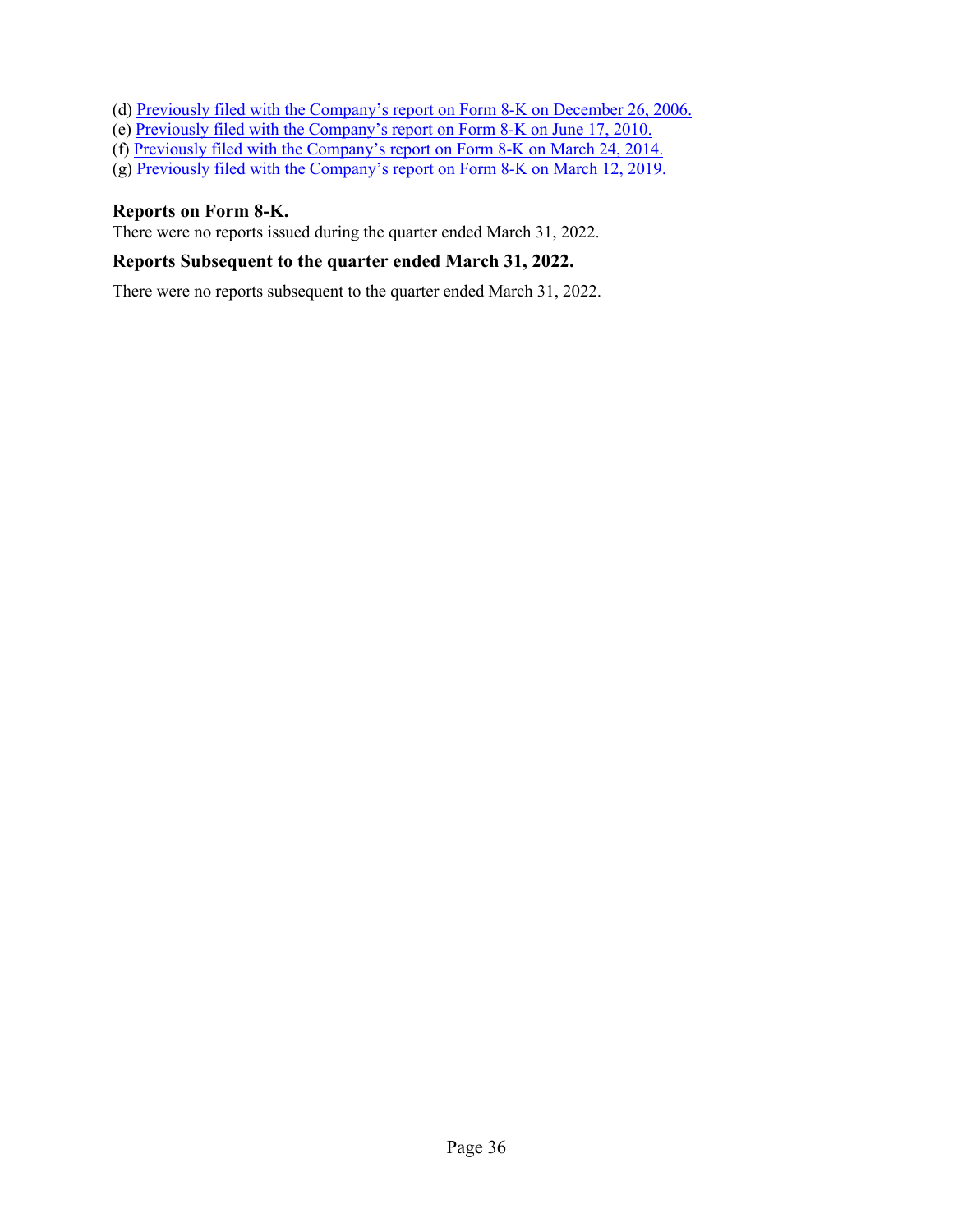## **SIGNATURES**

In accordance with the requirements of the Exchange Act, the registrant caused this report to be signed on its behalf by the undersigned, thereunto duly authorized.

| Date: | May 16, 2022       | KIDOZ INC.                                 |
|-------|--------------------|--------------------------------------------|
|       |                    | (Registrant)                               |
|       | Date: May 16, 2022 | /S/ J.M. Williams                          |
|       |                    | J. M. Williams, Co-Chief Executive Officer |
|       |                    | (Principal Executive Officer)              |
|       |                    |                                            |
|       | Date: May 16, 2022 | $/S/E$ . Ben Tora                          |
|       |                    | E. Ben Tora, Co-Chief Executive Officer    |
|       |                    | (Principal Executive Officer)              |
|       |                    |                                            |
| Date: | May 16, 2022       | $/S/H.$ W. Bromley                         |
|       |                    | H.W. Bromley, Chief Financial Officer      |

(Principal Accounting Officer)

Page 37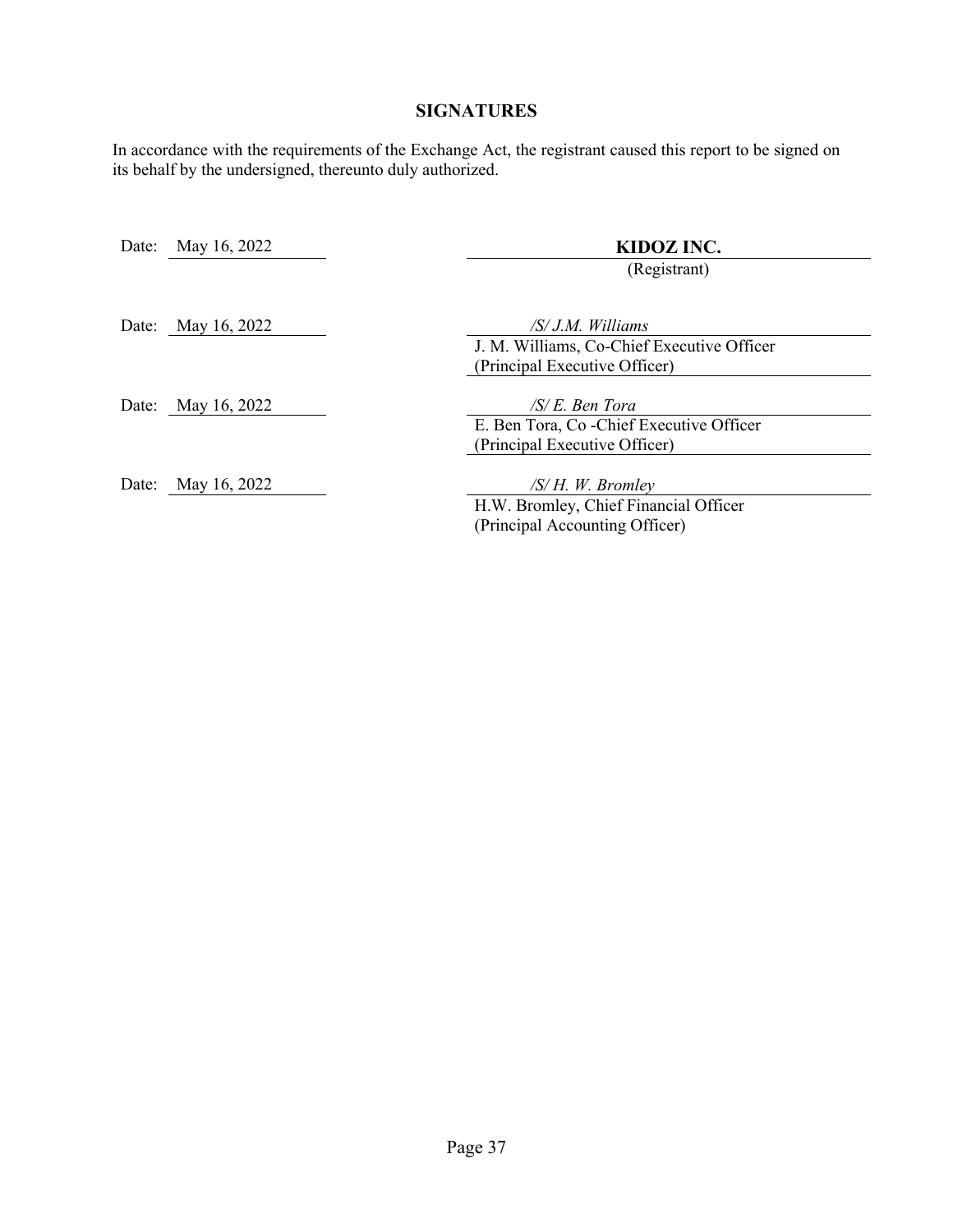#### **EXHIBIT 31.1**

#### **CERTIFICATIONS**

I, J. M. Williams, certify that:

- 1. I have reviewed this quarterly report on Form 10-Q of Kidoz Inc.;
- 2. Based on my knowledge, this report does not contain any untrue statement of a material fact or omit to state a material fact necessary to make the statements made, in light of the circumstances under which such statements were made, not misleading with respect to the period covered by this report;
- 3. Based on my knowledge, the financial statements, and other financial information included in this report, fairly present in all material respects the financial condition, results of operations and cash flows of Kidoz Inc. as of, and for, the periods presented in this quarterly report;
- 4. Kidoz Inc.'s other certifying officer(s) and I are responsible for establishing and maintaining disclosure controls and procedures (as defined in Exchange Act Rules 13a-15(e) and 15d-15(e)) and internal control over financial reporting (as defined in Exchange Act Rules 13a-15(f) and 15d-15(f)) for the registrant and have:
	- (a) Designed such disclosure controls and procedures, or caused such disclosure controls and procedures to be designed under our supervision, to ensure that material information relating to Kidoz Inc., including its consolidated subsidiaries, is made known to us by others within those entities, particularly during the period in which this report is being prepared;
	- (b) Designed such internal control over financial reporting, or caused such internal control over financial reporting to be designed under our supervision, to provide reasonable assurance regarding the reliability of financial reporting and the preparation of financial statements for external purposes in accordance with generally accepted accounting principles;
	- (c) Evaluated the effectiveness of Kidoz Inc.'s disclosure controls and procedures and presented in this report our conclusions about the effectiveness of the disclosure controls and procedures, as of March 31, 2022, covered by this quarterly report based on such evaluation; and
	- (d) Disclosed in this report any change in Kidoz Inc.'s internal control over financial reporting that occurred during Kidoz Inc.'s most recent fiscal quarter that has materially affected, or is reasonably likely to materially affect, Kidoz Inc.'s internal control over financial reporting; and
- 5. Kidoz Inc.'s other certifying officer(s) and I have disclosed, based on our most recent evaluation of internal control over financial reporting, to Kidoz Inc.'s auditors and the audit committee Kidoz Inc.'s board of directors (or persons performing the equivalent functions):
	- (a) All significant deficiencies and material weaknesses in the design or operation of internal control over financial reporting which are reasonably likely to adversely affect Kidoz Inc.'s ability to record, process, summarize and report financial information; and
	- (b) Any fraud, whether or not material, that involves management or other employees who have a significant role in the registrant's internal control over financial reporting.

*Signed*: /S/ J. M. Williams *Date:* May 16, 2022 J. M. Williams, Co-Chief Executive Officer (Principal Executive Officer)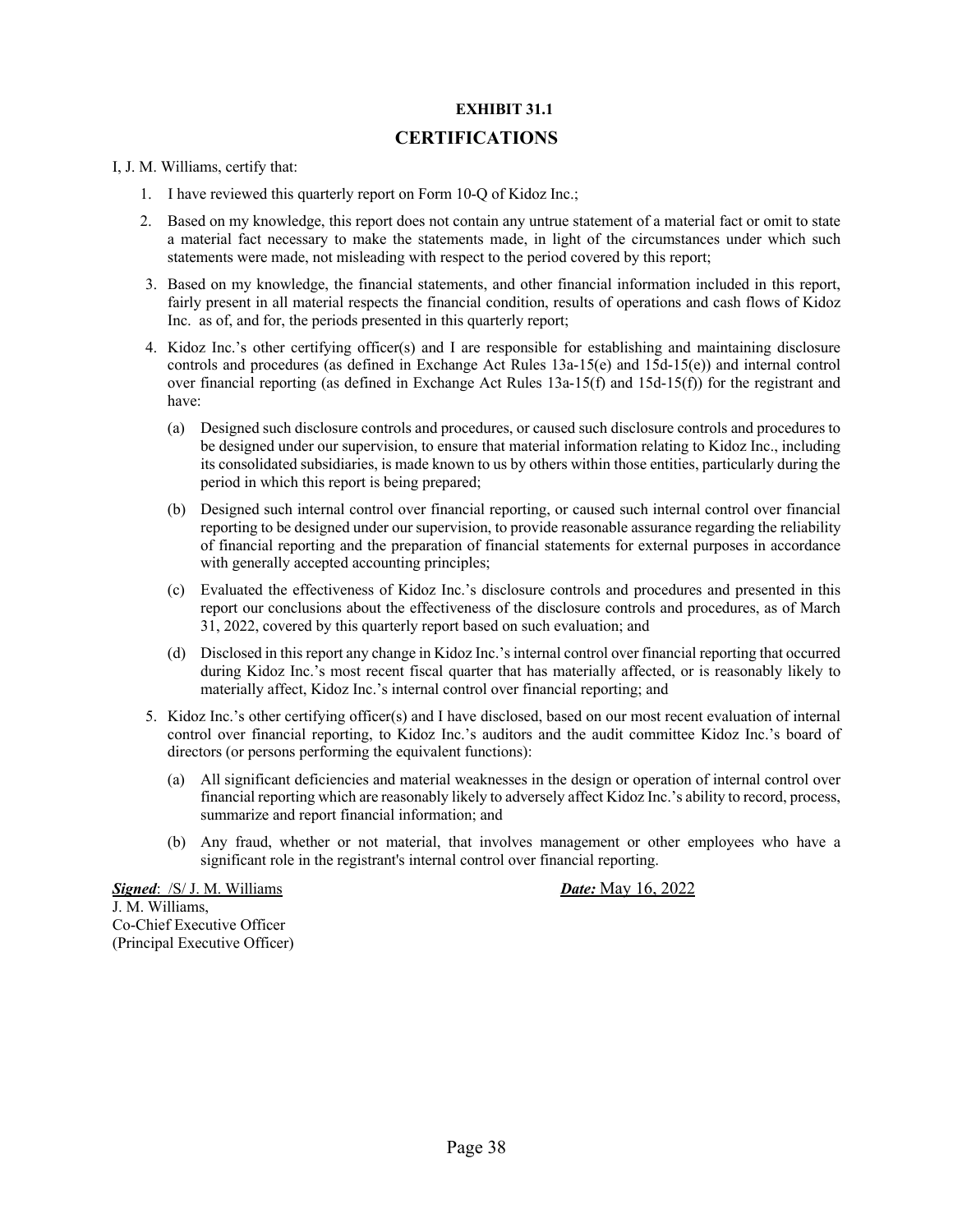#### **EXHIBIT 31.2**

#### **CERTIFICATIONS**

I, E. Ben Tora, certify that:

- 1. I have reviewed this quarterly report on Form 10-Q of Kidoz Inc.;
- 2. Based on my knowledge, this report does not contain any untrue statement of a material fact or omit to state a material fact necessary to make the statements made, in light of the circumstances under which such statements were made, not misleading with respect to the period covered by this report;
- 3. Based on my knowledge, the financial statements, and other financial information included in this report, fairly present in all material respects the financial condition, results of operations and cash flows of Kidoz Inc. as of, and for, the periods presented in this quarterly report;
- 4. Kidoz Inc.'s other certifying officer(s) and I are responsible for establishing and maintaining disclosure controls and procedures (as defined in Exchange Act Rules 13a-15(e) and 15d-15(e)) and internal control over financial reporting (as defined in Exchange Act Rules 13a-15(f) and 15d-15(f)) for the registrant and have:
	- (a) Designed such disclosure controls and procedures, or caused such disclosure controls and procedures to be designed under our supervision, to ensure that material information relating to Kidoz Inc., including its consolidated subsidiaries, is made known to us by others within those entities, particularly during the period in which this report is being prepared;
	- (b) Designed such internal control over financial reporting, or caused such internal control over financial reporting to be designed under our supervision, to provide reasonable assurance regarding the reliability of financial reporting and the preparation of financial statements for external purposes in accordance with generally accepted accounting principles;
	- (c) Evaluated the effectiveness of Kidoz Inc.'s disclosure controls and procedures and presented in this report our conclusions about the effectiveness of the disclosure controls and procedures, as of March 31, 2022, covered by this quarterly report based on such evaluation; and
	- (d) Disclosed in this report any change in Kidoz Inc.'s internal control over financial reporting that occurred during Kidoz Inc.'s most recent fiscal quarter that has materially affected, or is reasonably likely to materially affect, Kidoz Inc.'s internal control over financial reporting; and
- 5. Kidoz Inc.'s other certifying officer(s) and I have disclosed, based on our most recent evaluation of internal control over financial reporting, to Kidoz Inc.'s auditors and the audit committee Kidoz Inc.'s board of directors (or persons performing the equivalent functions):
	- (a) All significant deficiencies and material weaknesses in the design or operation of internal control over financial reporting which are reasonably likely to adversely affect Kidoz Inc.'s ability to record, process, summarize and report financial information; and
	- (b) Any fraud, whether or not material, that involves management or other employees who have a significant role in the registrant's internal control over financial reporting.

*Signed*: /S/ E. Ben Tora *Date:* May 16, 2022 E. Ben Tora, Co- Chief Executive Officer (Principal Executive Officer)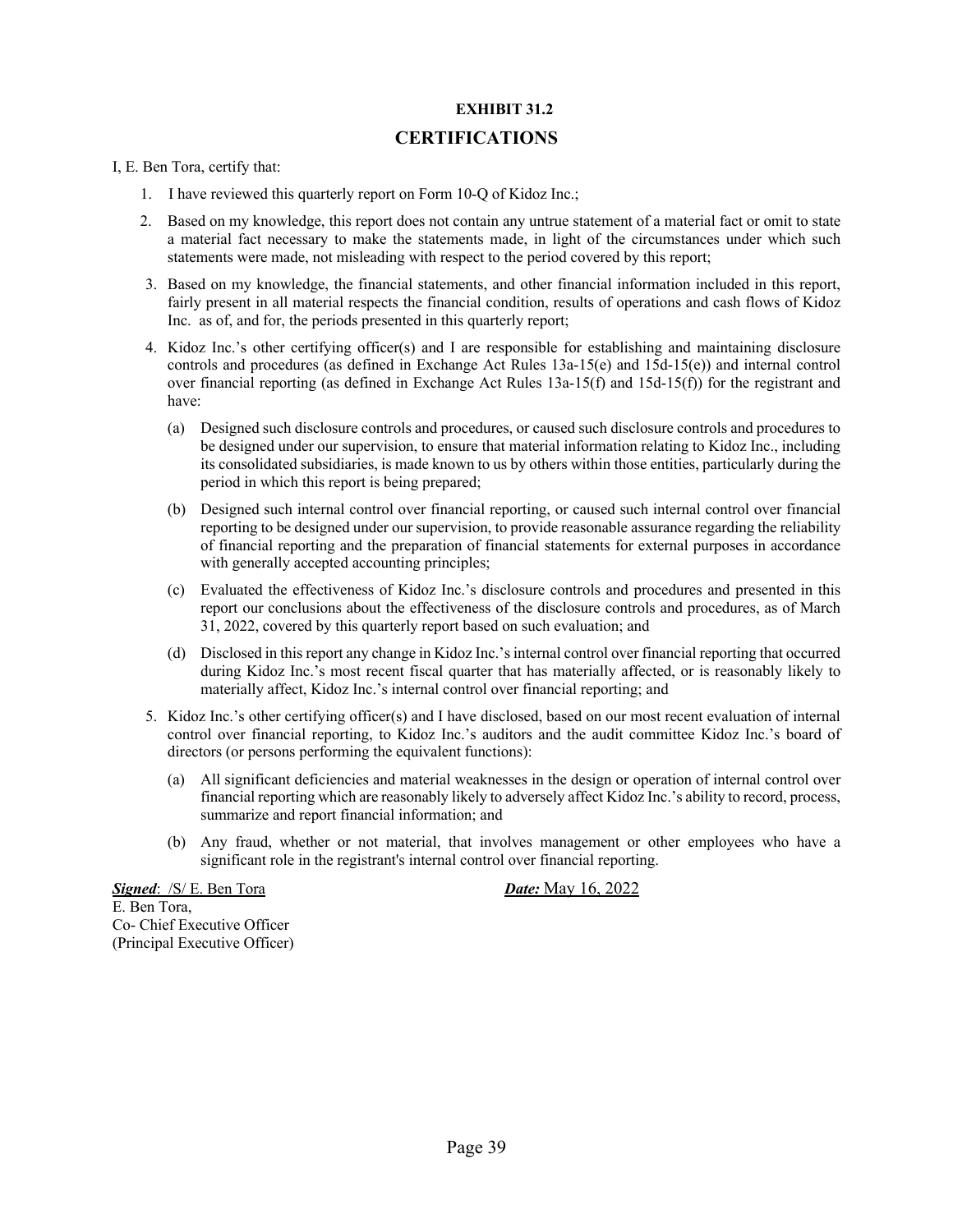#### **EXHIBIT 31.3**

#### **CERTIFICATIONS**

I, H. W. Bromley, certify that:

- 1. I have reviewed this quarterly report on Form 10-Q of Kidoz Inc.;
- 2. Based on my knowledge, this report does not contain any untrue statement of a material fact or omit to state a material fact necessary to make the statements made, in light of the circumstances under which such statements were made, not misleading with respect to the period covered by this report;
- 3. Based on my knowledge, the financial statements, and other financial information included in this report, fairly present in all material respects the financial condition, results of operations and cash flows of Kidoz Inc. as of, and for, the periods presented in this quarterly report;
- 4. Kidoz Inc.'s other certifying officer(s) and I are responsible for establishing and maintaining disclosure controls and procedures (as defined in Exchange Act Rules 13a-15(e) and 15d-15(e)) and internal control over financial reporting (as defined in Exchange Act Rules 13a-15(f) and 15d-15(f)) for the registrant and have:
	- (a) Designed such disclosure controls and procedures, or caused such disclosure controls and procedures to be designed under our supervision, to ensure that material information relating to Kidoz Inc., including its consolidated subsidiaries, is made known to us by others within those entities, particularly during the period in which this report is being prepared;
	- (b) Designed such internal control over financial reporting, or caused such internal control over financial reporting to be designed under our supervision, to provide reasonable assurance regarding the reliability of financial reporting and the preparation of financial statements for external purposes in accordance with generally accepted accounting principles;
	- (c) Evaluated the effectiveness of Kidoz Inc.'s disclosure controls and procedures and presented in this report our conclusions about the effectiveness of the disclosure controls and procedures, as of March 31, 2022, covered by this quarterly report based on such evaluation; and
	- (d) Disclosed in this report any change in Kidoz Inc.'s internal control over financial reporting that occurred during Kidoz Inc.'s most recent fiscal quarter that has materially affected, or is reasonably likely to materially affect, Kidoz Inc.'s internal control over financial reporting; and
- 5. Kidoz Inc.'s other certifying officer(s) and I have disclosed, based on our most recent evaluation of internal control over financial reporting, to Kidoz Inc.'s auditors and the audit committee Kidoz Inc.'s board of directors (or persons performing the equivalent functions):
	- (a) All significant deficiencies and material weaknesses in the design or operation of internal control over financial reporting which are reasonably likely to adversely affect Kidoz Inc.'s ability to record, process, summarize and report financial information; and
	- (b) Any fraud, whether or not material, that involves management or other employees who have a significant role in the registrant's internal control over financial reporting.

*Signed***:** /S/ H. W. Bromley *Date:* May 16, 2022 H.W. Bromley, Chief Financial Officer (Principal Accounting Officer)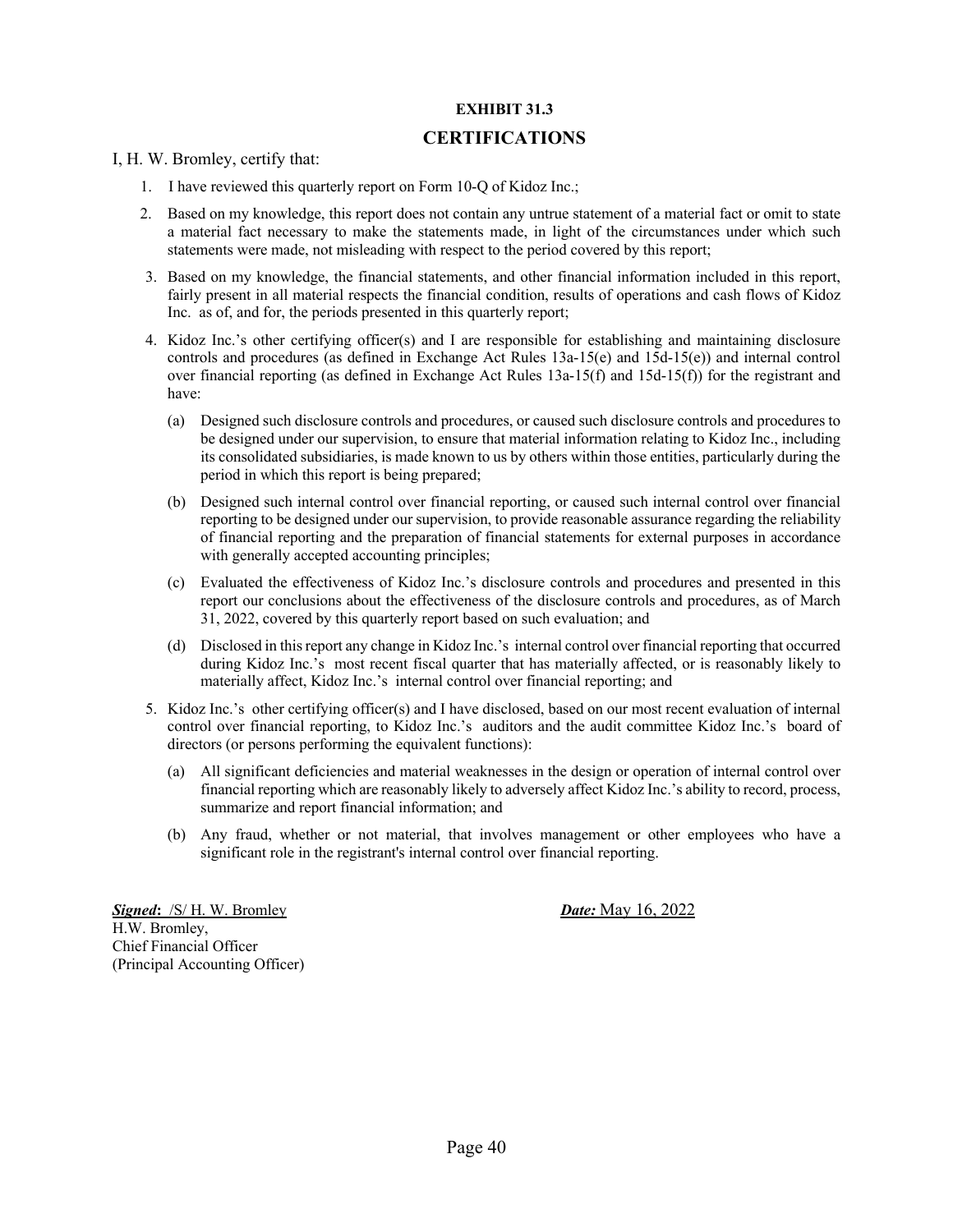#### **EXHIBIT 32.1**

### **CERTIFICATION PURSUANT TO 18 U.S.C. §1350, AS ADOPTED PURSUANT TO SECTION 906 OF THE SARBANES-OXLEY ACT OF 2002**

In connection with the Quarterly Report of Kidoz Inc. (the "Company") on Form 10-Q for the period ended March 31, 2022, as filed with the Securities and Exchange Commission on the date hereof (the "Report"), I, J. M. Williams, Co-Chief Executive Officer of the Company, certify, pursuant to 18 U.S.C. §1350, as adopted pursuant to Section 906 of the Sarbanes-Oxley Act of 2002, that:

- a) The Report fully complies with the requirements of Section 13(a) or 15(d) of the Securities Exchange Act of 1934; and
- b) The information contained in this Report fairly presents, in all material respects, the financial condition and results of operations of the Company.

*/S/ J.M. Williams*

J. M. Williams Co-Chief Executive Officer May 16, 2022

A signed original of this written statement required by Section 906 has been provided to Kidoz Inc. and will be retained by the company and furnished to the Securities and Exchange Commission or its staff upon request.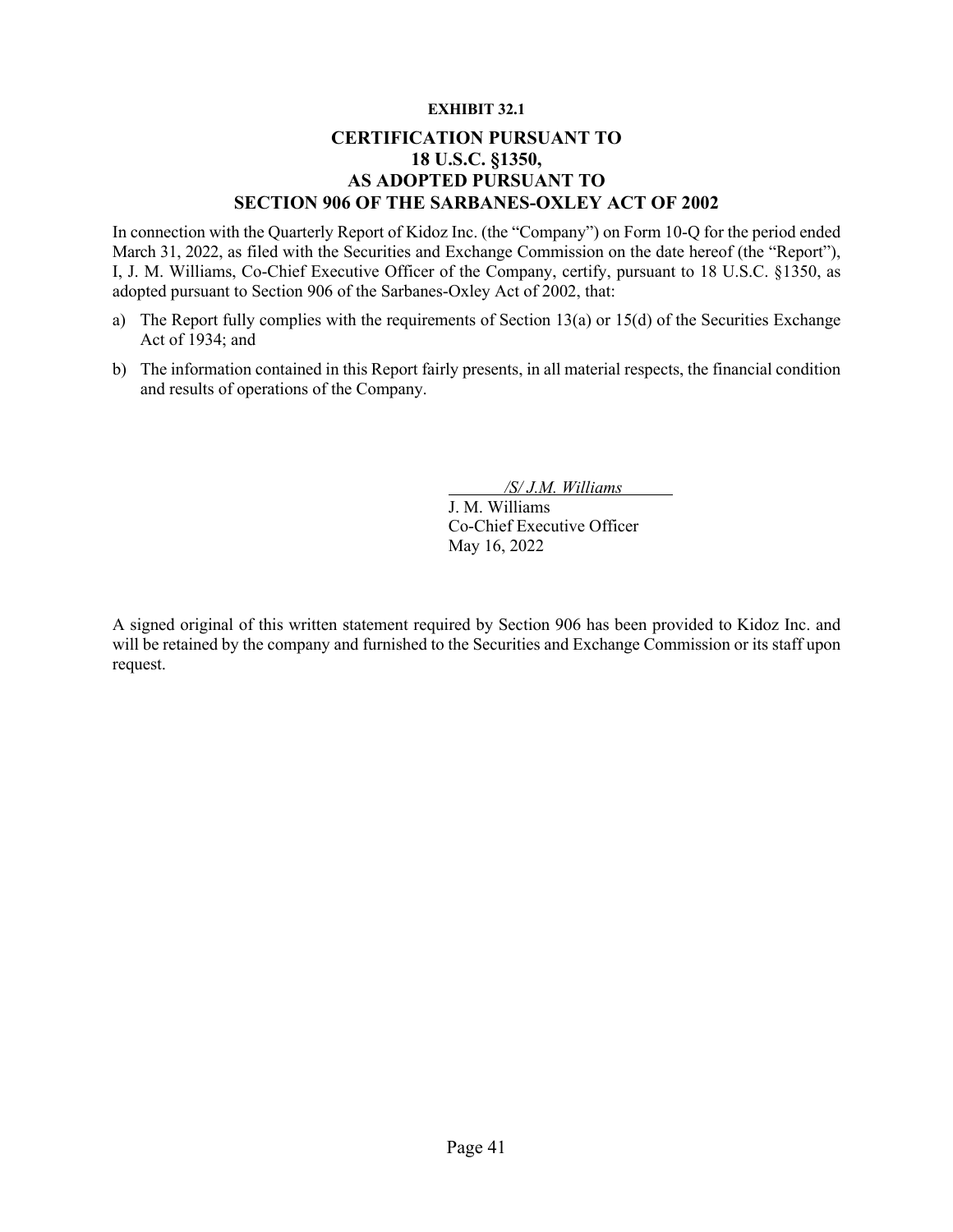#### **EXHIBIT 32.2**

### **CERTIFICATION PURSUANT TO 18 U.S.C. §1350, AS ADOPTED PURSUANT TO SECTION 906 OF THE SARBANES-OXLEY ACT OF 2002**

In connection with the Quarterly Report of Kidoz Inc. (the "Company") on Form 10-Q for the period ended March 31, 2022, as filed with the Securities and Exchange Commission on the date hereof (the "Report"), I, E. Ben Tora, Co-Chief Executive Officer of the Company, certify, pursuant to 18 U.S.C. §1350, as adopted pursuant to Section 906 of the Sarbanes-Oxley Act of 2002, that:

- a) The Report fully complies with the requirements of Section 13(a) or 15(d) of the Securities Exchange Act of 1934; and
- b) The information contained in this Report fairly presents, in all material respects, the financial condition and results of operations of the Company.

*/S/ E. Ben Tora* E. Ben Tora Co-Chief Executive Officer

A signed original of this written statement required by Section 906 has been provided to Kidoz Inc. and will be retained by the company and furnished to the Securities and Exchange Commission or its staff upon request.

May 16, 2022